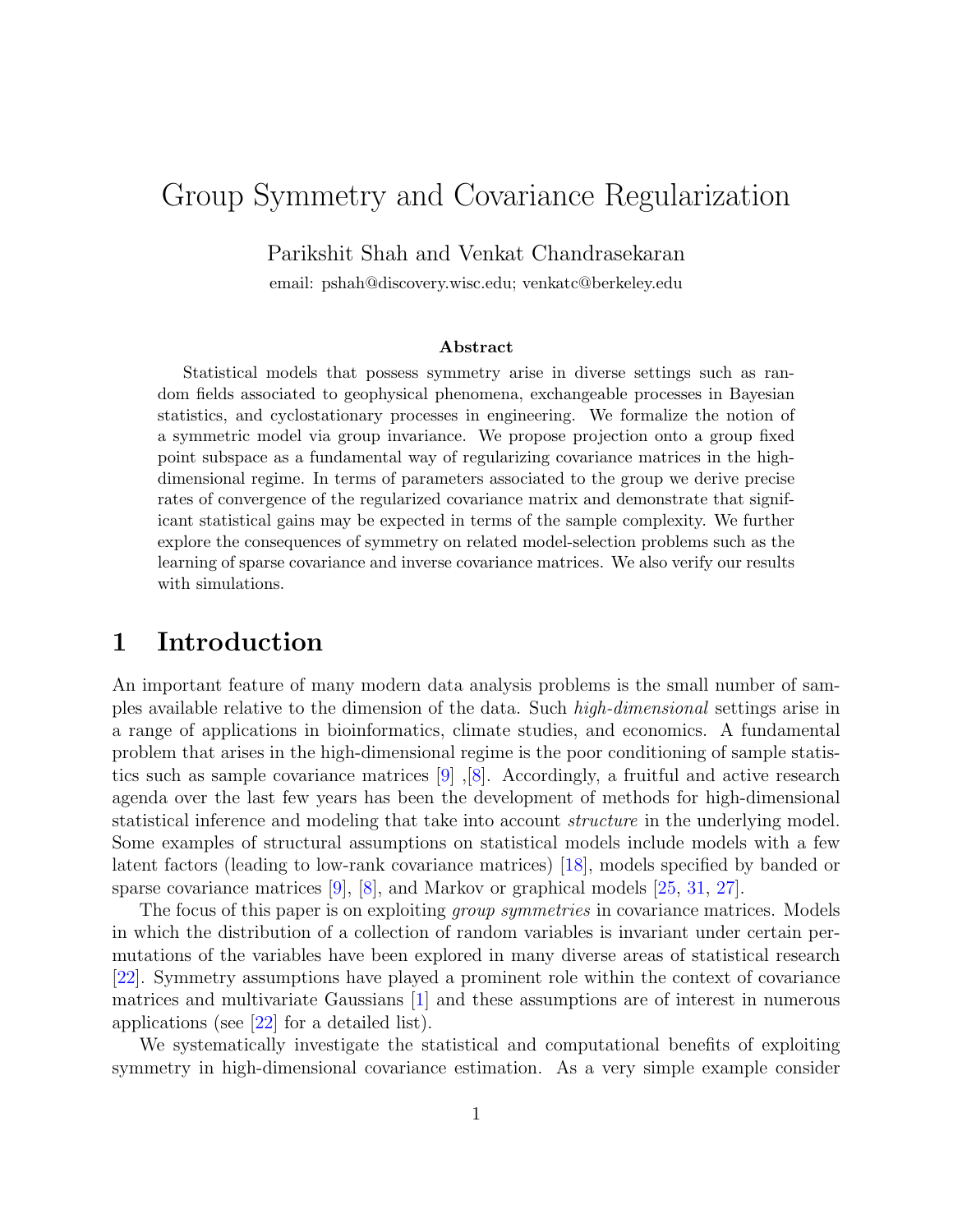the estimation of the variances of  $p$  independent random variables from  $n$  samples of the variables. Since the variables are independent, this problem is equivalent to estimating the variances of each variable separately from  $n$  samples. Suppose we are additionally given that the variables are identically distributed – we now need to estimate just a single parameter from what are effectively  $n \times p$  samples. This very elementary example demonstrates the potential for improvements in the sample complexity as well as computational complexity in models with symmetries. We generalize this basic insight to much more complicated settings in which the distribution underlying a collection of random variables may be symmetric with respect to an arbitrary subgroup of the symmetric group. More formally, we investigate multivariate Gaussians specified by invariant covariance matrices:

$$
\Sigma = \Pi_g \Sigma \Pi_g^T \qquad \forall \Pi_g \in \mathfrak{G},
$$

where  $\mathfrak G$  is some subgroup of the symmetric group, i.e., the group of all permutations. Associated to each subgroup  $\mathfrak G$  of the symmetric group is the fixed-point subspace  $\mathcal W_{\mathfrak G}$  of matrices that is invariant with respect to conjugation by each element of  $\mathfrak{G}$ . This subspace plays a fundamental role via Schur's lemma from representation theory in our analysis of the benefits in sample complexity and computational complexity of regularizing invariant covariance matrices.

The general advantages of symmetry exploitation are numerous

- Problem size: One advantage is that when symmetry is incorporated in the model, the problem size often reduces, and the new instance can have significantly fewer number of variables and constraints, which can lead to dramatic computational speed-ups. This is exploited for example in finite-element methods for partial differential equations [\[19\]](#page-29-3).
- Better statistical properties: As we will see in this paper, exploiting symmetry also leads to statistical gains in terms of order-of-magnitude gains in the sample complexity of model selection.
- Numerical benefits: Another advantage is the removal of *degeneracies* in the problem that arises from the high multiplicity of eigenvalues that is typically associated to symmetric models. Such multiplicities are a common source of difficulties in numerical methods, and they can be properly handled by suitably exploiting symmetry in the problem. Symmetry-aware methods in general have better numerical conditioning, are more reliable and lead to faster and more accurate solutions.

This paper consists of three main technical contributions. First, we precisely quantify in terms of properties of  $\mathfrak G$  the improvement in rates of convergence when the sample covariance matrix (obtained from *n* samples) is projected onto  $\mathcal{W}_{\mathfrak{G}}$ . Our analysis holds for the spectral or operator norm, the Frobenius norm, and the  $\ell_{\infty}$  norm (maximum absolute entry). Second, we study the implications of these improved rates of convergence by specializing recent results on covariance estimation of Bickel and Levina [\[8\]](#page-29-1), and of Ravikumar et al. [\[31\]](#page-30-1) to our setting with invariant covariance matrices. These results quantitatively demonstrate the benefits of taking symmetry structure into account in covariance estimation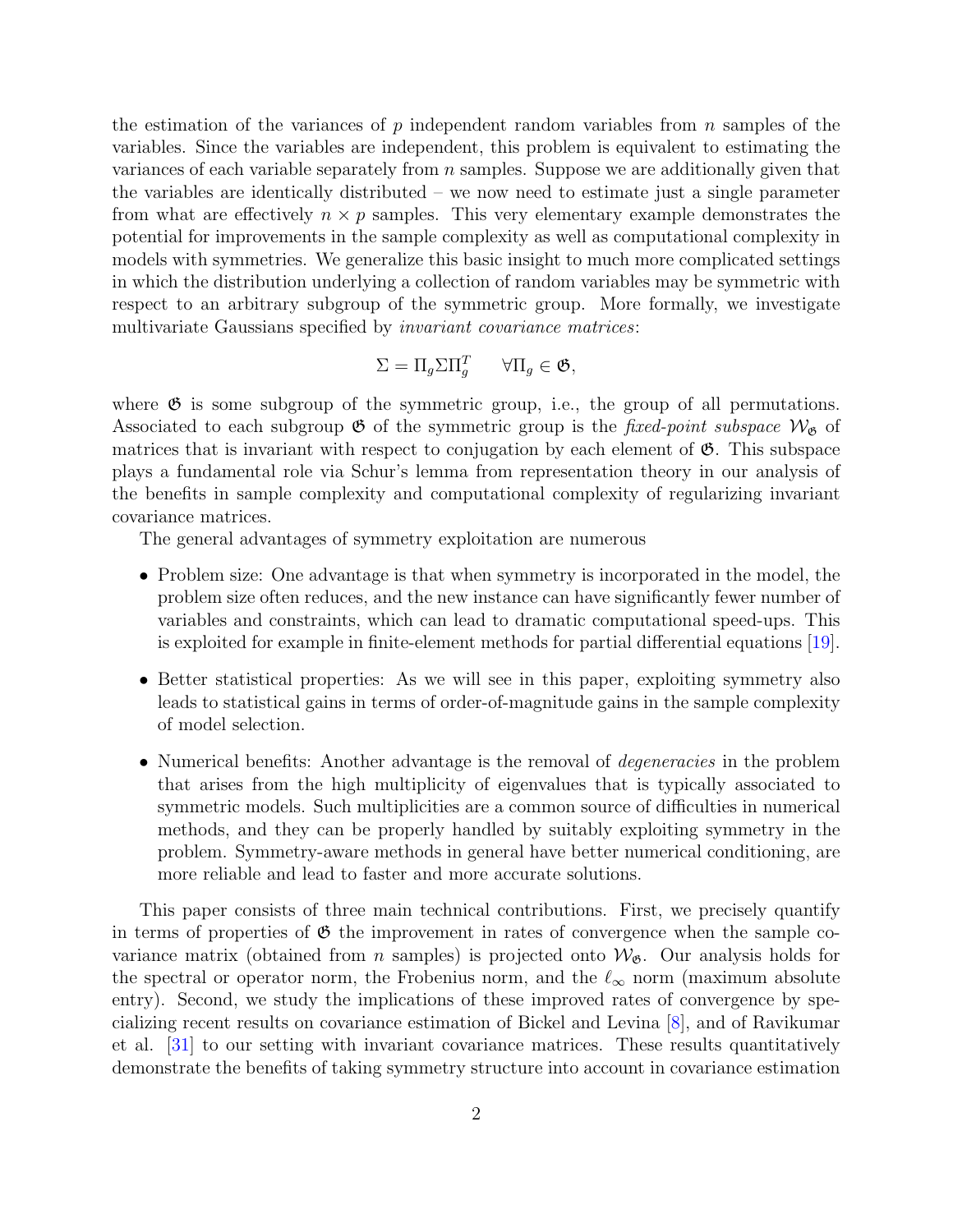tasks. Finally, we discuss the computational benefits of incorporating symmetry in covariance regularization. Specifically, we describe how large-dimensional convex programs based on regularized maximum-likelihood can be simplified significantly to smaller-sized convex programs by incorporating prior information about symmetry.

Symmetry and its consequences in the context of statistics, and more broadly in computational mathematics, has been well studied. We mention some related work here. In the Gaussian setting, work has been done related to testing of symmetry in statistical models [\[39,](#page-31-0) [30,](#page-30-4) [37\]](#page-30-5). In the context of Markov random fields symmetry restrictions have been studied in [\[38,](#page-31-1) [6,](#page-28-1) [7,](#page-29-4) [23,](#page-30-6) [2,](#page-28-2) [26\]](#page-30-7). We also mention the work of Højsgaard and Lauritzen [\[22\]](#page-30-3), who study edge and vertex symmetries for covariance and inverse covariance (graphical models) and exploitation of symmetry for inference problems. They also cite interesting examples from the social sciences (such as distribution of test scores among students and results of psychological tests) where symmetric structure has been experimentally observed. More broadly, symmetry has played an important role in other computational problems such as optimiza-tion [\[36,](#page-30-8) [21,](#page-29-5) [16,](#page-29-6) [24\]](#page-30-9), in the computation of kissing numbers and sphere-packing problems [\[4\]](#page-28-3), in coding theory [\[33\]](#page-30-10), in truss topology optimization [\[5\]](#page-28-4), and in the design of rapidly mixing Markov chains  $|10|$ .

In the remainder of Section [1](#page-0-0) we explain a few specific applications where exploiting symmetry in statistical models is of interest. We also set up some of the notation that will be used throughout the paper. In Section [2](#page-6-0) we introduce the necessary group theoretic preliminaries, the notion of  $\mathfrak{G}$ -invariant covariance matrices, and related statistical quantities. In Section [3](#page-14-0) we state some of our main results that quantify the statistical gains when symmetry is exploited judiciously. In Section [4](#page-17-0) we extend our results from Section [3](#page-14-0) to selecting sparse covariance and inverse covariance models. In Section [5,](#page-24-0) we make some brief remarks regarding how computational benefits can be gained when selecting symmetric models. In Section [6,](#page-25-0) we present some simulation results that clarify the statistical gains one may expect when symmetry is exploited. In Section [7,](#page-27-0) we state some concluding remarks.

### 1.1 Applications

In this section we motivate the problem under consideration by briefly describing a few applications in which estimation of symmetric covariance structure arises naturally.

#### 1.1.1 Random Fields in Physical Phenomena

Many signals that capture the spatial variability of natural phenomena are described in the framework of random fields [\[28\]](#page-30-11). Random fields arise in a variety of engineering contexts, for example the temperature distribution of materials, the circulation of ocean fields in oceanography, or the transport of groundwater in hydrology [\[28\]](#page-30-11). A classical model is associated with the well-known Poisson's equation:

<span id="page-2-0"></span>
$$
\nabla^2 \phi(x) = f(x) \qquad x \in \mathbb{R}^d \tag{1}
$$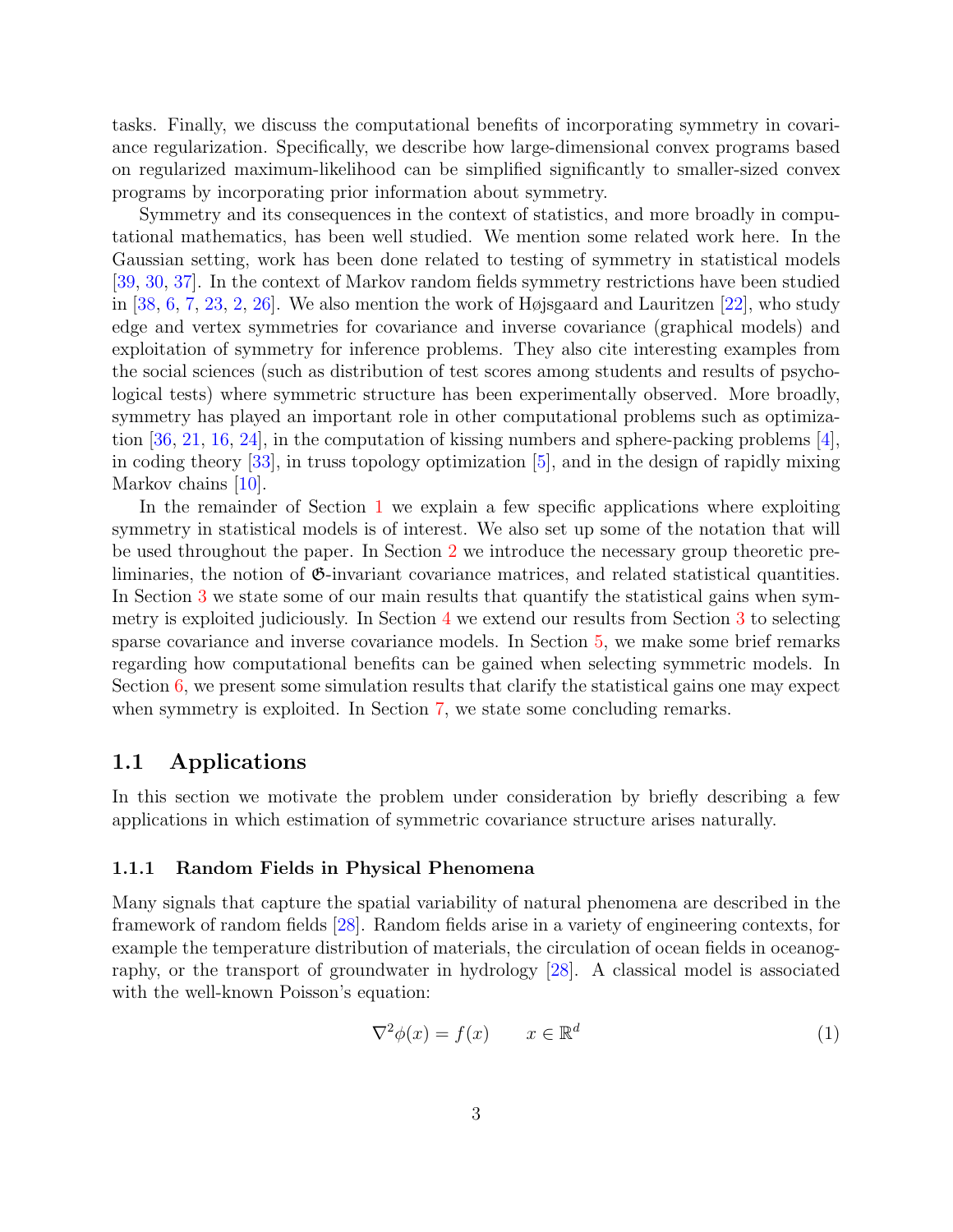where  $\nabla^2$  is the Laplace operator. In hydrology, this equation governs the steady state flow of a fluid in  $\mathbb{R}^3$ , whereas in electrostatics it governs the distribution of the potential in a variety of settings such as transmission lines [\[28\]](#page-30-11). Under the right technical conditions, if  $f(x)$  is a white noise process, the stochastic process  $\phi(x)$  in [\(1\)](#page-2-0) is a Gauss-Markov random field [\[32\]](#page-30-12). While Poisson's equation [\(1\)](#page-2-0) is a *sample-path* representation of the process  $\phi(x)$ , a particularly useful representation of this process is the covariance  $R(x_1, x_2)$  associated to this random field. Indeed the covariance  $R(x_1, x_2)$  is the Green's function of the biharmonic equation, and its properties have been studied in detail by Moura and Goswami [\[28\]](#page-30-11).

A useful observation that is pertinent in our context is that the Laplacian as well as the biharmonic equation are invariant under the action of the orthogonal group, i.e. they are isotropic. If in addition the forcing process  $f(x)$  has isotropic stochastic properties (one such example being a white noise process) and the boundary conditions of the physical process are also isotropic, then the covariance  $R(x_1, x_2)$  will also be isotropic.

When such random fields are encountered in practice, the usual engineering approach is to discretize the domain so as to make the problem computationally tractable. The restriction of the covariance  $R(x_1, x_2)$  to the finite discretization of the domain results is a covariance matrix  $R<sub>i</sub>$ . Recognizing the symmetry in the problem, it is often useful to construct a symmetry-preserving discretization of the space [\[29\]](#page-30-13). Such a modeling paradigm naturally leads to a covariance matrix that is invariant with respect to a discrete group  $\mathfrak{G}$ which is a finite subgroup of the orthogonal group. A motivating question in this paper then is:

"Given samples of the stochastic process  $\phi(x)$  on this discretized domain, can one exploit the symmetry of the space to obtain a good statistical approximation of the covariance matrix  $R$ <sup>?</sup>"

#### 1.1.2 Bayesian Models

A fundamental notion in Bayesian statistics is that of exchangeability. Indeed, in such settings one often deals with a collection of random variables  $X_1, \ldots, X_n$  where it is not appropriate to assume that this collection is  $i.i.d$ . It is far more natural to assume instead that the collection of random variables is exchangeable or partially exchangeable. We give two such examples:

1. Urn models: Consider an urn with  $n_r$  red balls and  $n_b$  blue balls. A quantity T balls are randomly drawn without replacement from the urn. Let us define the random variable:

$$
X_i = \begin{cases} 0 & \text{if the } i^{th} \text{ ball is red} \\ 1 & \text{if the } i^{th} \text{ ball is blue.} \end{cases}
$$

Clearly the random variables  $X_1, \ldots, X_T$  are not i.i.d. On the other hand, it is wellknown that this sequence of random variables is exchangeable, i.e. for any permutation  $\sigma$  on the indices  $1, \ldots, T$  and for any set A

$$
\mathbb{P}\left((X_1,\ldots,X_T)\in A\right)=\mathbb{P}\left((X_{\sigma(1)},\ldots,X_{\sigma(T)})\in A\right).
$$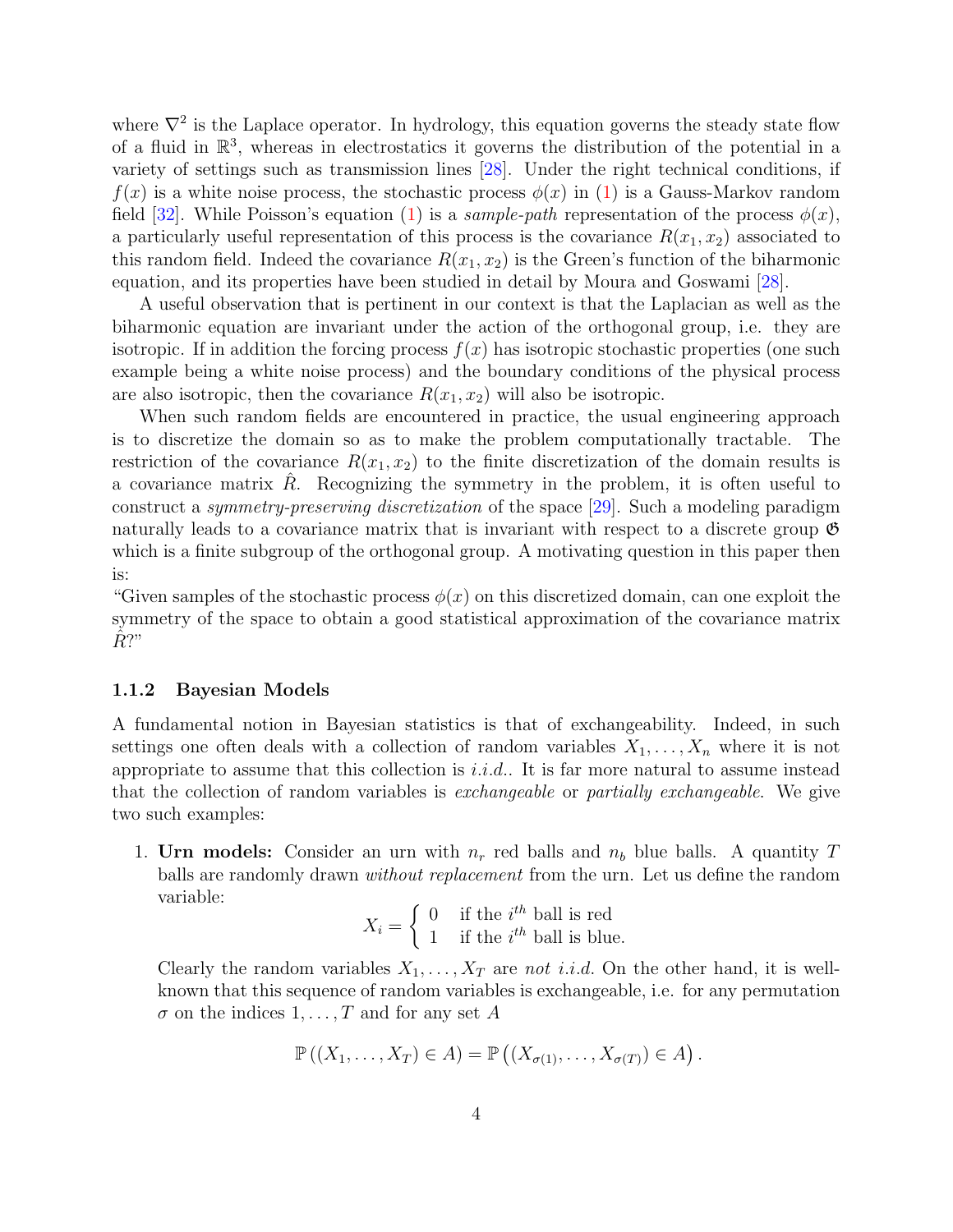In the terminology developed in this paper, this distribution is invariant with respect to the group  $\mathfrak{G}$  corresponding to the *symmetric group*. Such urn models are commonly used metaphors for problems related to computing statistical properties of a population of objects.

Suppose the number of red and blue balls in the urn is unknown, and one wants to estimate the probability of drawing two consecutive blue balls in the first two draws empirically from multiple trials of  $T$  draws each. It is an easy exercise to check that:

$$
\mathbb{E}[X_1 X_2] = \mathbb{P}(X_1 = 1, X_2 = 1).
$$

By exchangeability  $\mathbb{E}[X_1 X_2] = \mathbb{E}[X_i X_j]$  for any  $i, j \in \{1, ..., T\}$ . Hence the computation of the required probability reduces to estimating the empirical covariance matrix. It is important to exploit the underlying symmetry in this computation.

2. Clinical tests: Suppose a clinical test is conducted on a set of T patients wherein a drug is administered to the patients and a physiological response  $x_1, x_2, \ldots, x_T$  is measured for each patient. The set of patients are divided into groups  $T_1, \ldots, T_h$ of patients of similar physiological properties (say based on characteristics such as combinations of similar age, ethnicity, sex, and body size). It is often reasonable to assume that the distributions of the responses  $X_i$  of patients within the same class are exchangeable (but not  $i.i.d.$ ). Sources of non-independence include latent factors such as residual effects of a previous experiment, physical effects such as the temperature, etc. Indeed from a Bayesian perspective it is more natural to assume that the responses are exchangeable as opposed to *i.i.d.*. Thus, the distribution of  $(X_1, \ldots, X_n)$  may be assumed to be invariant with respect to permutation of patient labels within the same class  $T_i$ . Specifically, if  $Sym_k$  denotes the symmetric group of permutations on k indices then the the distribution of  $(X_1, \ldots, X_n)$  is invariant under the action of the group  $\mathfrak{G} = \text{Sym}_{|T_1|} \times \ldots \times \text{Sym}_{|T_h|}$ . In such clinical tests, it is of importance to estimate the covariance matrix of the responses from a limited number of trials.

#### 1.1.3 Cyclostationary processes

An interesting special case of random phenomena with group symmetries are the class of well-studied stochastic processes known as *cyclostationary processes* [\[20\]](#page-29-8). These processes arise in random phenomena that obey periodic stochastic properties, for example the yearly variation of temperature in a particular location. Such processes are frequently encountered in engineering and arise in a variety of contexts such as communication systems (presence of a sinusoidal component), radar (rotating elements), and the study of vibrations in mechanical engineering. Moreover, a special case of such processes are the classical stationary processes, which are ubiquitous in engineering.

Formally, a discrete time stochastic process  $\{X_t\}_{t\in\mathbb{Z}}$  is said to be cyclostationary with period  $N$  if for any measurable set  $A$ 

$$
\mathbb{P}\left(\left(X_{t_1},\ldots X_{t_k}\right)\in A\right)=\mathbb{P}\left(X_{t_1+N},\ldots X_{t_k+N}\right)\in A\right) \text{ for all } t_1,\ldots,t_k\in\mathbb{Z}.
$$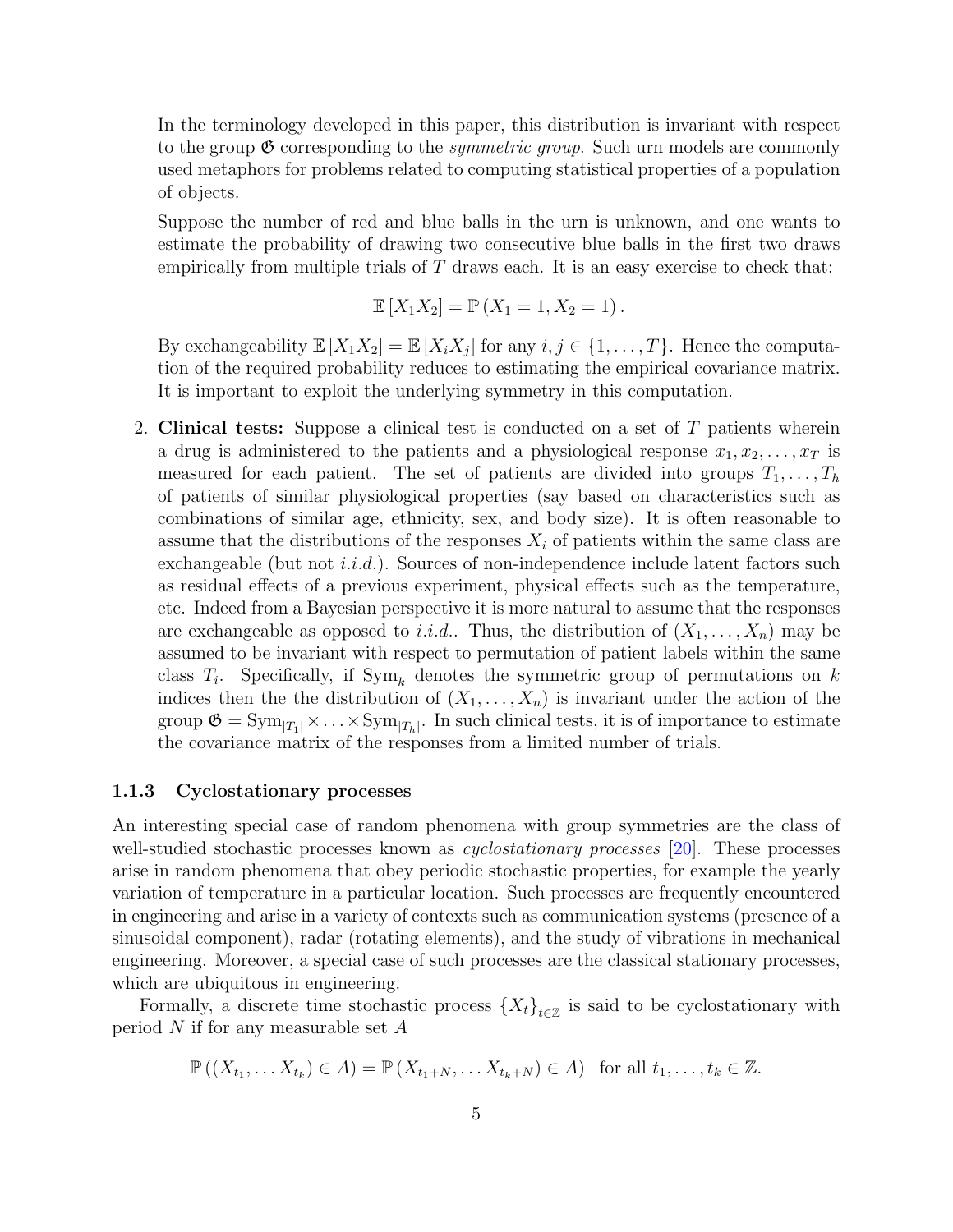Thus the joint probability distribution of such a process is invariant under shifts of N time units. In the particular instance when  $N = 1$  we obtain a *stationary* process. An important statistical property associated to this process is the auto-correlation

$$
R(t,\tau) := \mathbb{E}[X_t X_{\tau}].
$$

If we restrict attention to the first  $kN$  time units for some integers  $k$ , it is clear that the restriction of the autocorrelation admits a finite representation as a matrix  $R \in \mathbb{R}^{kN \times kN}$ . In the stationary case (i.e.  $N = 1$ ), from shift invariance it is also apparent that  $R(t, \tau)$  depends only on  $|t-\tau|$ , so that the resulting covariance matrix is *Toeplitz*. A commonplace and particularly useful approximation for large Toeplitz matrices is to convert them to circulant matrices [\[35\]](#page-30-14). In the more general cyclostationary case (the period  $N > 1$ ), the matrix R is block Toeplitz and approximated via a *block circulant* one where each block is of size  $N \times N$ .

In group-theoretic terms, the covariance matrix  $R$  is invariant under the action of the cyclic group of order  $k$  (the group captures cyclic translations of the indices). This group is abelian, and its action on the index set is precisely the cyclic shift operator by  $N$  units. As is well-known from the representation theory of the cyclic group, the Fourier transform (block) diagonalizes circulant matrices, and the resulting (block) diagonal matrix is called the spectrum of the autocorrelation. These observations are classical results and we mention them here to point out an interesting special case of our framework.

#### 1.2 Notation

We describe some of the notation that will be adopted through the rest of this paper. We will commonly deal with a random vector  $X \in \mathbb{R}^p$ , where p is the dimension of the space. Occasionally, we will encounter the complex vector space  $\mathbb{C}^p$ . We will be interested in inferring statistical properties of this random vector from i.i.d. samples  $X_1, \ldots, X_n$  where  $n$  is the number of samples. We will study the problem in a *high-dimensional* setting, i.e. where  $p \gg n$  so that the dimension of the space is much larger than the number of samples.

We will mostly consider *normally distributed* random vectors  $X$  with zero mean and covariance  $\Sigma$ , we will denote this by  $\mathcal{N}(0, \Sigma)$ . The inverse of the covariance is called the concentration matrix and we use the notation  $\Theta := \Sigma^{-1}$ . The probability of an event A will be denoted by  $\mathbb{P}(A)$  and the expectation of a random variable Y is denoted by  $\mathbb{E}[Y]$ . The indicator function of an event A is denoted by  $\mathbb{1}(A)$ . If  $h(X)$  is a real valued function of a  $\mathbb{R}^p$ -valued random vector, we will use the notation that  $h(X) = O_P(f(p,n))$  to mean that  $h(X) \leq Cf(p, n)$  with probability exceeding  $1 - \frac{1}{p^n}$  $\frac{1}{p^{\tau}}$  for some constants C and  $\tau > 0$ .

Given a finite group  $\mathfrak{G}$  which is a subgroup of the symmetric group, we consider the group action of  $\mathfrak G$  on the index set  $\{1,\ldots,p\}$ . Specifically, an element  $g\in\mathfrak G$  can be interpreted as a permutation, and g acts on  $\{1,\ldots,p\}$  by permuting these indices. To every  $g \in \mathfrak{G}$  one can associate a permutation matrix  $\Pi_g \in \mathbb{R}^p$ .

We will denote the positive-definiteness (respectively positive semidefiniteness) of a symmetric matrix M by  $M \succ 0$  ( $M \succeq 0$ ). The space of symmetric positive definite matrices in  $\mathbb{R}^{p \times p}$  will be denoted by  $\mathcal{S}_{++}^p$ . The maximum eigenvalue of a symmetric matrix M is denoted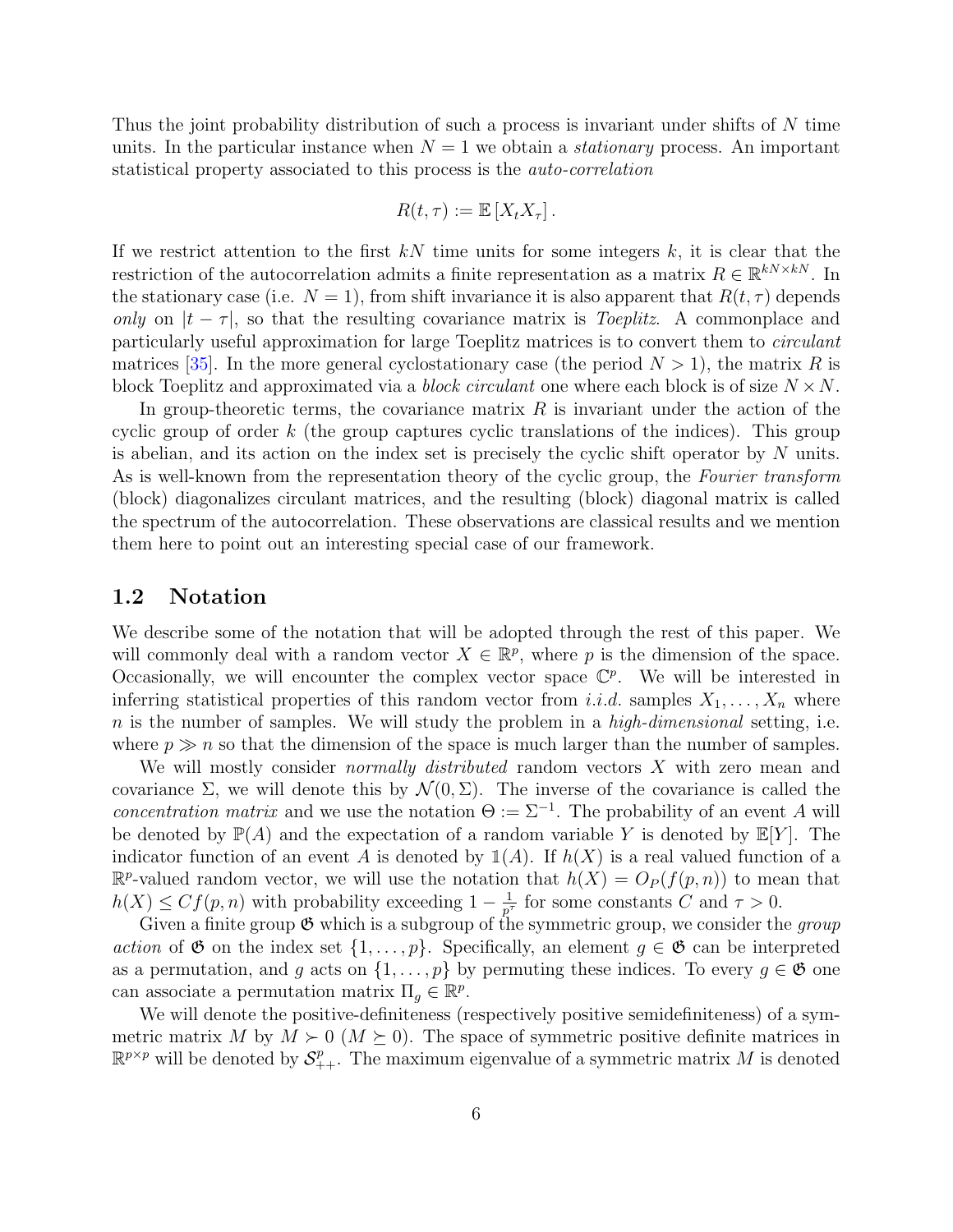by  $\lambda_{\max}(M)$ . Its trace (sum of the diagonal entries) will be denoted by Tr(M). We will encounter different norms on the space of symmetric matrices:

- 1. Frobenius norm: Denoted by  $||M||_F = (\text{Tr}(M^T M))^{\frac{1}{2}}$ .
- 2. Spectral norm: Denoted by  $||M||$  is the maximum singular value of M.
- 3. Elementwise  $\ell_{\infty}$  norm: Denoted by  $||M||_{\infty} = \max_{i,j} |M_{ij}|$ .
- 4. The operator  $\infty$  norm: Denoted by  $||M||_{\infty,\infty} = \max_i \sum_j |M_{ij}|$ .
- 5. Off-diagonal  $\ell_1$  norm: Denoted by  $||M||_{1,\text{off}} = \sum_{i,j,i\neq j} |M_{ij}|$ .

### <span id="page-6-0"></span>2 Symmetric Models

### 2.1 Symmetry, Groups, and Group Representations

The central concepts that formalize the notion of symmetry mathematically are groups and invariance. Abstractly, a physical object or process (in our case a covariance matrix) is said to possess symmetry if it is invariant under the action of a group. For background on groups and group actions we refer the reader to any standard algebra textbooks, for example  $[17, 3, 34]$  $[17, 3, 34]$  $[17, 3, 34]$  $[17, 3, 34]$  $[17, 3, 34]$ . In this paper we will be dealing with finite groups  $\mathfrak{G}$ , i.e. groups whose cardinality  $|\mathfrak{G}|$  is finite. A basic result in group theory, Cayley's theorem, establishes that every finite group is isomorphic to a subgroup of the symmetric group (i.e. the group of permutations with the group operation being permutation composition). Consequently, elements of finite groups  $\mathfrak{G}$  can be conveniently represented via permutation matrices, and in our context these naturally induce an action of  $\mathfrak{G}$  on matrices  $M \in \mathbb{R}^{p \times p}$  via conjugation.

Specifically, letting  $\Pi_q$  denote the permutation matrix corresponding to  $g \in \mathfrak{G}$ , a group *action* is a map  $\varphi$ :

$$
\varphi : \mathfrak{G} \times R^{p \times p} \to \mathbb{R}^{p \times p}
$$

$$
(g, M) \mapsto \Pi_g M \Pi_g^T.
$$

A matrix M is said to be *invariant* with respect to the group if  $M = \Pi_g M \Pi_g^T$  for all  $g \in \mathfrak{G}$ . The set

$$
\mathcal{W}_{\mathfrak{G}} = \left\{ X \in \mathbb{R}^{p \times p} \mid \Pi_{g}^{T} X \Pi_{g} = X \ \forall \Pi_{g} \in \mathfrak{G} \right\}
$$

is called the *fixed point subspace* of the group  $\mathfrak{G}$  and it is the set of all matrices that are invariant with respect to the group. Informally, this is the set of matrices that possess "symmetry" with respect to the group. We let  $\mathcal{P}_{\mathfrak{G}}(\cdot) : \mathbb{R}^{p \times p} \to \mathcal{W}_{\mathfrak{G}}$  denote the Euclidean projection operator that projects a matrix onto the fixed point subspace.

A fundamental tool in the study of invariance is the theory of group representations. We provide a brief review of concepts from group representation theory which are relevant for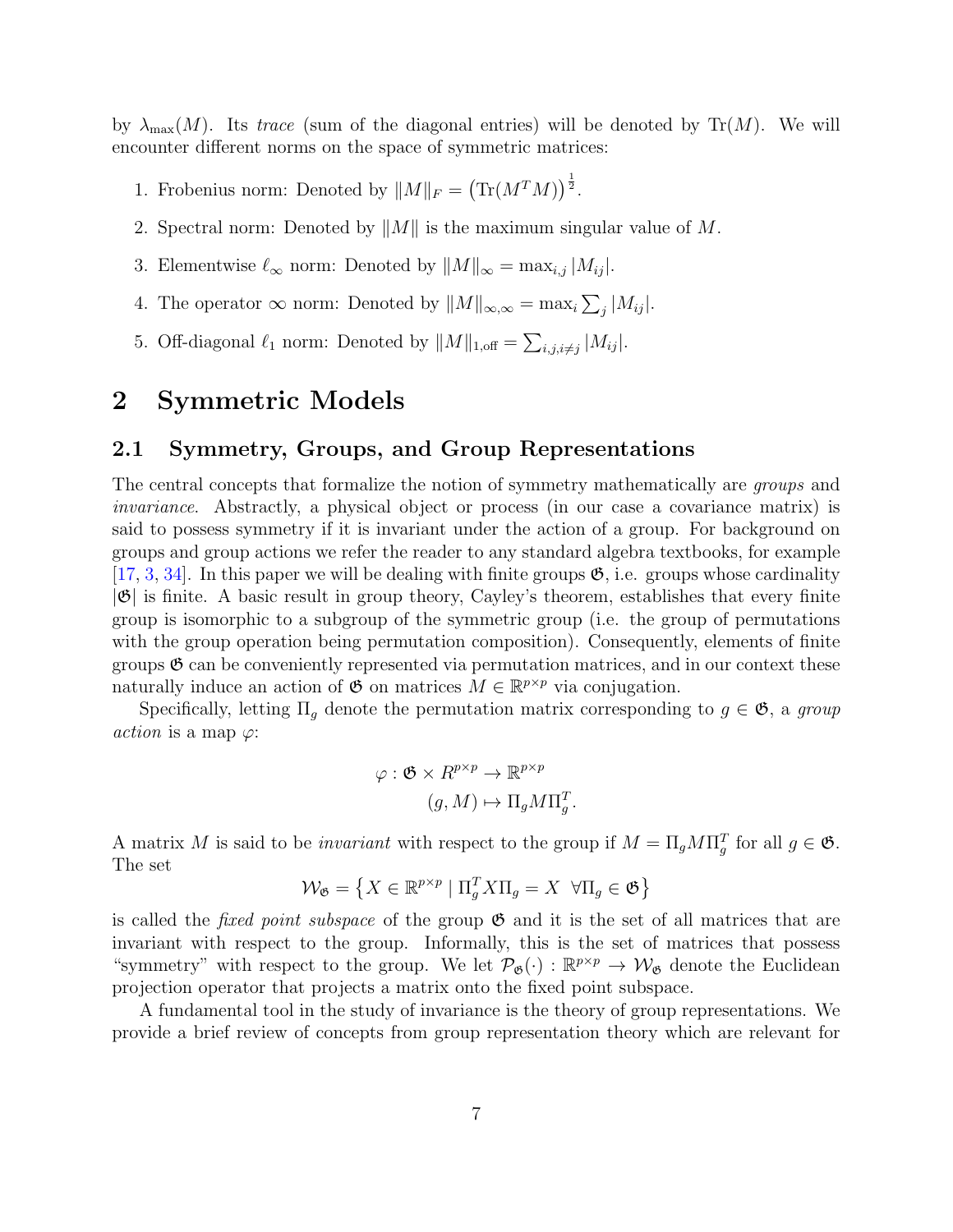our discussion. Let  $GL(\mathbb{C}^N)$  denote the general linear group of invertible matrices in  $\mathbb{C}^{N\times N}$ . A group representation is a group homomorphism

$$
\rho: \mathfrak{G} \to GL(\mathbb{C}^N)
$$

$$
g \mapsto \rho(g).
$$

The representation naturally induces an action of  $\mathfrak{G}$  onto the vector space  $\mathbb{C}^N$  via

$$
\rho : \mathfrak{G} \times \mathbb{C}^N \to \mathbb{C}^N
$$

$$
(g, v) \mapsto \rho(g)v.
$$

Thus, the representation naturally associates to each  $q \in \mathfrak{G}$  a linear transformation  $\rho(q)$  that acts on  $\mathbb{C}^N$ . Since a linear transformation is characterized by its invariant subspaces, it is sufficient to study the invariant subspaces of the linear transformations  $\rho(g)$  for  $g \in \mathfrak{G}$ . Indeed, if  $\rho$  is a given representation and  $W \subseteq \mathbb{C}^N$  is a subspace, we say that W is  $\mathfrak{G}$ -invariant with respect to  $\rho$  if  $\rho(q)W \subseteq W$  for every  $q \in \mathfrak{G}$ . We say that a representation  $\rho$  is *irreducible* if the only  $\mathfrak{G}$ -invariant subspaces are the trivial subspaces 0 and  $\mathbb{C}^N$ . Schur's lemma, a classical result in group representation theory, establishes that finite groups have only finitely many irreducible representations, and provides the following orthogonal decomposition theorem of  $\mathbb{C}^N$  in terms of the  $\mathfrak{G}$ -invariant subspaces.

<span id="page-7-1"></span>**Lemma 2.1** (Schur's lemma [\[34\]](#page-30-15)). For a finite group  $\mathfrak{G}$  there are only finitely many inequivalent irreducible representations (indexed by  $\mathcal{I}$ )  $\vartheta_1, \ldots, \vartheta_{|\mathcal{I}|}$  of dimensions  $s_1, \ldots, s_{|\mathcal{I}|}$ . The dimensions  $s_i$  divide the group order  $|\mathfrak{G}|$ , and satisfy  $\sum_{i\in\mathcal{I}} s_i^2 = |\mathfrak{G}|$ . Every linear representation of  $\mathfrak G$  has a canonical decomposition

$$
\rho = m_1 \vartheta_1 \oplus \ldots \oplus m_{|\mathcal{I}|} \vartheta_{|\mathcal{I}|},
$$

where the  $m_i$  are the multiplicities. Correspondingly, there is an isotypic decomposition of  $\mathbb{C}^N$  into invariant subspaces  $W_i$ :

$$
\mathbb{C}^N=W_1\oplus\ldots\oplus W_{|\mathcal{I}|}
$$

where each  $W_i$  is again a direct sum of isomorphic copies  $W_i = W_{i1} \oplus \ldots \oplus W_{i,m_i}$  with multiplicity  $m_i$ .<sup>[1](#page-7-0)</sup>

A basis of this decomposition (that depends only on the group) transforming with respect to the matrices  $\vartheta(g)$  is called symmetry adapted, and can be explicitly computed algorith-mically [\[34,](#page-30-15) [19\]](#page-29-3). This basis defines a change of coordinates by a unitary matrix  $T \in \mathbb{C}^{N \times N}$ . One of the main consequences of Schur's lemma is that the symmetry adapted basis block

<span id="page-7-0"></span><sup>&</sup>lt;sup>1</sup> Schur's lemma, as stated classically, provides a decomposition over the complex field  $\mathbb{C}^N$ . However, a real version can be adapted in a straightforward manner [\[34,](#page-30-15) pp. 106-109],[\[21\]](#page-29-5) and the irreducible real representations are called absolutely irreducible.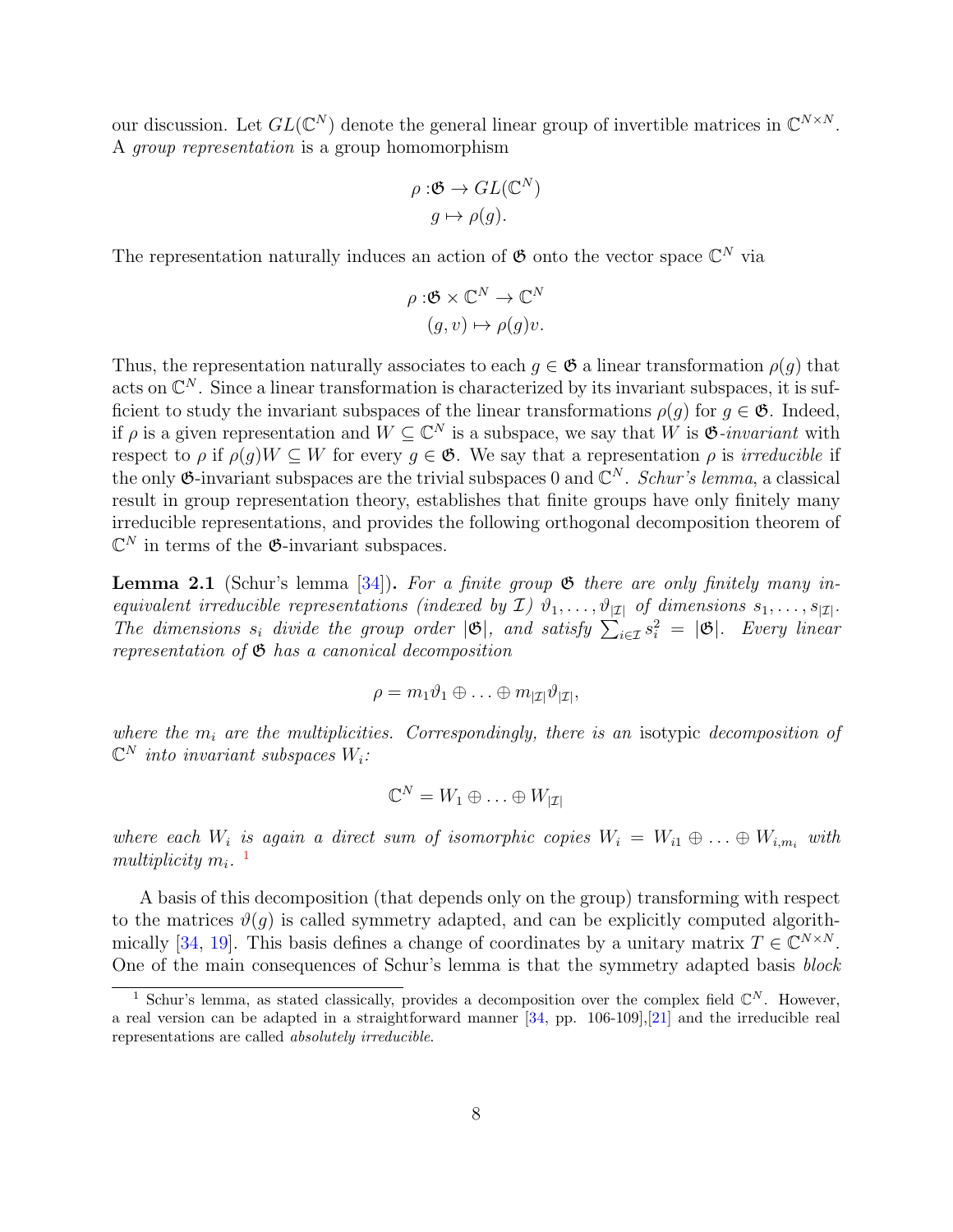diagonalizes the fixed point subspace, i.e. every matrix in the fixed point subspace is commonly diagonalized by T. If  $M \in \mathcal{W}_{\mathfrak{G}}$  is a matrix in the fixed point subspace, then changing coordinates with respect to  $T$  decompses  $M$  into a block diagonal form as follows:

$$
T^*MT = \begin{bmatrix} M_1 & 0 \\ & \ddots & \\ 0 & M_{|\mathcal{I}|} \end{bmatrix} \qquad M_i = \begin{bmatrix} B_i & 0 \\ & \ddots & \\ 0 & B_i \end{bmatrix} . \tag{2}
$$

In the above decomposition the diagonal blocks  $M_i \in \mathbb{R}^{m_i s_i \times m_i s_i}$  can be further decomposed into  $m_i$  repeated diagonal blocks  $B_i \in \mathbb{R}^{s_i \times s_i}$  (recall that  $s_i$  are the sizes of the irreducible representations and  $m_i$  are the multiplicities). Thus, the symmetry restriction  $M \in \mathcal{W}_{\mathfrak{G}}$ reduces the degrees of freedom in the problem of interest. This observation plays a central role in our paper.

<span id="page-8-3"></span>Example 2.1. To fix ideas, we will consider the following three examples to illustrate our results throughout the paper.

1. **Cyclic group:** The cyclic group of order p is isomorhpic to  $\mathbb{Z}/p\mathbb{Z}$  (the group operation is the addition operation +). Let  $M \in \mathbb{R}^{p \times p}$  be a circulant matrix of the form:

<span id="page-8-2"></span><span id="page-8-1"></span>
$$
M = \begin{bmatrix} M_1 & M_2 & \dots & M_p \\ M_p & M_1 & \dots & M_{p-1} \\ \vdots & \vdots & \ddots & \vdots \\ M_2 & M_3 & \dots & M_1 \end{bmatrix} .
$$
 (3)

If  $\rho(k)$  is a permutation matrix corresponding to cyclic shifts of size k of the indices  $\{1,\ldots,p\}$ , then it is clear that  $\rho(k)M\rho(k)^{T}=M$ . Indeed the fixed point subspace is precisely the set of circulant matrices and since the group is abelian, can be described as

$$
\mathcal{W}_{\mathfrak{G}} = \left\{ M \in \mathbb{R}^{p \times p} \mid M \rho(1) = \rho(1) M \right\}.
$$

(Since 1 is the generator of the cyclic group, invariance with respect to 1 implies invariance with respect to the other elements).

It is well known that if  $T = \mathcal{F} \in \mathbb{C}^{p \times p}$  is the Fourier transform matrix, then  $T^*MT$ is block diagonal. (The columns of F form the symmetry adapted basis). Here  $|\mathcal{I}| = p$ (there are p irreducible representations),  $m_i = 1$  and  $s_i = 1$  for all  $i \in \mathcal{I}$ . In our setting, covariance matrices of such structure arise from cyclostationary processes.

2. **Symmetric group:** Let us now consider  $\mathfrak{G} = Sym_p$ , the full symmetric group of permutations on p indices. Let  $M \in \mathbb{R}^{p \times p}$  be have the following structure:

<span id="page-8-0"></span>
$$
M = \begin{bmatrix} a & b & \dots & b \\ b & a & \dots & b \\ \vdots & \vdots & \ddots & \vdots \\ b & b & \dots & a \end{bmatrix} . \tag{4}
$$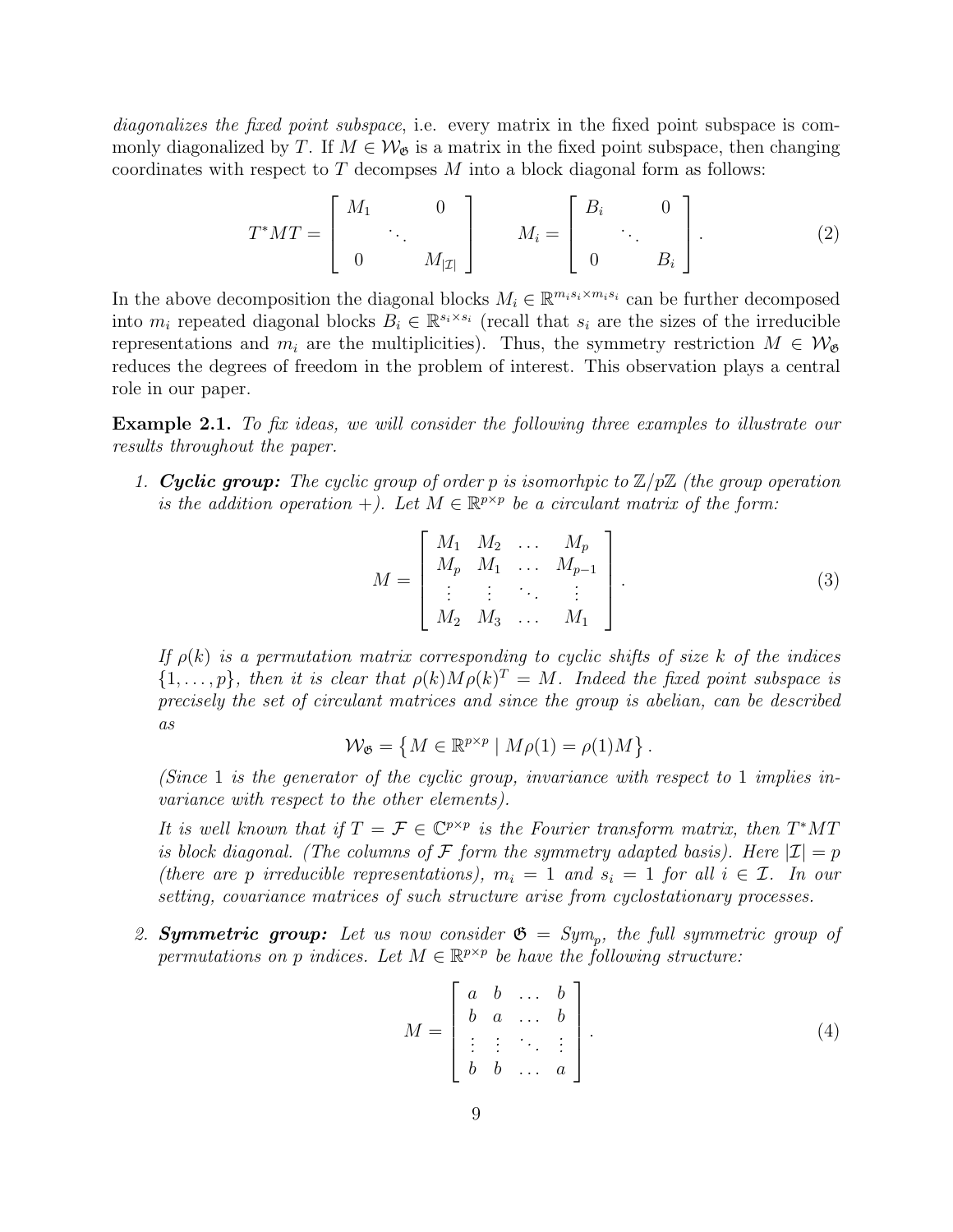It is straightforward to check that  $\Pi_{g}M = M\Pi_{g}$  for every permutation matrix  $\Pi_{g}$ , matrices satisfying this property constitute the fixed point subspace. It is well known that via the permutation representation there is an orthogonal matrix  $\overline{a}$  T such that:

$$
T^*MT = M = \begin{bmatrix} \begin{array}{c|c} c_1 & 0 & \dots & 0 \\ \hline 0 & c_2 & \dots & 0 \\ \vdots & \vdots & \ddots & \vdots \\ 0 & 0 & \dots & c_2 \end{array} \end{bmatrix}
$$

Here  $|\mathcal{I}| = 2$ ,  $s_1 = 1$ ,  $m_1 = 1$ ,  $s_2 = 1$ ,  $m_2 = p - 1$ . In our setting, covariance matrices with this structure arise when we have a completely exchangeable sequence of random variables.

3. **Product of symmetric groups:** Let  $T_1, \ldots, T_k$  be finite index sets where  $|T_i| = r_i$ . We consider the product of symmetric groups  $Sym_{|T_1|} \times ... \times Sym_{|T_k|}$  acting on the index set  $T_1 \times \ldots \times T_k$ . Consider a block  $k \times k$  matrix of the form:

<span id="page-9-1"></span>
$$
M = \begin{bmatrix} M_{11} & M_{12} & \dots & M_{1k} \\ M_{12}^T & M_{22} & \dots & M_{2k} \\ \vdots & \vdots & \ddots & \vdots \\ M_{1k}^T & M_{2k}^T & \dots & M_{kk} \end{bmatrix},
$$
(5)

.

.

where for each  $j \in \{1, \ldots, k\}$ ,  $M_{jj} \in \mathbb{R}^{r_j \times r_j}$  is of the form [\(4\)](#page-8-0), and each  $M_{ij}$  for  $i \neq j$  is a constant multiple of the all ones matrix. Let  $\sigma = (\sigma_1, \ldots, \sigma_k) \in Sym_{|T_1|} \times \ldots \times Sym_{|T_k|}$ be a permutation with this product structure. Let  $\Pi_{\sigma}$  be its corresponding permutation matrix. Then it is clear that for a matrix of the form described above,  $\Pi_{\sigma}M = M\Pi_{\sigma}$ , and the set of matrices satisfying this relation constitute the corresponding fixed point subspace  $\mathcal{W}_{\mathfrak{G}}$ . Using standard representation theory results, it is possible to show that there is an orthogonal matrix  $T$  such that

$$
T^*MT = \begin{bmatrix} C & 0 & \dots & 0 \\ 0 & c_1I_{r_1-1} & \dots & 0 \\ \vdots & \vdots & \ddots & \vdots \\ 0 & 0 & \dots & c_kI_{r_k-1} \end{bmatrix}
$$

where  $C \in \mathbb{R}^{k \times k}$  and  $I_r \in \mathbb{R}^{r \times r}$  is the identity matrix of size r. (In fact, upto a permutation of the columns, T can be chosen to be block diagonal where each diagonal block is of the form described in the preceding example). In the above example,  $|\mathcal{I}| =$  $k + 1$ ,  $s_1 = k$ ,  $m_1 = 1$ . For  $i \in \{2, ..., k + 1\}$ ,  $s_i = 1$ ,  $m_i = r_{i-1} - 1$ . Covariance matrices with product symmetric group structure arise when one has a set of random variables that are partially exchangeable.

<span id="page-9-0"></span><sup>&</sup>lt;sup>2</sup> In fact any orthogonal matrix T whose first column is a multiple of the all ones vector, with the remaining columns span the orthogonal subspace will achieve the desired diagonalization.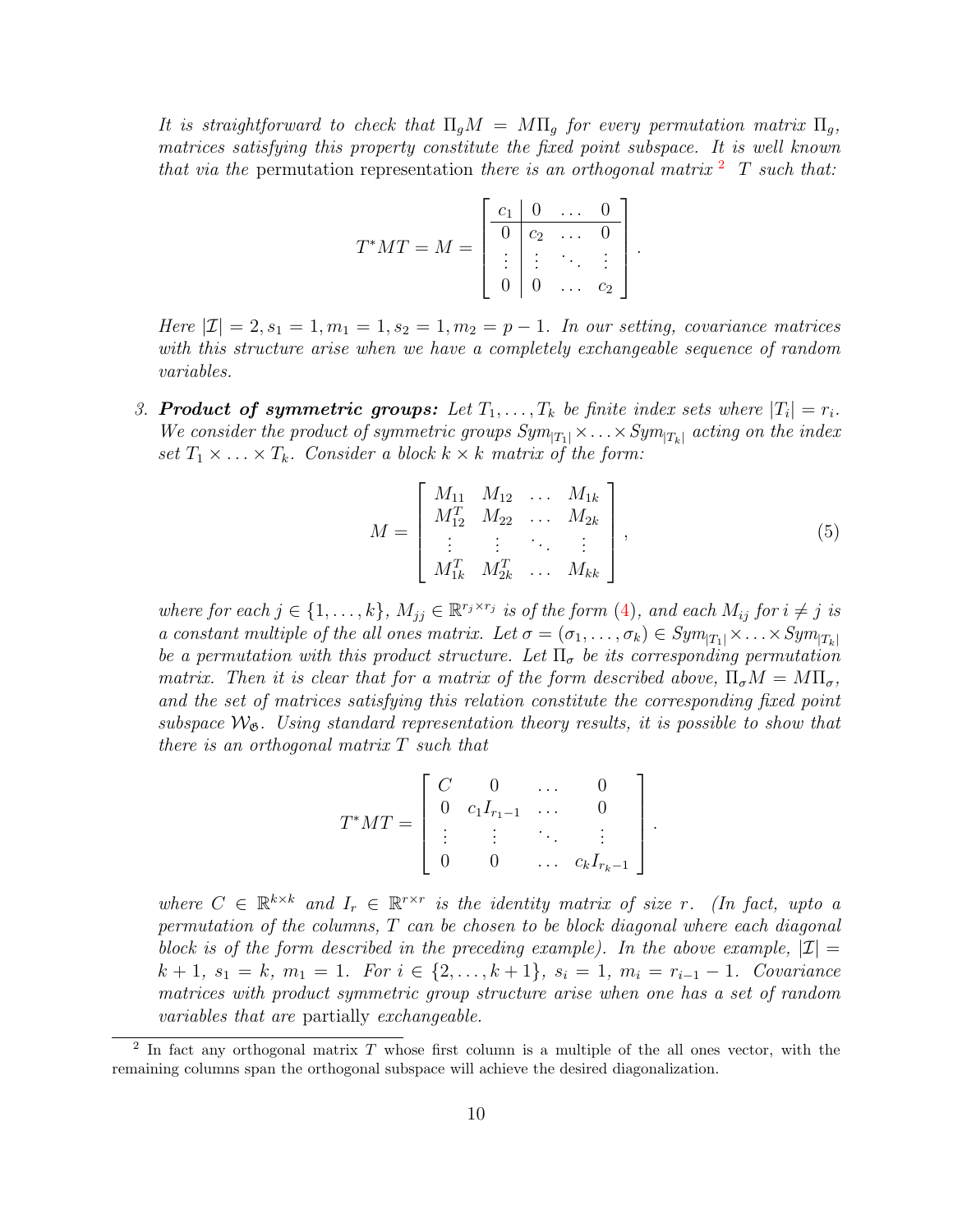Covariance matrices of interest in this paper will be invariant with respect to a group  $\mathfrak{G}$ , and hence belong to the fixed point subspace  $\mathcal{W}_{\mathfrak{G}}$ . A fundamental operation in our paper will be the Euclidean projection of a given matrix M onto  $\mathcal{W}_{\mathfrak{G}}$ . The next lemma relates projection to any important notion called Reynolds averaging. Reynolds averaging operates by generating the orbit of  $M$  with respect to the group, i.e. the collection of matrices  $\Pi_g M \Pi_g^T$ , and averaging with respect to the orbit.

<span id="page-10-0"></span>**Lemma 2.2.** Let  $\mathcal{P}_{\mathfrak{G}}(\cdot)$  be the Euclidean projection operator onto the fixed point subspace  $W_{\mathfrak{G}}$ . Then

$$
\mathcal{P}_{\mathfrak{G}}(M) = \frac{1}{|\mathfrak{G}|} \sum_{g \in \mathfrak{G}} \Pi_g M \Pi_g^T.
$$

*Proof.* Since  $W_{\mathfrak{G}}$  is a subspace, it suffices to show that  $\text{Tr}((M - \mathcal{P}_{\mathfrak{G}}(M))\mathcal{P}_{\mathfrak{G}}(M)) = 0$  (by the orthogonality principle and that fact that  $\langle A, B \rangle = \text{Tr}(AB)$  is the inner product that generates the Euclidean norm over the space of symmetric matrices). We obtain the proof via the following chain of equalities:

$$
\operatorname{Tr}\left(\mathcal{P}_{\mathfrak{G}}(M)\mathcal{P}_{\mathfrak{G}}(M)\right) = \operatorname{Tr}\left(\frac{1}{|\mathfrak{G}|}\sum_{h\in\mathfrak{G}}\Pi_{h}M\Pi_{h}^{T}\frac{1}{|\mathfrak{G}|}\sum_{g\in\mathfrak{G}}\Pi_{g}M\Pi_{g}^{T}\right)
$$

$$
= \frac{1}{|\mathfrak{G}|^{2}}\sum_{h\in\mathfrak{G}}\operatorname{Tr}\left(\Pi_{h}M\Pi_{h}^{T}\sum_{g\in\mathfrak{G}}\Pi_{g}M\Pi_{g}^{T}\right)
$$

$$
= \frac{1}{|\mathfrak{G}|^{2}}\sum_{h\in\mathfrak{G}}\operatorname{Tr}\left(M\sum_{g\in\mathfrak{G}}\Pi_{h}^{T}\Pi_{g}M\Pi_{g}^{T}\Pi_{h}\right)
$$

$$
= \frac{1}{|\mathfrak{G}|}\sum_{h\in\mathfrak{G}}\operatorname{Tr}\left(M\mathcal{P}_{\mathfrak{G}}(M)\right)
$$

$$
= \operatorname{Tr}\left(M\mathcal{P}_{\mathfrak{G}}(M)\right).
$$

 $\Box$ 

<span id="page-10-1"></span>Remark 2.1. Note that the fixed point subspace, when suitably transformed, is a set of block diagonal matrices of the form [\(2\)](#page-8-1) as a consequence of Schur's lemma. Projection of a matrix M onto the fixed point subspace in these coordinates corresponds precisely to zeroing components of M that are off the block diagonals, following by averaging the diagonal blocks corresponding to multiplicities of the same irreducible representation.

### <span id="page-10-2"></span>2.2 Group theoretic parameters of interest

Given a covariance matrix  $\Sigma$  which is invariant with respect to the action of a group  $\mathfrak{G}$ , we introduce the following parameters that depend on  $\Sigma$  and  $\mathfrak{G}$ . Our subsequent results characterizing the rates of convergence of the estimated covariance to the true covariance will be expressed in terms of these group theoretic parameters.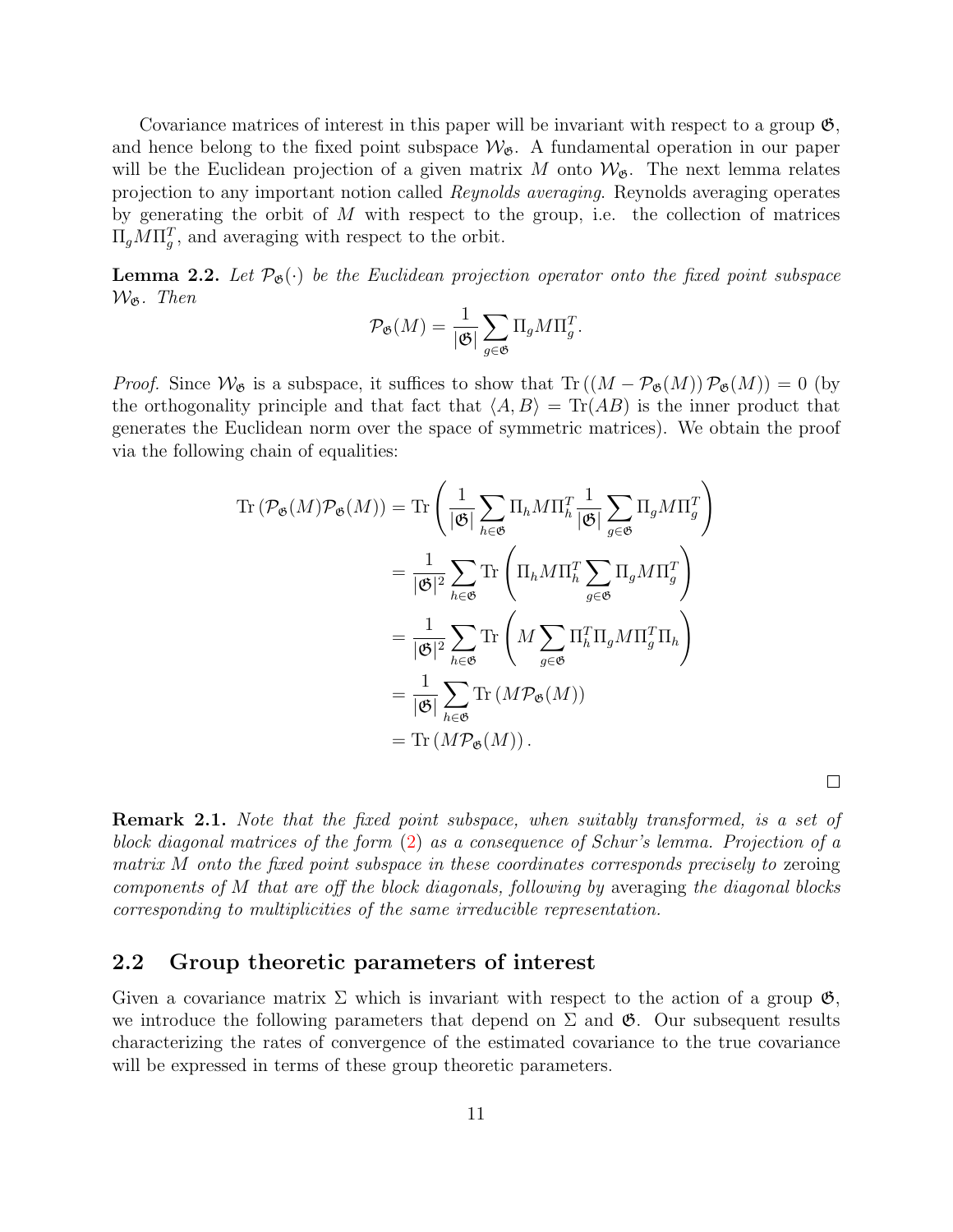Given  $\Sigma$ , it will often be convenient to associate informally a weighted undirected complete graph to it, so that the entries of  $\Sigma$  correspond to edge weights. We will view the rows and columns of  $\Sigma$  as being indexed by a set V so that  $\Sigma \in \mathbb{R}^{|V| \times |V|}$ . The group  $\mathfrak{G}$  is then precisely the *automorphism group* of this weighted graph. Let  $(i, j) \in V \times V$  (we will call this an "edge"). Define the edge orbit as

$$
\mathcal{O}(i,j) = \{(g(i), g(j)) \mid g \in \mathfrak{G}\}^{3}
$$

We further define  $V(i, j)$  to be the set of nodes that appear in the edge orbit  $\mathcal{O}(i, j)$ , i.e.

$$
\mathcal{V}(i,j) = \{ k \in V \mid \exists l \in V, g \in \mathfrak{G} \text{ such that } (g(k), g(l)) \in \mathcal{O}(i,j) \}.
$$

We define  $d_{ij}$  (called the degree of the orbit  $\mathcal{O}(i, j)$ ) to be the maximum number of times any node appears in the edge orbit  $\mathcal{O}(i, j)$ , i.e.  $d_{ij}(k) = \sum_{l \in \mathcal{V}(i,j)} \mathbb{1}(\exists l \in V \mid (k, l) \in \mathcal{O}(i, j)),$ and  $d_{ij} = \max_{k \in \mathcal{V}(i,j)} d_{ij}(k)$ .

**Definition 2.1.** Let  $M \in \mathcal{W}_{\mathfrak{G}}$  be a matrix in the fixed point subspace. We define the orbit parameter O to be the size of the smallest orbit (with respect to the action of  $\mathfrak{G}$  on M), i.e.

$$
\mathcal{O} = \min_{i,j} |\mathcal{O}(i,j)|
$$

The normalized orbit parameter  $\mathcal{O}_d$  is defined to be

$$
\mathcal{O}_d = \min_{i,j} \frac{|\mathcal{O}(i,j)|}{d_{ij}}.
$$

Example 2.2. For a covariance matrix of the form [\(3\)](#page-8-2) shown in Example [2.1,](#page-8-3)

$$
\mathcal{O}(1,2) = \{(1,2), (2,3), \dots, (p-1,p), (p,1)\}\
$$
  
 
$$
\mathcal{V}(1,2) = \{1, \dots, p\}
$$
  
 
$$
d_{12} = 2
$$
 (since each node appears twice in  $\mathcal{O}(1,2)$ ).

For this example  $\mathcal{O} = p$  and  $\mathcal{O}_d = \frac{p}{2}$  $\frac{p}{2}$ .

Example 2.3. For a covariance matrix of the form [\(4\)](#page-8-0) with the action of the symmetric group of order p, it is easy to check that  $\mathcal{O} = p$  (there are only two orbits, the first is  $\mathcal{O}(1,1)$ ) which is of size p and degree 1, and the other is  $\mathcal{O}(1, 2)$  of size  $\frac{p(p-1)}{2}$  and degree p-1. Hence  $\mathcal{O}=p$  and  $\mathcal{O}_d=\frac{p}{2}$  $\frac{p}{2}$ .

Example 2.4. For a covariance matrix of the from [\(5\)](#page-9-1) with the action of the product of symmetric groups, if the sizes  $|T_i| = r_i$  for  $i = 1, ..., k$  then it is clear that  $\mathcal{O} = \min_i r_i$  and  $\mathcal{O}_d = \min_i \frac{r_i}{2}$  $\frac{r_i}{2}$  .

<span id="page-11-0"></span><sup>&</sup>lt;sup>3</sup>The pairs  $(g(i), g(j))$  are to be viewed as unordered. Also, each edge is enumerated only once so that if  $(g(i), g(j)) = (i, j)$  then we treat them as the same edge in  $\mathcal{O}(i, j)$ .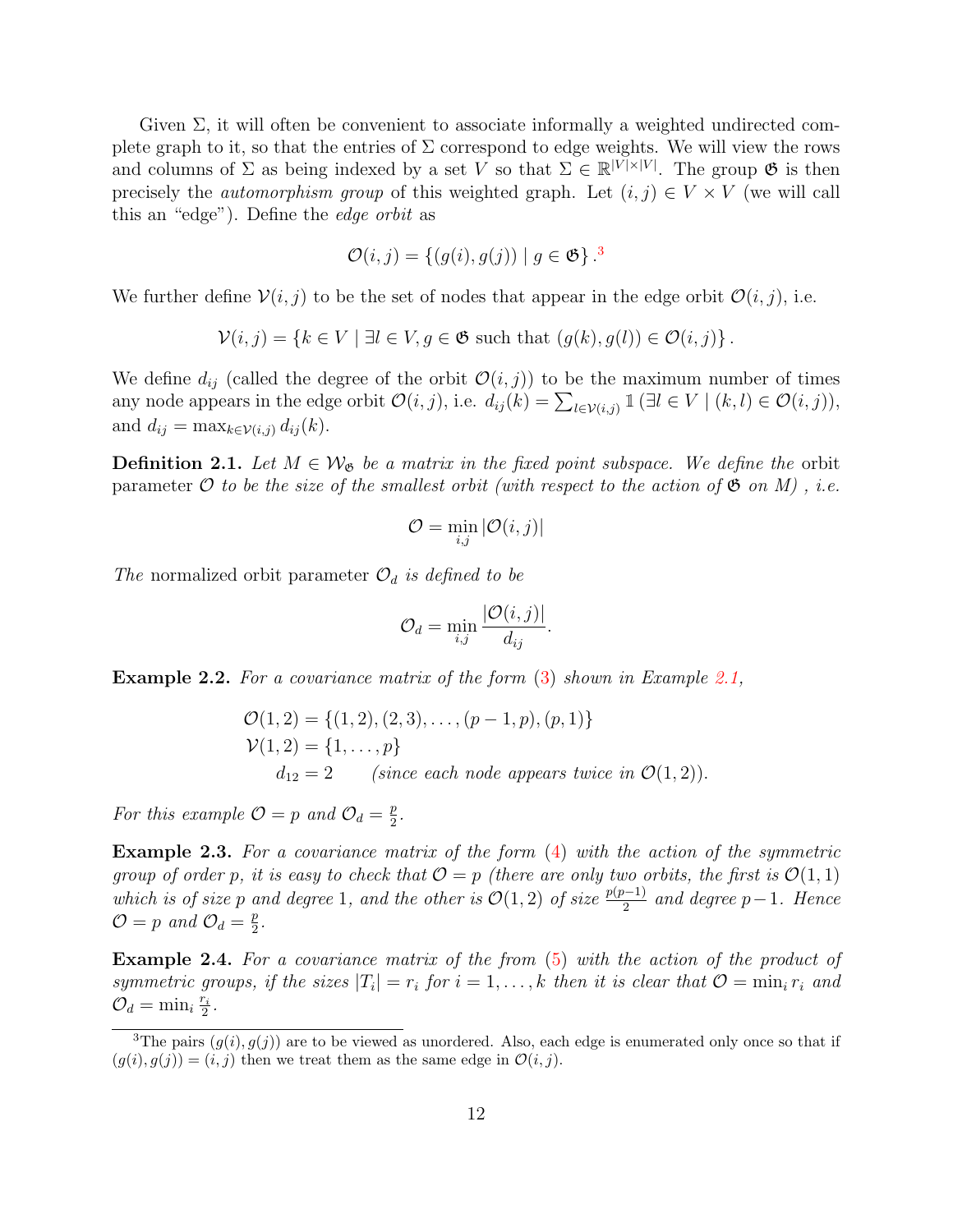In addition to these combinatorial parameters, we will also be interested in the following representation-theoretic parameters (which are also intrinsic to the group and the fixed point subspace  $\mathcal{W}_{\mathcal{B}}$ ). Given  $\Sigma$  and its block diagonalization [\(2\)](#page-8-1) as described by Schur's lemma, we will be interested in the parameters  $s_i$  (the sizes of the blocks) and  $m_i$  (the multiplicities) for  $i \in \mathcal{I}$ . (We note that given a fixed point subspace  $\mathcal{W}_{\mathfrak{G}}$ , multiplicities corresponding to many irreducible components may be zero, we call these the inactive components. We will only be interested in the active components. Thus the set of irreducible representations  $\mathcal I$ mentioned henceforward will include only active representations).

### 2.3 Symmetric Covariance Models

Let  $X \sim \mathcal{N}(0, \Sigma)$  be a normally distributed  $\mathbb{R}^p$ -valued random vector where the covariance  $\Sigma$  is unknown. Given a small number of samples  $X^{(1)}, \ldots, X^{(n)}$ , we wish to learn properties of the model (for example, the covariance matrix  $\Sigma$ , the inverse covariance  $\Theta := \Sigma^{-1}$ , the sparsity pattern of  $\Sigma$  and  $\Theta$ ). We will be interested in the *high-dimensional setting* where p is large and  $n \ll p$ , so that the number of samples is much smaller than the ambient dimension of the problem.

Throughout the paper we will make the two following assumptions regarding our model:

#### <span id="page-12-0"></span>Assumption 2.1.

- 1. We assume that  $\Sigma$  is invariant with respect to a known group  $\mathfrak{G}$  so that  $\Sigma \in \mathcal{W}_{\mathfrak{G}}$ .
- 2. We assume that the spectral norm of the true covariance matrix is bounded independent of the model size p, i.e.

 $\|\Sigma\| \leq \psi$ 

for some constant  $\psi$ .

**Remark 2.2.** A simple but important consequence of the  $\mathfrak{G}$ -invariance of  $\Sigma$  (i.e.  $\Pi_g \Sigma \Pi_g^T = \Sigma$ ) for all  $g \in \mathfrak{G}$ ) is that  $\Sigma_{ii} = \Sigma_{g(i),g(i)}$ , and  $\Sigma_{ij} = \Sigma_{g(i),g(j)}$  for all  $g \in \mathfrak{G}$ .

Given samples  $X^{(1)}, \ldots, X^{(n)}$  we define the following.

1. The sample Reynolds average of the  $k^{th}$  sample is:

$$
\hat{\Sigma}_{\mathcal{R}}^{(k)} := \mathcal{P}_{\mathfrak{G}}\left(X^{(k)}(X^{(k)})^T\right) = \frac{1}{|\mathfrak{G}|} \sum_{g \in \mathfrak{G}} \Pi_g X^{(k)} X^{(k)^T} \Pi_g^T. \tag{6}
$$

2. The empirical covariance matrix is:

$$
\Sigma^n := \frac{1}{n} \sum_{k=1}^n X^{(k)} X^{(k)T}.
$$
 (7)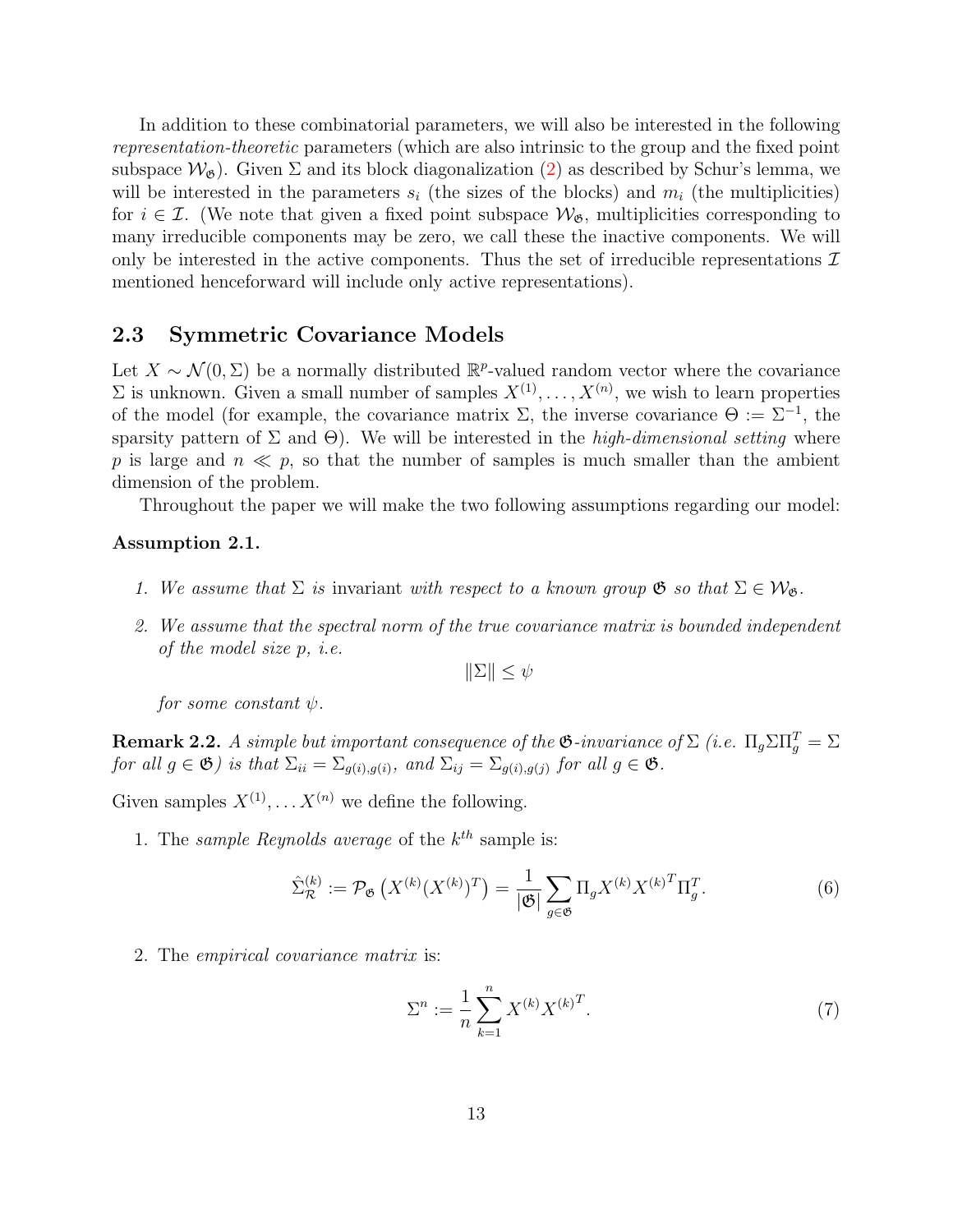3. The G-empirical covariance matrix is:

$$
\hat{\Sigma} := \mathcal{P}_{\mathfrak{G}}\left(\Sigma^n\right). \tag{8}
$$

Note that the  $(i, j)$  entry of the  $\mathfrak{G}$ -empirical covariance matrix may be written as:

<span id="page-13-0"></span>
$$
\hat{\Sigma}_{ij} = \frac{1}{n|\mathfrak{G}|} \sum_{k=1}^{n} \sum_{g \in \mathfrak{G}} X_{g(i)}^{(k)} X_{g(j)}^{(k)},
$$
\n(9)

where  $X_i^{(k)}$  $i^{(k)}$  is the  $i^{th}$  component of the sample  $X^{(k)}$ . We point out that [\(9\)](#page-13-0) may be interpreted as averaging  $X_i^{(k)} X_j^{(k)}$  with respect to the orbit  $\mathcal{O}(i, j)$ , followed by averaging over the samples  $k = 1, \ldots, n$ . As we will argue subsequently, due to the double averaging, the estimate of the covariance matrix obtained via the G-empirical covariance matrix is a much better estimator as compared to the empirical covariance matrix. Indeed, quantification of this fact is one of the central themes of this paper.

**Remark 2.3.** Note that Lemma [2.2](#page-10-0) ensures that if  $M \succeq 0$ , then  $\mathcal{P}_{\mathfrak{G}}(M) \succeq 0$  (since positive definiteness is preserved under conjugation and addition). Hence the projection of the empirical covariance matrix  $\mathcal{P}_{\mathfrak{G}}(\Sigma^n)$  is a meaningful estimate of  $\Sigma$  in the sense that it is a valid covariance matrix.

#### 2.3.1 Sufficient statistics

We make a few brief remarks about the *sufficient statistics* for symmetric Gaussian models. For an arbitrary (zero-mean) model, it is well-known that the sufficient statistics correspond to quadratics associated to the variance, i.e. the sufficient statistics are

$$
\phi_{ij}(x) = x_i x_j \quad \text{for } (i,j) \in V \times V.
$$

For G-invariant models, the sufficient statistics are

$$
\phi_e(x) = x_i x_j \qquad \text{for } e = (i, j) \in (V \times V) | \mathfrak{G},
$$

where  $(V \times V)|\mathfrak{G}$  denotes the *quotient* of  $V \times V$  with respect to  $\mathfrak{G}$  with respect to the equivalence relation  $(i, j) \cong (k, l)$  if  $g(i) = k$  and  $g(j) = l$  for some  $g \in \mathfrak{G}$ . Put more simply, the sufficient statistics correspond to quadratics  $\phi_{ij}$ , and we have only one statistic per *orbit*  $\mathcal{O}(i, j)$  (as opposed to one per pair  $(i, j)$ ). The representative sufficient statistic from orbit  $\mathcal{O}(i, j)$  may be picked to be:

$$
\frac{1}{|\mathcal{O}(i,j)|} \sum_{(i,j) \in \mathcal{O}(i,j)} x_i x_j.
$$

An alternate set of sufficient statistics can be obtained via Schur's lemma by observing that  $Y = T^*X$  is an equivalent statistical model whose covariance is block diagonal. The sufficient statistics are  $\theta_{ij}(y) = y_i y_j$  for i, j belonging to the same irreducible component. Note that one only needs one set of statistics per irreducible component, and they may be expressed as above by averaging the corresponding sufficient statistics with respect to the multiplicities of each irreducible component.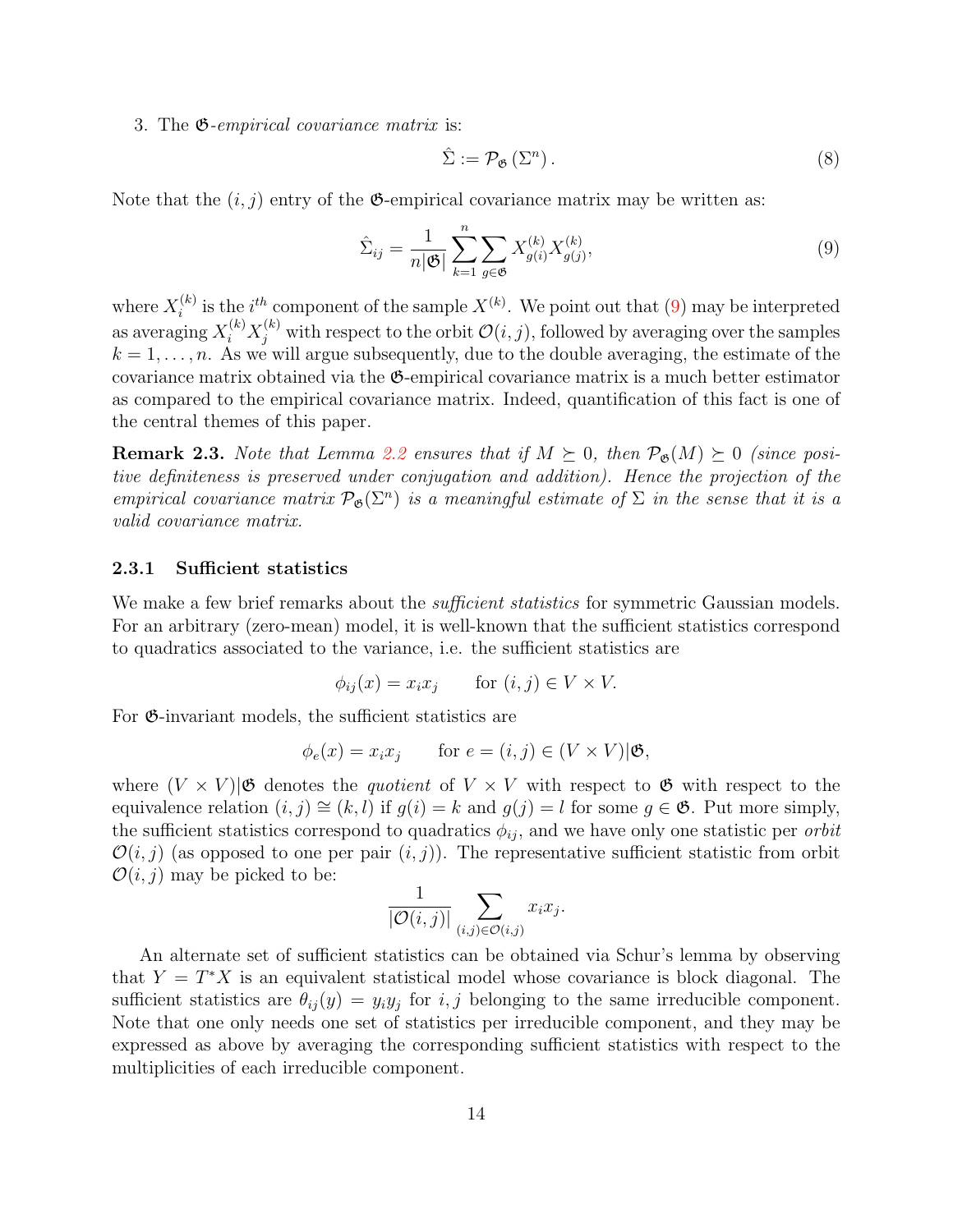## <span id="page-14-0"></span>3 Rates of convergence

In this section we will be interested in the statistical properties of the estimator  $\hat{\Sigma} := \mathcal{P}_{\mathfrak{G}}(\Sigma^n)$ . Note that given samples  $X^{(1)}, \ldots X^{(n)}$ ,  $\mathbb{E}(\hat{\Sigma}) = \Sigma$ . In this section, we will be interested in establishing rates of convergence of  $\hat{\Sigma}$  in different norms, i.e. we will provide upper bounds on  $\mathbb{P}\left((\|\hat{\Sigma} - \Sigma\|_p \ge \delta\right)$ , where  $\|\cdot\|_p$  are the Frobenius, spectral and  $\ell_{\infty}$  norms. The rates presented here hold for the covariance estimation of any sub-Gaussian random vector X. Though we present them in the context of normally distributed random vectors, identical analysis holds for sub-Gaussians more generally.

### 3.1 Spectral norm and Frobenius norm rates

To obtain our rate results, we use the following standard result regarding spectral norm rates for an arbitrary normal model.

<span id="page-14-1"></span>**Lemma 3.1.** Let  $X \sim \mathcal{N}(0, \Sigma^*)$  be a normal model with  $\Sigma^* \in \mathbb{R}^{p \times p}$ . Let  $\psi = ||\Sigma^*||$ . Given  $\delta > 0$  with  $\delta \leq 8\psi$ , let the number of samples satisfy  $n \geq \frac{64p\psi^2}{\delta^2}$  $\frac{p\psi^2}{\delta^2}$ . Let  $\Sigma^n$  be the empirical covariance matrix formed from the n samples. Then we have

$$
\mathbb{P}\left(\left\|\Sigma^n - \Sigma^*\right\| \ge \delta\right) \le 2\exp\left(\frac{-n\delta^2}{128\psi^2}\right).
$$

*Proof.* This is a standard result, a proof follows from [\[15,](#page-29-10) Theorem II.13].

<span id="page-14-2"></span>**Theorem 3.1.** Given an invariant covariance matrix  $\Sigma$  with  $\psi = \|\Sigma\|$  and a sample covariance  $\Sigma<sup>n</sup>$  formed from n i.i.d. samples drawn from a Gaussian distribution according to covariance  $\Sigma$ , we have that

$$
\mathbb{P}[\left\|(\Sigma - \mathcal{P}_{\mathfrak{G}}(\Sigma^n))\right\| \ge \delta] \le |\mathcal{I}| \exp\left(-\frac{n \min_{i \in \mathcal{I}} m_i \delta^2}{128\psi^2}\right)
$$

for  $n \geq \max_{i \in \mathcal{I}} \frac{64s_i\psi^2}{m_i\delta^2}$  $\frac{d^4s_i\psi^2}{m_i\delta^2}$  and for  $\delta \leq 8\psi$ .

*Proof.* Due to the unitary invariance of the spectral norm, we may assume that  $\Sigma$  is put in the suitable block-diagonal coordinates based on Schur's representation lemma. Letting  $\mathcal I$ denote the indices of the set of active irreducible representations, using Lemma [3.1](#page-14-1) we have for each  $i \in \mathcal{I}$  that

$$
\mathbb{P}[\|(\Sigma - \mathcal{P}_{\mathfrak{G}}(\Sigma^n))_i\| \ge \delta] \le 2 \exp\left(-\frac{nm_i\delta^2}{128\psi^2}\right)
$$

for  $\delta \leq 8\psi$  and for  $nm_i \geq \frac{64s_i\psi^2}{\delta^2}$  $\frac{s_i \psi^2}{\delta^2}$ . Note that we get the extra factor of  $m_i$  (the multiplicity of the representation indexed by  $i$ ) since blocks corresponding to the same irreducible representation but different multiplicity are independent and identically distributed. Hence we average over the  $m_i$  blocks of size  $s_i$  (see Remark [2.1\)](#page-10-1). Consequently we have by the union bound that

$$
\mathbb{P}[\left\|(\Sigma - \mathcal{P}_{\mathfrak{G}}(\Sigma^n))\right\| \ge \delta] \le |\mathcal{I}| \exp\left(-\frac{n \min_{i \in \mathcal{I}} m_i \delta^2}{128\psi^2}\right)
$$

 $\Box$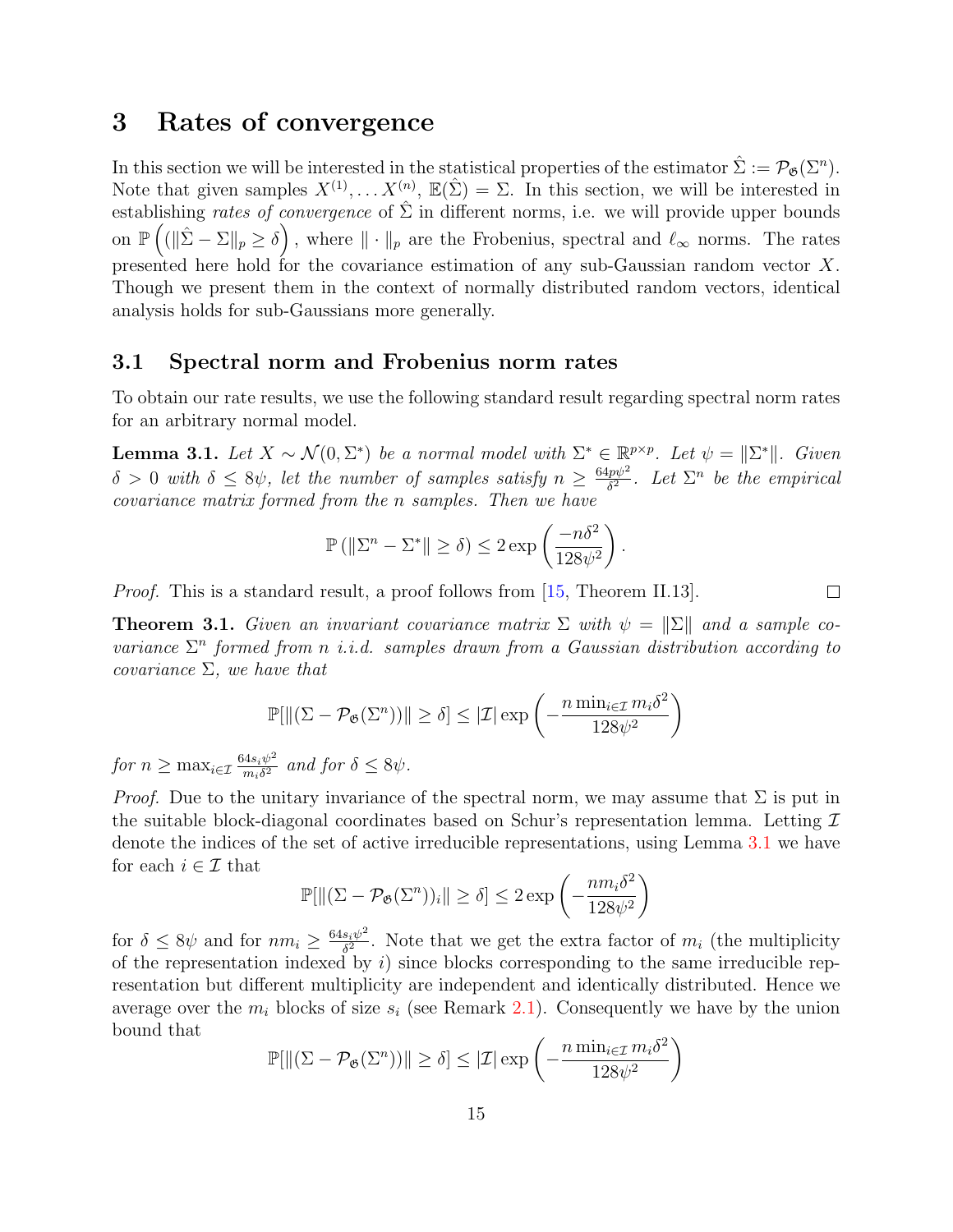for  $n \geq \max_{i \in \mathcal{I}} \frac{64s_i\psi^2}{m_i\delta^2}$  $\frac{4s_i\psi^2}{m_i\delta^2}$ .

**Theorem 3.2.** Given an invariant covariance matrix  $\Sigma$  with  $\psi = \|\Sigma\|_2$  and a sample covariance  $\Sigma<sup>n</sup>$  formed from n i.i.d. samples drawn from a Gaussian distribution according to covariance  $\Sigma$ , we have that

$$
\mathbb{P}[\|(\Sigma - \mathcal{P}_{\mathfrak{G}}(\Sigma^n))\|_F \ge \delta\sqrt{p}] \le |\mathcal{I}| \exp\left(-\frac{n \min_{i \in \mathcal{I}} m_i \delta^2}{128\psi^2}\right)
$$

for  $n \geq \max_{i \in \mathcal{I}} \frac{64s_i\psi^2}{m_i\delta^2}$  $\frac{d^4s_i\psi^2}{m_i\delta^2}$  and for  $\delta \leq 8\psi$ .

Proof. The proof of this result follows directly from that of the previous theorem by noting that  $\|\cdot\|_F \leq \sqrt{p}\|\cdot\|$  for  $p \times p$  matrices.  $\Box$ 

As a direct corollary of the preceding theorems, we get the following sample complexity results.

**Corollary 3.1.** Assume that  $\psi$  is a constant (independent of p, n). The sample complexity of obtaining  $\|\Sigma - \hat{\Sigma}\| \le \delta$  for  $\delta \le 8\psi$  with probability exceeding  $1 - \frac{1}{p^{\delta}}$  $\frac{1}{p^c}$  for some constant c is given by:

$$
n \ge C_1 \max \left\{ \max_{i \in \mathcal{I}} \frac{s_i}{m_i \delta^2}, \max_{i \in \mathcal{I}} \frac{\log p}{m_i \delta^2} \right\},\,
$$

for some constant  $C_1$ .

The sample complexity of obtaining  $\|\Sigma - \hat{\Sigma}\|_F \leq \delta$  for  $\delta \leq 8\psi$  with probability exceeding  $1 - \frac{1}{p^c}$  $\frac{1}{p^c}$  for some constant c is given by:

$$
n \ge C_2 \max \left\{ \max_{i \in \mathcal{I}} \frac{s_i p}{m_i \delta^2}, \max_{i \in \mathcal{I}} \frac{p \log p}{m_i \delta^2} \right\},\,
$$

for some constant  $C_2$ .

**Remark [3.1](#page-14-1).** It is instructive to compare the sample complexity described by Lemma 3.1 versus the rates obtained from Theorem [3.1](#page-14-2) for the case of the covariance matrices invariant with respect to the cyclic, the symmetric, and the product of symmetric groups. Note that the spectral norm sample complexity obtained from Lemma [3.1](#page-14-1) is  $n \geq \frac{Cp}{\delta^2}$  $\frac{Cp}{\delta^2}$  for some constant C. As explained in Example [2.1,](#page-8-3) for the cyclic group case  $s_i = m_i = 1$  for all i so that the sample *complexity is*  $n \geq \frac{C \log p}{\delta^2}$  $\frac{\log p}{\delta^2}$ . For the symmetric group  $s_1 = 1, m_1 = 1$  and  $s_2 = 1, m_2 = p - 1$ so that the sample complexity becomes  $n \geq \frac{C \log p}{\delta^2}$  $\frac{\log p}{\delta^2}$ . For the case of product of k symmetric groups, the sample complexity is  $n \geq \frac{C \max\{k, \log p\}}{\delta^2}$  $\frac{\{\kappa,\log p\}}{\delta^2}$ . Hence in all three cases, projection onto the fixed point subspace delivers a dramatic improvement in the sample complexity.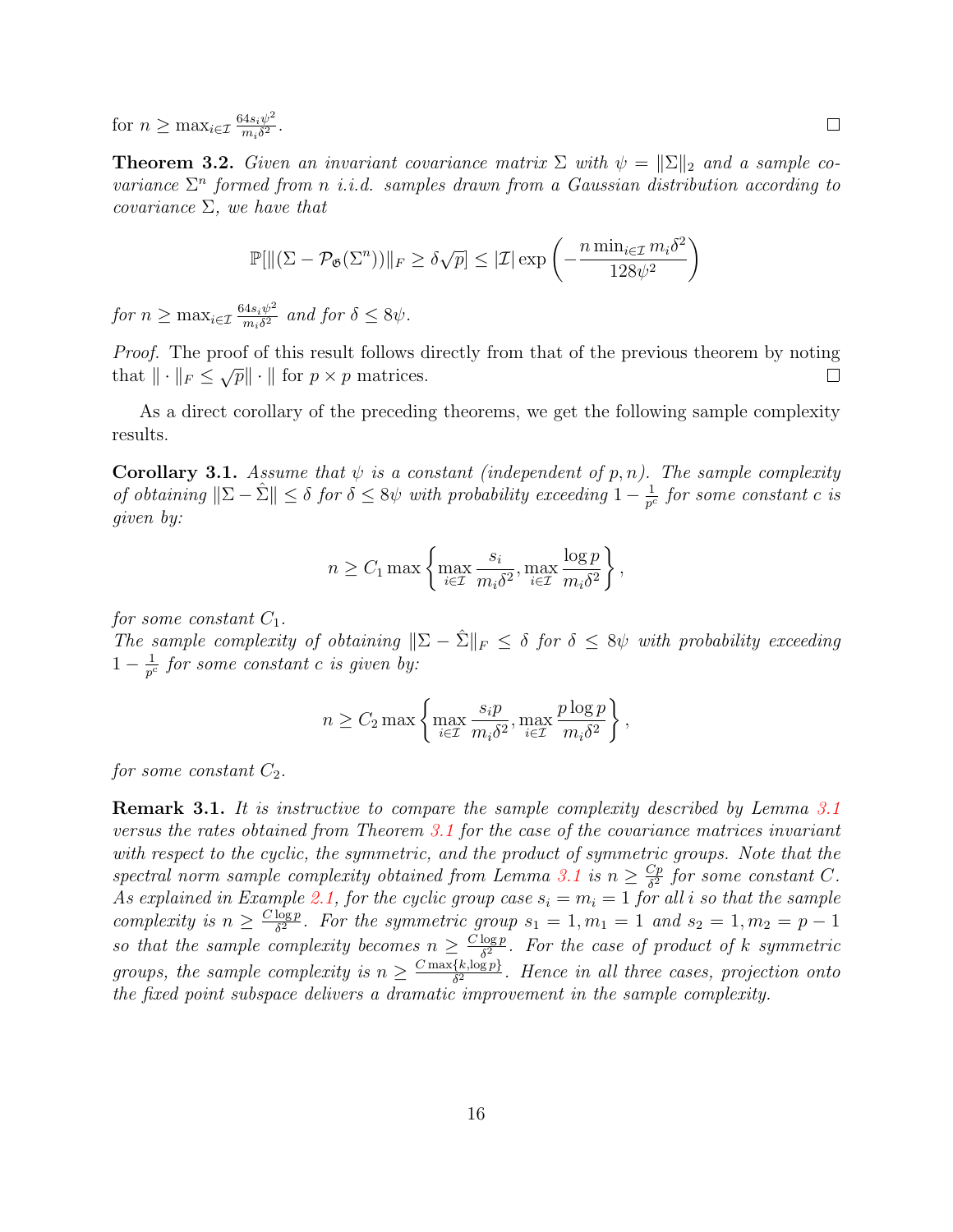### 3.2  $\ell_{\infty}$  norm rates

In this section we examine the  $\ell_{\infty}$  rates of convergence of the estimate

$$
\hat{\Sigma} := \mathcal{P}_{\mathfrak{G}}\left(\Sigma^{n}\right).
$$

In this section, as elsewhere in the paper, we will assume that our covariance model  $\Sigma$  has bounded spectral norm, i.e.  $\|\Sigma\|$  is bounded independent on p and n. It is possible to make the dependence on this quantity more explicit at the expense of more notation in a straightforward manner, for simplicity and clarity we omit doing so.

<span id="page-16-0"></span>**Theorem 3.3.** Let  $\mathcal{O}(i, j)$  be the orbit of the element  $(i, j)$ , let its degree be  $d_{ij}$ . Then there are constants  $C_1, C_2$  such that for all  $i, j$ 

$$
\mathbb{P}\left(|\hat{\Sigma}_{ij}-\Sigma_{ij}|>t\right)\leq \max\left\{\exp\left(-C_1n|\mathcal{O}(i,j)|t^2\right),\exp\left(-C_2\frac{n|\mathcal{O}(i,j)|}{d_{ij}}t\right)\right\}.
$$

The proof is provided in the appendix.

Recall that  $\mathcal{O} := \min_{i,j} |\mathcal{O}(i,j)|$  denotes the size of the smallest edge orbit, and  $\mathcal{O}_d :=$  $\min_{i,j} \frac{|\mathcal{O}(i,j)|}{d_{ij}}$  $\frac{\partial(u,j)}{\partial(i,j)}$ , and let  $n_{\mathcal{O}}$  denote the number of *distinct* (i.e. inequivalent) edge orbits  $\mathcal{O}(i,j)$ . Note that  $n_{\mathcal{O}} \leq p^2$  trivially.

<span id="page-16-1"></span>Corollary 3.2. We have,

$$
\mathbb{P}\left(\max_{i,j}|\hat{\Sigma}_{ij}-\Sigma_{ij}|>t\right)\leq n_{\mathcal{O}}\max\left\{\exp\left(-C_{1}n\mathcal{O}t^{2}\right),\exp\left(-C_{2}n\mathcal{O}_{d}t\right)\right\}.
$$

*Proof.* From Theorem [3.3,](#page-16-0) and by the definition of  $\mathcal{O}$  and  $\mathcal{O}_d$  we have for each  $(i, j)$ :

$$
\mathbb{P}\left(|\hat{\Sigma}_{ij}-\Sigma_{ij}|>t\right)\leq \max\left\{\exp\left(-C_1n\mathcal{O}t^2\right),\exp\left(-C_2n\mathcal{O}_d t\right)\right\}.
$$

By taking union bound over the distinct orbits we obtain the required result.

<span id="page-16-2"></span>Corollary 3.3. We have the following sample complexity results:

$$
|\Sigma_{ij} - \hat{\Sigma}_{ij}| \leq O_P\left(\max\left\{\sqrt{\frac{\log p}{n|\mathcal{O}(i,j)|}}, \frac{d_{ij}\log p}{n|\mathcal{O}(i,j)|}\right\}\right) \tag{10}
$$

For  $|\Sigma_{ij} - \hat{\Sigma}_{ij}| \leq \delta$  with probability exceeding  $1 - \frac{1}{p^{\epsilon}}$  $\frac{1}{p^c}$  for some constant c, we need

$$
n \geq C_3 \max \left\{ \frac{\log p}{\delta^2 |\mathcal{O}(i,j)|}, \frac{d_{ij} \log p}{\delta |\mathcal{O}(i,j)|} \right\},\,
$$

for some constant  $C_3$ .

 $\Box$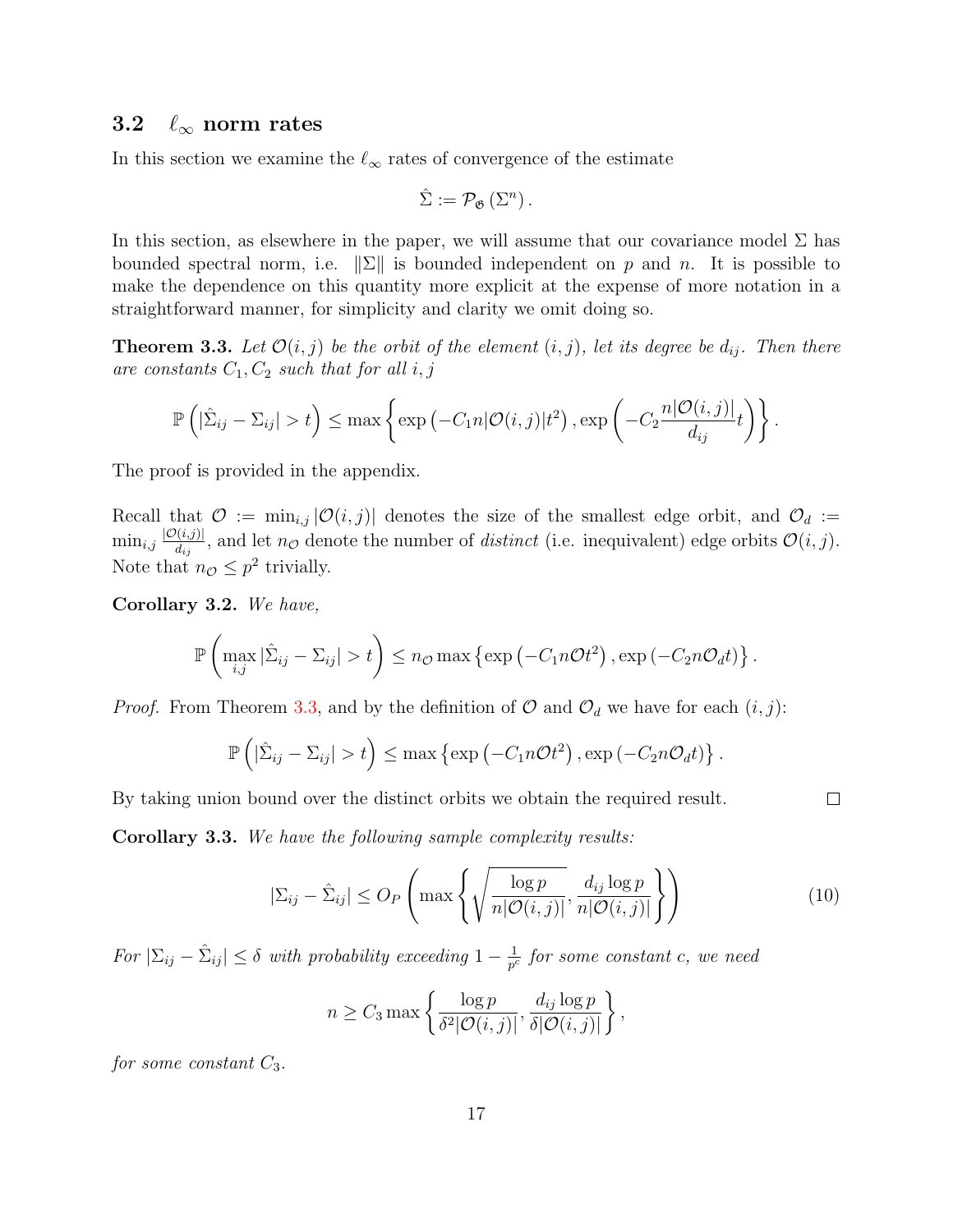*Proof.* This is a simple consequence of Theorem [3.3.](#page-16-0)

<span id="page-17-1"></span>**Corollary 3.4.** We have the following sample complexity results for the  $\ell_{\infty}$  norm:

$$
\max_{i,j} |\Sigma_{ij} - \hat{\Sigma}_{ij}| \leq O_P\left(\max\left\{\sqrt{\frac{\log p}{n\mathcal{O}}}, \frac{\log p}{n\mathcal{O}_d}\right\}\right)
$$
(11)

To obtain an error bound  $\max_{i,j} |\Sigma_{ij} - \hat{\Sigma}_{ij}| \leq \delta$  with probability exceeding  $1 - \frac{1}{p^{\delta}}$  $\frac{1}{p^c}$  for some constant c, we need

$$
n \ge C_3 \max \left\{ \frac{\log p}{\delta^2 \mathcal{O}}, \frac{\log p}{\delta \mathcal{O}_d} \right\},\,
$$

for some constant  $C_3$ .

Proof. This is a simple consequence of Corollary [3.2.](#page-16-1)

We remind the reader that the group-theoretic parameters  $\mathcal{O}$  and  $\mathcal{O}_d$  were introduced in Section [2.2.](#page-10-2) These parameters roughly capture the sizes of the orbits in the group. Since samples corresponding to the same orbit are statistically equivalent (though the information is not *i.i.d.*), we may expect to reuse this information to get statistical gains. Corollary  $3.4$ makes these gains explicit, indeed the sample complexity is smaller by a factor corresponding to the size of the orbit.

**Remark 3.2.** It is again instructive to contrast the standard  $\ell_{\infty}$  rates versus the improved rates derived in this section for symmetric models. The standard  $\ell_{\infty}$  rates require a sample complexity of  $n \geq \frac{C \log p}{\delta^2}$  $\frac{\log p}{\delta^2}$  for  $\delta = o(1)$ . For the cyclic and symmetric group, our rates imply a sample complexity of  $n \geq \frac{C \log p}{\delta^2 p}$  $\frac{\log p}{\delta^2 p}$  samples. (Similarly for the case of the product of symmetric groups our sample complexity is  $n \geq \frac{C \log p}{\delta^2 \min_i n}$  $\frac{C \log p}{\delta^2 \min_i r_i}$ .) We point out that in the case of models invariant with respect to the symmetric group, the overall  $\ell_{\infty}$  rate is governed by the rate of convergence of the diagonal entries of  $\Sigma$  corresponding to the orbit  $\mathcal{O}(1,1)$ . We point out that the orbit  $\mathcal{O}(1,2)$  is much larger, and the sample complexity for estimating  $\Sigma_{12}$  is  $n \geq C \max \left( \frac{\log p}{\delta^2 p (p-1)} \right)$  $\frac{\log p}{\delta^2 p(p-1)}, \frac{C \log p}{\delta p}$ .

## <span id="page-17-0"></span>4 Sparse Model Selection

### <span id="page-17-2"></span>4.1 Covariance Selection

Estimation of covariance matrices in a high dimensional setting is an important problem in statistical analysis since it is an essential prerequisite for data analysis procedures such as dimension reduction via PCA, classification, and testing independence relations. In the high dimensional setting (which arise for example from the discretization of Markov random fields), the dimension of the problem may be larger than the number of samples available. In this setting it is well-known that the empirical covariance matrix is a poor estimator for

 $\Box$ 

 $\Box$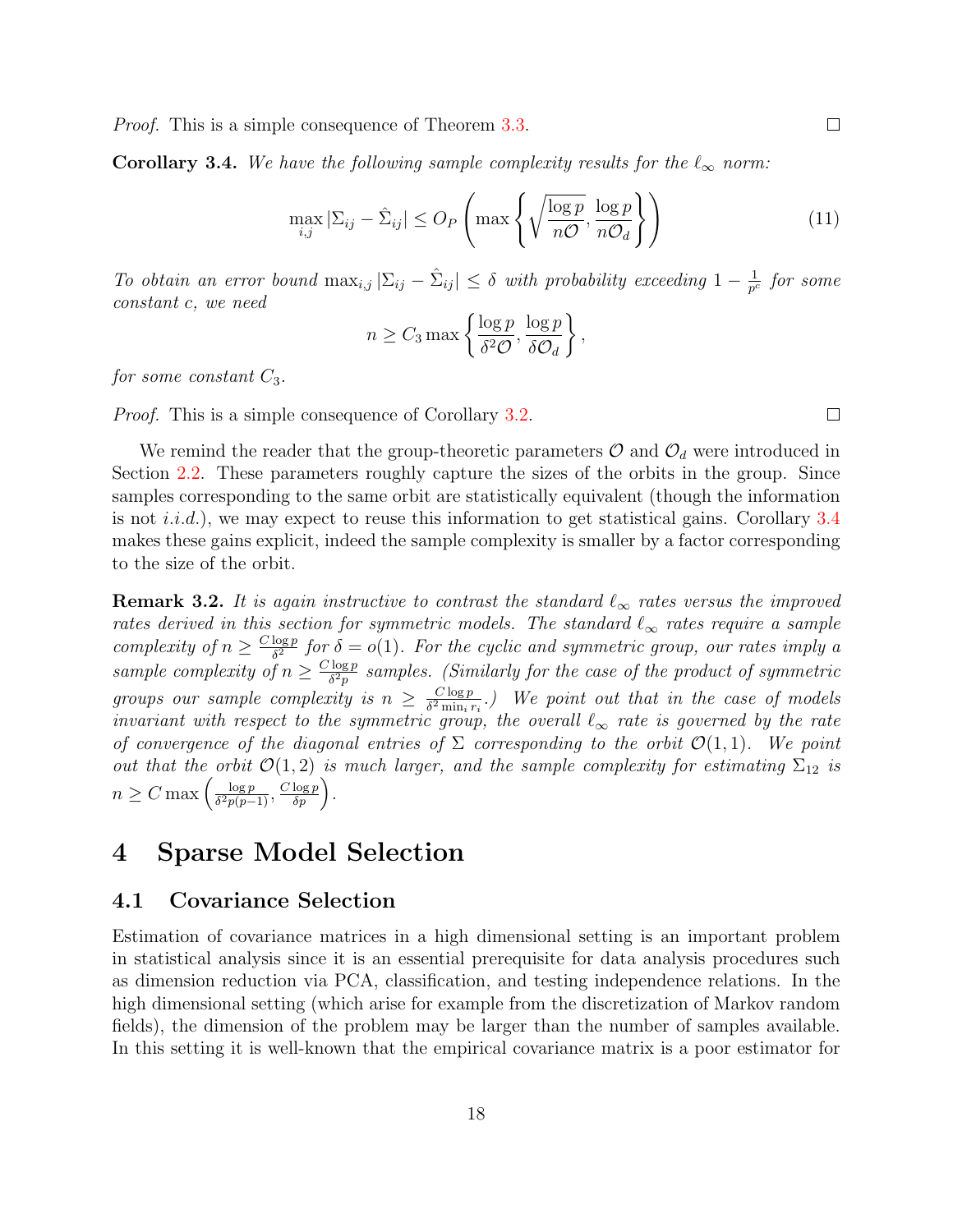the covariance matrix [\[8\]](#page-29-1). There is a growing body of literature on understanding regularization procedures for covariance matrices that possess specific structure. For example, if the covariance matrix known to be sparse, Bickel and Levina [\[8\]](#page-29-1) show that thresholding the empirical covariance matrix is both a natural and statistically meaningful means of regularization. Indeed they provide precise rates of convergence of the thresholded estimate to the true covariance matrix.

In this section we analyze sparse covariance matrices arising from Gaussian models with symmetries. We show that if the covariance matrix is known to be invariant under the action of  $\mathfrak{G}$  and is sparse, a statistically meaningful way of regularizing the empirical covariance matrix is to first project it onto the fixed point subspace, followed by thresholding. Doing so provides a faster rate of convergence and reduces the sample complexity by a factor that depends on the group (more specifically on the size of the smallest orbit and the orbit degree).

More precisely, let  $X \sim \mathcal{N}(0, \Sigma)$ , and let  $\Sigma$  be invariant under the action of the group  $\mathfrak{G}$ . Furthermore, we adopt a model of sparsity on  $\Sigma$  that is somewhat more general (Bickel and Levina [\[8\]](#page-29-1)) since it encompasses the usual notion of sparsity as well as power-law decay in the coefficients of  $\Sigma$  as follows. Define the set of approximately sparse covariance matrices via a uniformity class as:

$$
\mathcal{U}(q) = \left\{ \Sigma \mid \Sigma_{ii} \le M, \sum_{j=1}^{p} |\Sigma_{ij}|^q \le c_0(p), \text{ for all } i \right\}
$$
 (12)

for  $0 < q < 1$ . If  $q = 0$  we have a set of sparse matrices as follows:

$$
\mathcal{U}(0) = \left\{ \Sigma \mid \Sigma_{ii} \le M, \sum_{j=1}^{p} \mathbb{1}(\Sigma_{ij} \ne 0) \le c_0(p), \text{ for all } i \right\}.
$$
 (13)

Here we think of  $c_0(p)$  as a parameter that controls the sparsity level of  $\Sigma$ , and is to be thought of as sublinear in p. Given samples  $X_1, \ldots, X_n$  from this distribution, recall that  $\Sigma^n$ is the empirical covariance matrix and the  $\mathfrak{G}$ -empirical covariance matrix is  $\hat{\Sigma} := \mathcal{P}_{\mathfrak{G}}(\Sigma^n)$ .

Recall that  $\mathbb{1}(A)$  denote the indicator function for the event A and define the thresholding operator (at threshold s) by

$$
\mathcal{T}_s(M) = [M_{ij} \mathbb{1}(|M_{ij}| \ge s)],\tag{14}
$$

so that the  $(i, j)$  entry of M is retained if it is larger than s and is zero otherwise. We propose the following estimator for the covariance:

$$
\Sigma_{\rm est} = \mathcal{T}_t\left(\mathcal{P}_{\mathfrak{G}}\left(\Sigma^n\right)\right)
$$

for a suitable choice of threshold parameter  $t$  to be specified in the subsequent theorem. As in [\[8\]](#page-29-1), we note that the thresholding operator preserves symmetry and under mild assumptions on the eigenvalues, preserves positive-definiteness. Indeed, the next theorem provides a rate of convergence of our thresholded estimate to the true covariance in spectral norm. As a consequence, if the smallest eigenvalue of  $\Sigma$  is bounded away from 0 (independent of p and n), the theorem also establishes that with high probability the thresholded estimate is positive definite.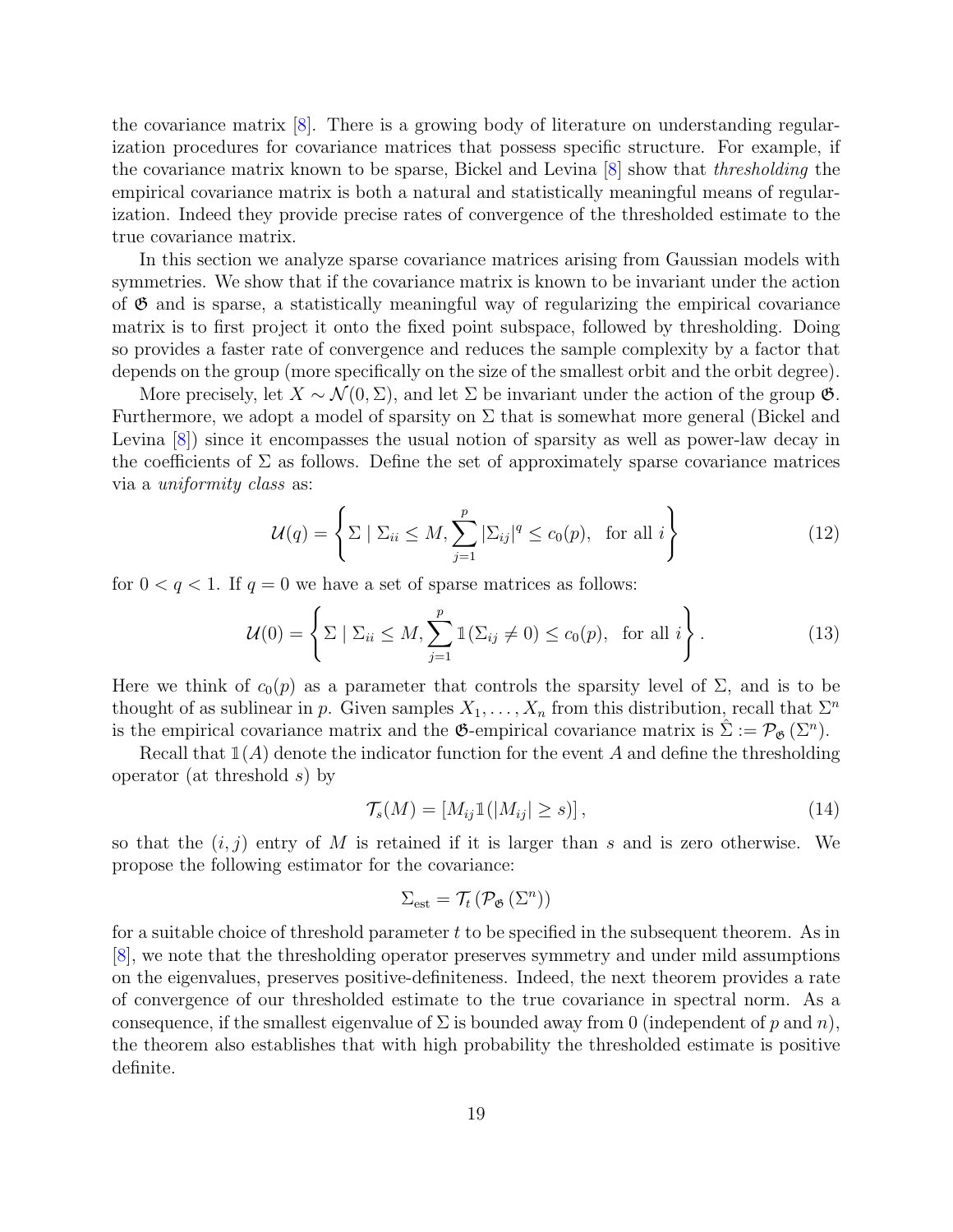<span id="page-19-1"></span>**Theorem 4.1.** Suppose  $\Sigma \in \mathcal{U}(q)$  satisfies Assumtion [2.1.](#page-12-0) Choose the threshold parameter

$$
t = M' \max\left\{ \sqrt{\frac{\log p}{n\mathcal{O}}}, \frac{\log p}{n\mathcal{O}_d} \right\}
$$

for a constant  $M'$ . Then uniformly on  $\mathcal{U}(q)$ 

$$
\|\mathcal{T}_t(\mathcal{P}_{\mathfrak{G}}(\Sigma^n)) - \Sigma\| = O_P\left(c_0(p)\max\left\{\sqrt{\frac{\log p}{n\mathcal{O}}}, \frac{\log p}{n\mathcal{O}_d}\right\}^{1-q}\right).
$$

**Remark 4.1.** Note that the sample complexity gains observed in the  $\ell_{\infty}$  norms translate directly to gains for sparse covariance selection. Indeed, in the absence of symmetry the deviations  $\delta = O_P$  $\sqrt{ }$  $c_0(p) \left(\frac{\log p}{n}\right)$  $\left(\frac{\log p}{n}\right)^{\frac{1-q}{2}}$ . In the case of models that are sparse and invariant with respect to the cyclic group, we see  $\delta = O_F$  $\sqrt{ }$  $c_0(p)\left(\frac{\log p}{np}\right)^{\frac{1-q}{2}}$ . Moreover, for invariance with respect to the symmetric group, we have  $\delta = O_P$  $\sqrt{ }$  $c_0(p) \left(\frac{\log p}{np}\right)^{1-q}$ . Hence we again observe sample complexity gains corresponding to the orbit parameters.

Remark 4.2. We note that as in [\[9\]](#page-29-0), sample complexity results can be established in the Frobenius norm, various other tail conditions, and for models with alternative forms of sparsity [\[8\]](#page-29-1) arising from banding, tapering, etc. We omit a detailed discussion of the same in this paper.

### <span id="page-19-0"></span>4.2 Inverse Covariance Selection

In the preceeding section we studied a means of regularizing structured covariance matrices which were sparse and symmetric with respect to  $\mathfrak{G}$ . In many applications, it is much more suitable to study sparsity in the concentration (i.e. inverse covariance matrix). These are often best described using the terminology of graphical models [\[25\]](#page-30-0).

Formally we assume that the inverse covariance of  $\Theta^* := \Sigma^{-1}$  is sparse. We will associate a weighted undirected graph  $G = (V, E)$  with p nodes and edge weights  $\Theta_{ij}^*$  so that  $\Theta_{ij}^* \neq 0$ if and only if  $(i, j) \in E$ . In the context of Gaussian graphical models, the edges in the graph have a particularly appealing interpretation which makes them suitable in the modeling of Gauss-Markov random fields. Indeed, the edges represent conditional independence relations (i.e.  $X_i$  and  $X_j$  are conditionally independent of a set of nodes  $X_S$  for  $S \subseteq [p]$  if and only if S is a separator of i and j in the graph  $\mathcal{G}$ ).

A fundamental problem in graphical models learning is that of inferring the structure of the graph  $\mathcal G$  and the corresponding non-zero entries of  $\Theta^*$  from measurements (see [\[31\]](#page-30-1) and the references therein); this problem is called the graphical model selection problem. In the high-dimensional setup, one wishes to do so from a small number of measurements  $n \ll p$ .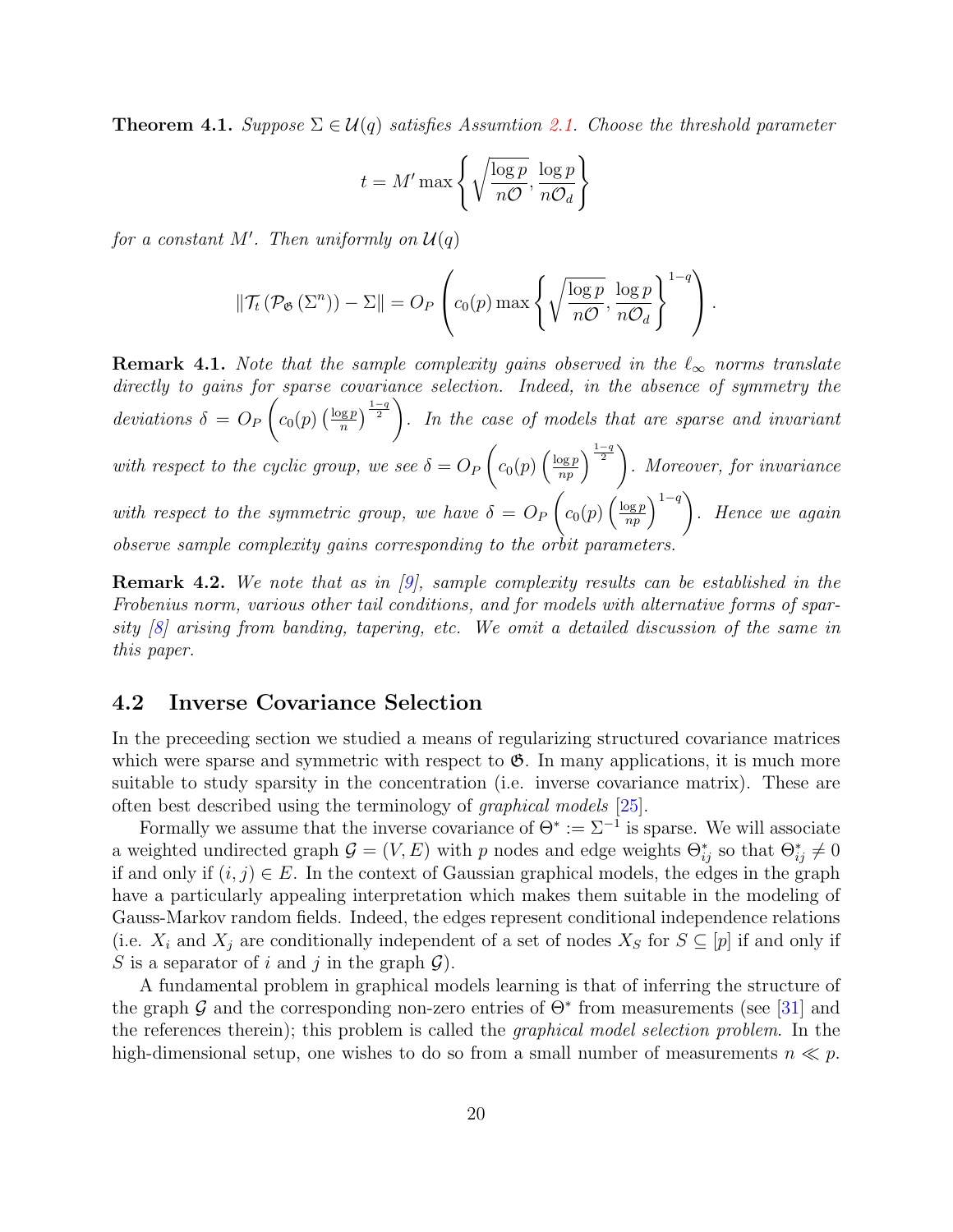This has been shown [\[27,](#page-30-2) [31\]](#page-30-1) to be possible provided the graph has additional structure, and is simple in the sense that it has low degree.

Ravikumar et al. [\[31\]](#page-30-1) propose a convex optimization based procedure to obtain consistent model selection of  $\Theta^*$  in the high-dimensional regime. Specifically, if  $\Sigma^n$  is the empirical covariance matrix, they propose selecting  $\Theta^*$  as the solution to the following  $\ell_1$  regularized log det problem:

<span id="page-20-0"></span>
$$
\hat{\Theta} := \underset{\Theta \in \mathcal{S}_{++}^p}{\arg \min} \operatorname{Tr}(\Sigma^n \Theta) - \log \det(\Theta) + \mu_n \|\Theta\|_{1,\text{off}}.\tag{15}
$$

This approach has several appealing properties. Firstly the above optimization problem is convex, i.e. both the optimization objective and the constraint set are convex. Consequently, this formulation is amenable to efficient computation, since one can apply standard numerical procedures to efficiently solve for the global optimum of the above convex optimization problem.

Secondly, the above formulation is statistically meaningful. Indeed if  $\mu_n = 0$  one recovers the standard maximum entropy formulation of the problem, and the  $\ell_1$  penalty on the offdiagonal terms in  $\Theta$  can be viewed as a regularization term which encourages sparsity. In [\[31\]](#page-30-1), the authors prove that the solution to problem [\(15\)](#page-20-0) has good statistical properties (under reasonable statistical assumptions). The model selection can be shown to be consistent with good rates of convergence (see [\[31,](#page-30-1) Theorem 1, Theorem 2]) when the regularizer  $\mu_n$  is chosen judiciously. Importantly, these rates are governed by the *degree* of the graph  $\mathcal G$  and only the logarithm of the ambient dimension p.

In this section, we will study in a similar setup the problem of Gaussian graphical model selection in which the graph  $G$  has low degree and also a nontrivial automorphism group. Recall that  $\Sigma \in \mathfrak{G}$  implies that  $\Theta^* \in \mathfrak{G}$ , hence  $\mathfrak{G}$  is the *automorphism group* of the graph  $\mathcal{G}$ . We will assume that the group  $\mathfrak{G}$  is non-trivial and known, where as the graph  $\mathcal G$  is unknown. We examine how knowledge of the structure of  $\mathfrak G$  can be exploited for the model selection problem using i.i.d. samples  $X^{(1)}, \ldots, X^{(n)}$  drawn from  $\mathcal{N}(0, (\Theta^*)^{-1})$  to obtain statistical gains in terms of the sample complexity.

We propose exploiting the known symmetry structure by solving the modified log-determinant program with subspace constraints:

<span id="page-20-1"></span>
$$
\hat{\Theta} := \underset{\Theta \in \mathcal{S}_{++}^p \cap \mathcal{W}_{\mathfrak{G}}}{\text{arg min}} \operatorname{Tr}(\Sigma^n \Theta) - \log \det(\Theta) + \mu_n \|\Theta\|_{1, \text{off}}.
$$
\n(16)

The following lemma shows that solving the above problem is equivalent to symmetrizing the empirical covariance matrix directly and then solving the standard formulation.

**Lemma 4.1.** Let  $\hat{\Sigma} := \mathcal{P}_{\mathfrak{G}}(\Sigma^n)$ . The optimization problem

<span id="page-20-2"></span>
$$
\underset{\Theta \in \mathcal{S}_{++}^p}{\arg \min} \operatorname{Tr}(\hat{\Sigma}\Theta) - \log \det(\Theta) + \mu_n \|\Theta\|_{1, \text{off}} \tag{17}
$$

has the same solution as  $(16)$ .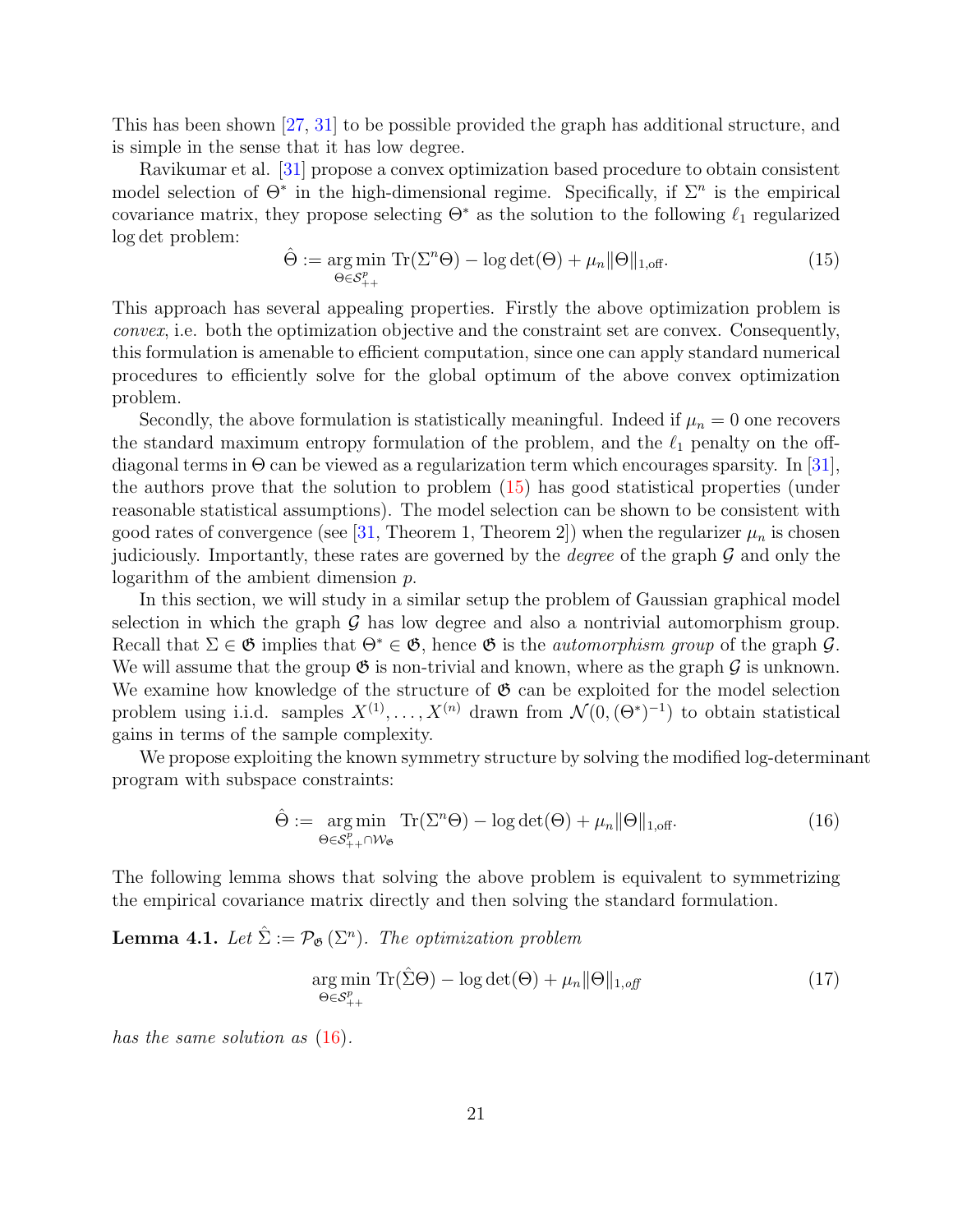*Proof.* Let  $\Theta_0$  be the optimal solution of [\(16\)](#page-20-1). Let  $f_s(\Theta) = \text{Tr}(\Sigma^n \Theta) - \log \det(\Theta) + \mu_n ||\Theta||_{1,\text{off}}$ . Then by definition  $f_s(\Theta_0) = f_s(\Pi_g \Theta \Pi_g^T)$  for all  $g \in \mathfrak{G}$ . Since  $f_s(\Theta)$  is convex, by Jensen's inequality we have:

$$
f_s\left(\frac{1}{|\mathfrak{G}|}\sum_{g\in\mathfrak{G}}\Pi_g\Theta_0\Pi_g^T\right)\leq f_s(\Theta_0).
$$

However,  $\frac{1}{|\mathfrak{G}|}\sum_{g\in\mathfrak{G}}\Pi_g\Theta_0\Pi_g^T$  is feasible for the problem [\(16\)](#page-20-1), hence

$$
f_s\left(\frac{1}{|\mathfrak{G}|}\sum_{g\in\mathfrak{G}}\Pi_g\Theta_0\Pi_g^T\right)=f_s(\Theta_0).
$$

Next, note that

$$
\operatorname{Tr}\left(\Sigma^n \frac{1}{|\mathfrak{G}|}\sum_{g\in\mathfrak{G}}\Pi_g\Theta_0\Pi_g^T\right) = \operatorname{Tr}\left(\hat{\Sigma}\Theta_0\right).
$$

Hence the problem [\(16\)](#page-20-1) has the same optimal value as:

<span id="page-21-0"></span>
$$
\underset{\Theta \in \mathcal{S}_{++}^p \cap \mathcal{W}_{\mathfrak{G}}}{\text{arg min}} \text{Tr}(\hat{\Sigma}\Theta) - \log \det(\Theta) + \mu_n \|\Theta\|_{1,\text{off}}.
$$
\n(18)

(Both the optimization problems are strictly convex, and hence have the same unique solution  $[31,$  Appendix A $]$ ).

Now we note that  $\text{Tr}(\hat{\Sigma}\Theta) = \text{Tr}(\Pi_g \hat{\Sigma} \Pi_g^T \Theta) = \text{Tr}(\hat{\Sigma} \Pi_g \Theta \Pi_g^T)$  for all  $g \in \mathfrak{G}$ . Moreover log det( $\cdot$ ) is unitarily invariant. Lastly, note that  $\Pi_g \Theta \Pi_g^T$  for any permutation matrix  $\Pi_g$  has the effect of permuting the rows and columns of  $\Theta$ , which does not affect the  $\|\cdot\|_{1,\text{off}}$  norm. Hence the objective function of  $(17)$  is invariant with respect to  $\mathfrak{G}$  and is convex. Since the constraint set of [\(17\)](#page-20-2) (the positive definite cone  $S^p_{++}$ ) is also invariant with respect to  $\mathfrak{G}$ and convex, by a standard convexity argument it is possible to show that its solution must belong to the fixed point subspace. Thus the subspace constraint in [\(18\)](#page-21-0) is redundant, and may be dropped.  $\Box$ 

Before we proceed to state the statistical properties of the optimal solution to [\(16\)](#page-20-1), we must make some standard statistical assumptions. We denote  $\Sigma$  and  $\Theta^*$  to be the covariance and concentration matrix respectively for the true model. We denote by S the set of indices  $(i, j)$  (including the diagonal entries) that are non-zero in  $\Theta^*$ , and denote by  $S<sup>c</sup>$  the complement of this set. For any two index sets  $T, T'$ , and define the matrix  $M_{T,T'}$ to be the submatrix of M with rows and columns indexed by  $T, T'$  respectively. Finally we define  $\Gamma^* := \Theta^{*-1} \otimes \Theta^{*-1}$ , where  $\otimes$  denotes the Kronecker product.

We define the following quantities:

$$
\kappa_{\Sigma^*} = \|\Sigma\|_{\infty,\infty} \qquad \kappa_{\Gamma^*} = \|\left(\Gamma^*_{SS}\right)^{-1}\|_{\infty,\infty}.\tag{19}
$$

For simplicity, we will assume that that these quantities are *constants* in our asymptotic setting, i.e. they are bounded independent of  $p$  and  $n$  (although it is straightforward to make the dependence more explicit). Finally we make the following incoherence assumption which is also standard for such statistical models [\[31,](#page-30-1) Assumption 1]: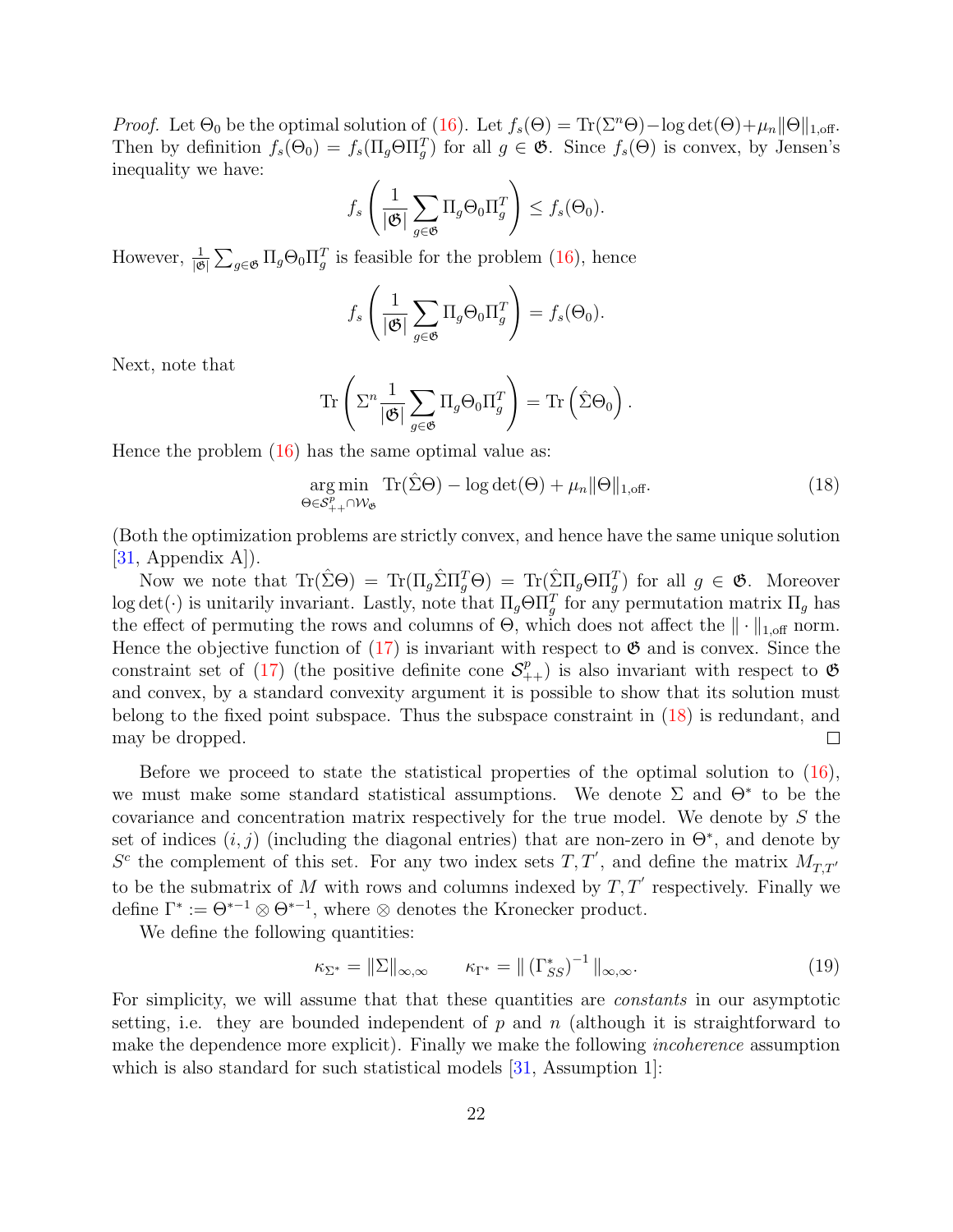<span id="page-22-0"></span>**Assumption 4.1.** There exists some  $\alpha \in (0,1]$  such that

$$
\max_{e \in S^c} \|\Gamma_{eS}^*(\Gamma_{SS}^*)^{-1}\|_1 \le 1 - \alpha.
$$

We define the *degree* of the graphical model to be

$$
d_{\mathcal{G}} := \max_{i=1,\dots,p} \left\{ \sum_{j=1}^p \mathbb{1}_{\left\{\Theta^*_{ij} \neq 0\right\}} \right\}.
$$

Note that this precisely corresponds to the degree of the graph G.

Theorem 4.2. Consider a symmetric Gaussian graphical model satisfying Assumption [2.1](#page-12-0) and Assumption [4.1.](#page-22-0) Let  $\Theta$  be the unique solution to the problem log-determinant program [\(16\)](#page-20-1) with regularization parameter

$$
\lambda_n = M_1 \max \left\{ \sqrt{\frac{\log p}{n\mathcal{O}}}, \frac{\log p}{n\mathcal{O}_d} \right\}
$$

for some constant M<sub>1</sub>. Suppose the sample size is bounded by  $n > \max(n_1, n_2)$ ,

$$
n_1 = M_2 \frac{d_{\mathcal{G}}^2 \log p}{\mathcal{O}} \qquad n_2 = M_3 \frac{d_{\mathcal{G}} \log p}{\mathcal{O}_d}
$$

for some constants  $M_2$  and  $M_3$ . Then with probability exceeding  $1-\frac{1}{p^2}$  $\frac{1}{p^{\tau}}$  for some constant  $\tau > 0$  we have:

1. The estimate  $\hat{\Theta}$  satisfies:

$$
\|\hat{\Theta} - \Theta^*\|_{\infty} \le M_0 \max\left\{\sqrt{\frac{\log p}{n\mathcal{O}}}, \frac{\log p}{n\mathcal{O}_d}\right\},\
$$

for some constant  $M_0$ .

2. It specifies an edge set  $E(\hat{\Theta})$  that is a subset of the true edge set  $E(\Theta^*)$ , and includes all edges  $(i, j)$  with  $|\Theta_{ij}^*| > M_4 \max \left\{ \sqrt{\frac{\log p}{n\mathcal{O}}} , \frac{\log p}{n\mathcal{O}_d} \right\}$  $n\mathcal{O}_d$  $\mathcal{L}$ for some constant  $M_4$ .

*Proof.* Is a direct consequence of Corollary [3.3](#page-16-2) and [\[31,](#page-30-1) Theorem 1].

**Remark 4.3.** We note that the constants  $M_0, M_1, M_2, M_3, M_4$  depend on the parameters  $||\Sigma||, \alpha, \kappa_{\Sigma^*}, \kappa_{\Gamma^*}, \tau$  in a way that can be made explicit, as has been done in [\[31\]](#page-30-1).

A more refined version of the second part of the preceding theorem that is analogous to [\[31,](#page-30-1) Theorem 2], and that establishes model selection consistency can also be established using our  $\ell_{\infty}$  bounds, though we omit the statement of a precise result here.

 $\Box$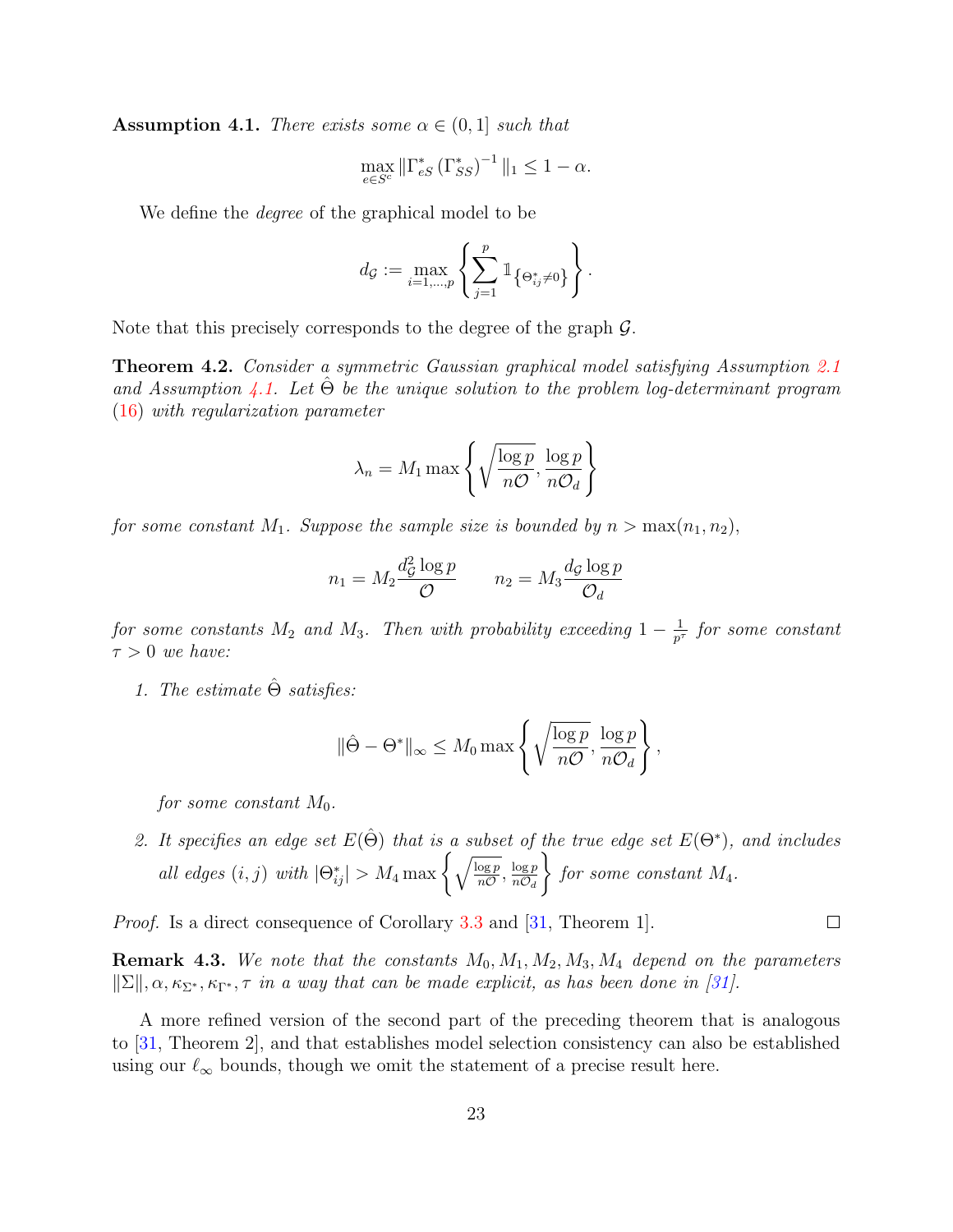**Remark 4.4.** Note that sample complexity gains in the  $\ell_{\infty}$  norm rates are inherited for sparse inverse covariance selection. Indeed, the standard sample complexity requires  $n \geq Cd^2_{\mathcal{G}}\log p$ samples to get an accuracy of

$$
\|\hat{\Theta} - \Theta^*\|_\infty \leq M \sqrt{\frac{\log p}{n}},
$$

we have significant gains for models with symmetry. For the cyclic group, we need  $n \geq$  $Cd^2$  $\log p$  $\frac{\mathbf{g}\,p}{p}$  to obtain

$$
\|\hat{\Theta} - \Theta^*\|_{\infty} \le M \sqrt{\frac{\log p}{np}}.
$$

For the symmetric group also we need  $n \geq Cdg \frac{\log p}{p}$  $\frac{\mathbf{g}\,p}{p}$  to obtain

$$
\|\hat{\Theta} - \Theta^*\|_{\infty} \le M \sqrt{\frac{\log p}{np}}.
$$

#### 4.2.1 Extension to Latent Variable Graphical Model Selection

The results presented in [\[31\]](#page-30-1) have been extended in [\[13\]](#page-29-11) to deal with the setting in which one may not observe samples of all the relevant variables. In contrast to graphical model selection in which one seeks a sparse approximation to a concentration matrix, [\[13\]](#page-29-11) proposed a convex optimization method to approximate a concentration matrix as the sum of a sparse matrix and a low-rank matrix. The low-rank component captures the effect of marginalization over a few latent variables, and the sparse component specifies the conditional graphical model among the observed variables conditioned on the latent variables. The main result in [\[13\]](#page-29-11) is that consistent model selection in the latent-variable setting (i.e., decomposition into sparse and low-rank components with the components having the same support/rank as the true underlying components) via tractable convex optimization is possible under suitable identifiability conditions even when the number of latent variables and the number of samples of the observed variables are on the same order as the number of observed variables. The sample complexity in these consistency results can be improved by exploiting symmetry in the underlying model in a similar manner to our presentation above. To consider just one simple example, if the marginal covariance matrix of the observed variables is invariant with respect to the cyclic group, then consistent latent-variable model selection using the convex programming estimator of [\[13\]](#page-29-11) and by exploiting symmetry is possible (under suitable identifiability conditions) when the number of latent variables is on the same order as the number of observed variables, but with the number of samples of the observed variables growing only logarithmically in the number of observed variables. This improvement in the rates follows directly from our analysis in Section [3.](#page-14-0)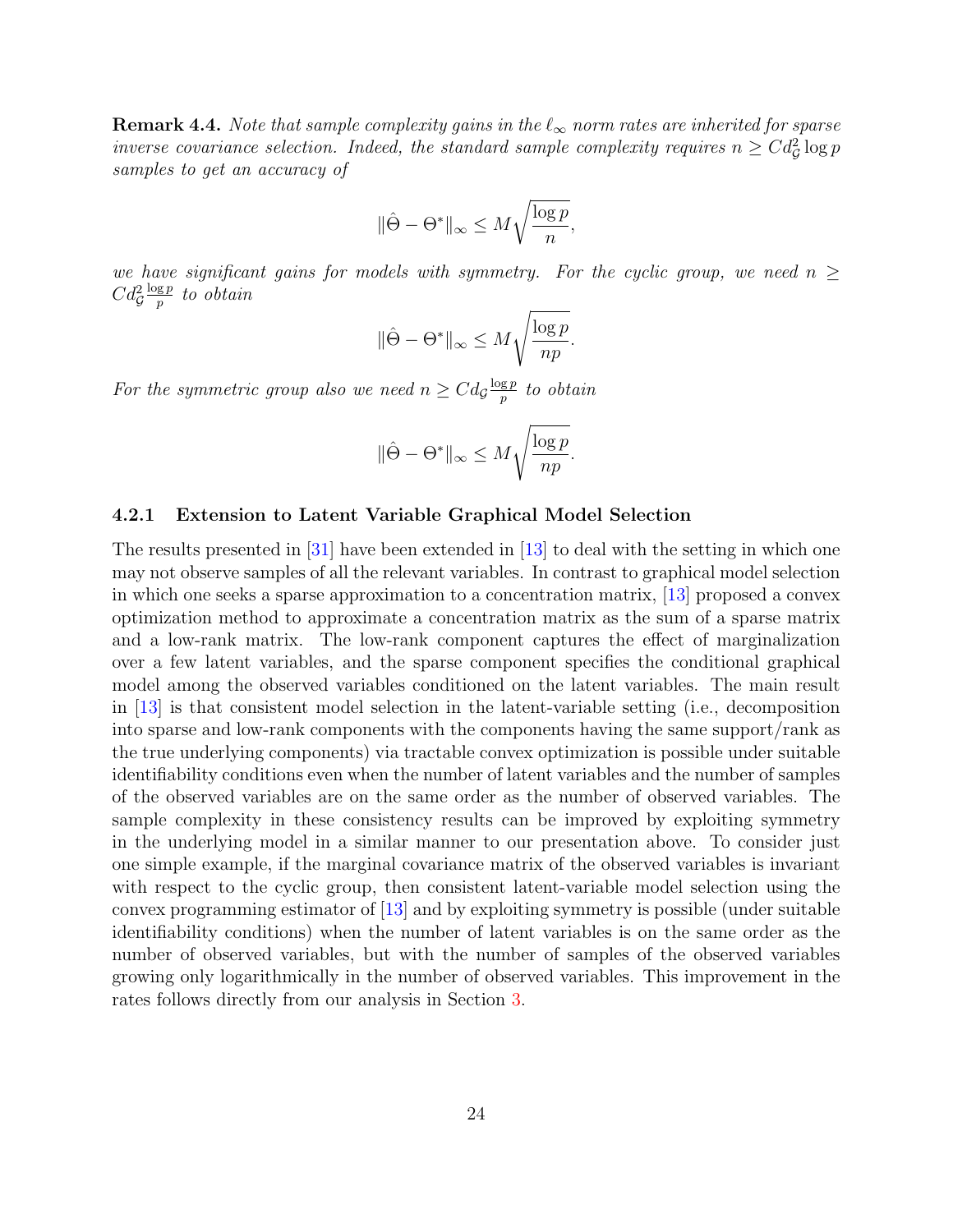## <span id="page-24-0"></span>5 Computational Aspects

In the preceding sections we have argued that knowledge of symmetry in a statistical model can lead to significant statistical gains in terms of sample complexity. To do so, one must exploit knowledge regarding symmetry judiciously by regularizing the model appropriately. We will now investigate the computational efficiency associated to symmetry regularization.

### 5.1 Projection onto the fixed-point subspace

A fundamental computational step in exploiting symmetry in statistical models is to project the empirical covariance matrix  $\Sigma^n$  onto the fixed point subspace  $\mathcal{W}_{\mathfrak{G}}$ , i.e. computing

$$
\hat{\Sigma} = \mathcal{P}_{\mathfrak{G}}(\Sigma^n).
$$

As argued in Section [3,](#page-14-0) this estimator is a far more accurate estimator of the covariance as compared to the empirical covariance matrix. Moreover, in the selection of sparse covariance models with symmetry, our estimator is of the form:

$$
\Sigma_{\rm est} = \mathcal{T}_t\left(\mathcal{P}_{\mathfrak{G}}(\Sigma^n)\right)
$$

where  $t$  is an appropriate threshold level as described in Section [4.1.](#page-17-2) In the selection of sparse graphical models as described in Section [4.2,](#page-19-0) one needs to solve problem [\(17\)](#page-20-2), which requires the computation of  $\hat{\Sigma} = \mathcal{P}_{\mathfrak{G}}(\Sigma^n)$ .

Conceptually the projection can be computed in numerous ways. If the group is of small order, it is possible to compute the projection using Lemma [2.2.](#page-10-0) If the group has a small number of generators (for example the cyclic group)  $\mathfrak{G}_{gen} \subseteq \mathfrak{G}$ , then the fixed point subspace can be expressed as

$$
\mathcal{W}_{\mathfrak{G}} = \{ M \mid \rho(g)M = M\rho(g) \ \forall g \in \mathfrak{G}_{\text{gen}} \},
$$

and thus projections can be computed by solving the constrained least squares problem

$$
\mathcal{P}_{\mathfrak{G}}(\Sigma^n) = \underset{M \,:\, \rho(g)M = M\rho(g)}{\arg\min} \|M - \Sigma^n\|_F^2.
$$

One need only specify one matrix equality constraint corresponding to each generator of the group (the constraints corresponding to other group elements are implied by the generators), so that for groups such as abelian groups this assumes an especially simple form.

Lastly, if the diagonalizing matrix  $T$  corresponding to the irreducible representations from Lemma [2.1](#page-7-1) are available, the projections are especially easy to compute. To compute  $\mathcal{P}_{\mathcal{W}_{\mathfrak{G}}}(\Sigma^n)$  one can simply compute  $\Phi := T^*\Sigma^n T$ . One can truncate the off-diagonal blocks of  $\Omega$  and average with respect to the multiplicities as described by Remark [2.1](#page-10-1) to obtain  $Φ'$ . Finally, one obtains  $\mathcal{P}_{\mathcal{W}_{\mathfrak{G}}}(\Sigma^n) = T\Phi' T^*$ .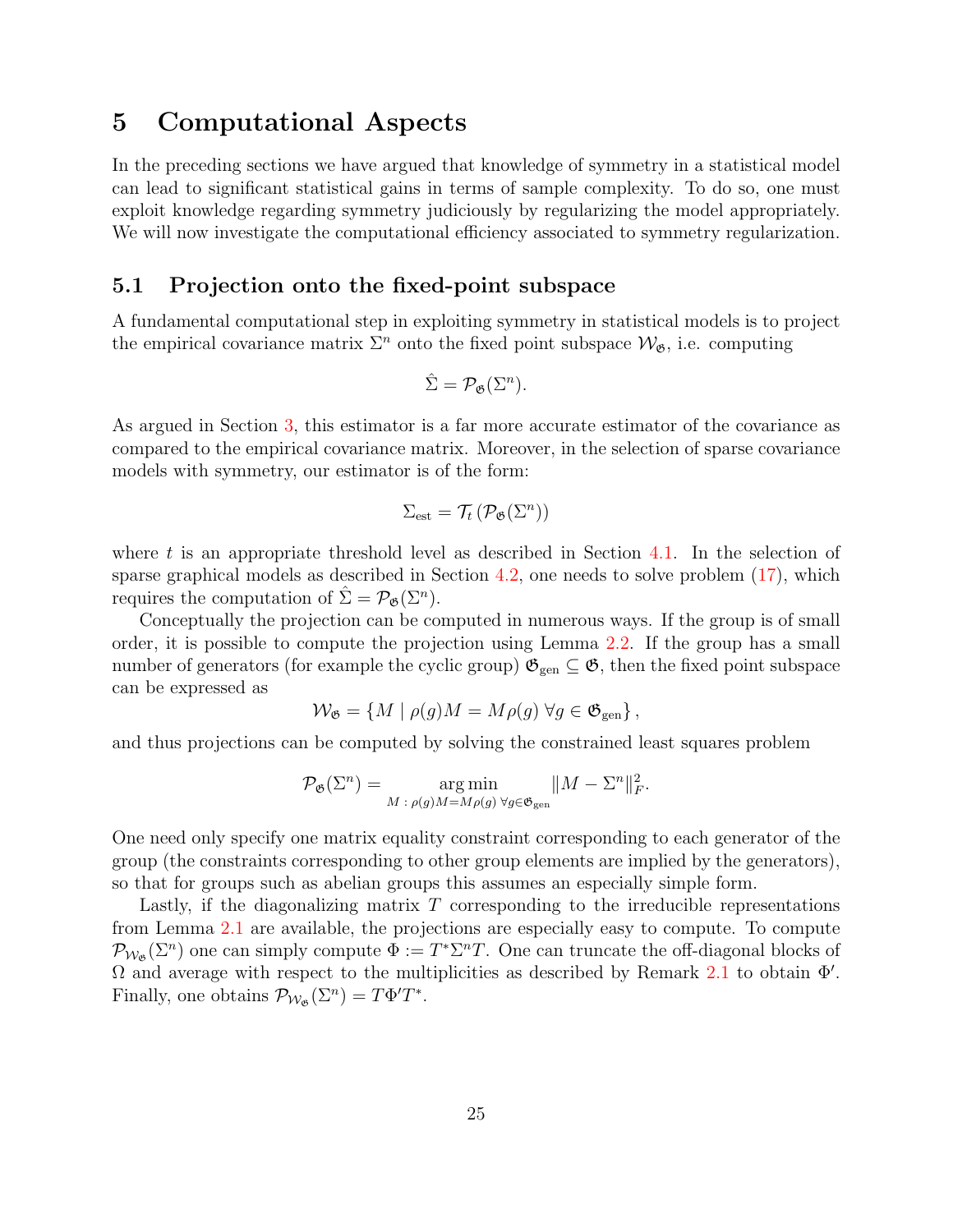### 5.2 Solution of the  $\ell_1$  regularized log det problem

Given a Gaussian graphical model which is symmetric with respect to the group  $\mathfrak{G}$ , we examined in Section [4.2](#page-19-0) how one can reliably recover the model by solving the optimization problem  $(16)$  (or equivalently  $(17)$ ). This optimization problem is convex and expressible as a log det conic program. An interesting consequence of symmetry reduction techniques that are now well-understood in optimization [\[21,](#page-29-5) [36\]](#page-30-8) is that by exploiting the group invariance of the objective function and the constraint set one can reduce the size of [\(17\)](#page-20-2). Let  $\Gamma := T^* \Theta T$ , and  $S := T^* \hat{\Sigma} T$ . Then [\(17\)](#page-20-2) reduces to:

> min Γ Tr  $(ST)$  – log det  $(\Gamma) + \mu_n ||TTT^*||_{1,\text{off}}$ subject to:  $\Gamma \succ 0$ .

In the resulting conic program in the transformed domain, the optimization variable  $\Gamma$  is block diagonal, so that there is a reduction in the problem size. Furthermore, many iterative algorithms require linear algebraic operations (such as matrix inversion). These steps can be sped up for block diagonal matrices, and the complexity is governed by the size of the largest irreducible component as given by Schur's lemma.

In a high dimensional setup where the problem size  $p$  is large, it is often prohibitively expensive to implement an interior point method to solve the problem due to the computational burden of the Newton step [\[11\]](#page-29-12). Moreover, the above formulation is inefficient due to the introduction of additional variables  $S_{ij}$ . For these reasons, it is far more desirable to implement an accelerated first order method that uses the special structure of the objective function. One such method described by d'Aspremont et al. [\[14,](#page-29-13) pp. 4-5], provides an efficient iterative algorithm with low memory requirements. A careful examination of their algorithm reveals that the iterations are G-invariant, i.e. each iterate of the algorithm lies on the fixed-point subspace. Moreover, the computational bottlenecks in the implementation of the algorithm correspond to inversion and eigenvalue decompositions of matrices that belong to the fixed point subspace. Here again, the unitary transform  $T$  and the associated blockdiagonal structure is particularly useful and will provide significant computational speedups.

### <span id="page-25-0"></span>6 Experimental Results

In this section we report results obtained from a set of simulations that illustrate the efficacy of accounting for symmetry via the methods proposed in this paper.

In the first simulation experiment we generate a covariance matrix  $\Sigma$  of size  $p = 50$  that is circulant and hence invariant with respect to the cyclic group. The first row of the circulant matrix is randomly generated (and then modified to ensure the matrix is positive definite). Figure [1](#page-26-0) illustrates the rates of convergence that are observed in different matrix norms as the number of samples are increased. (For each sampling level, 20 trials are conducted and the average error is reported). It is apparent that the estimate formed by projection of  $\Sigma^n$ onto the fixed-point subspace far outperforms the estimate formed by  $\Sigma<sup>n</sup>$ .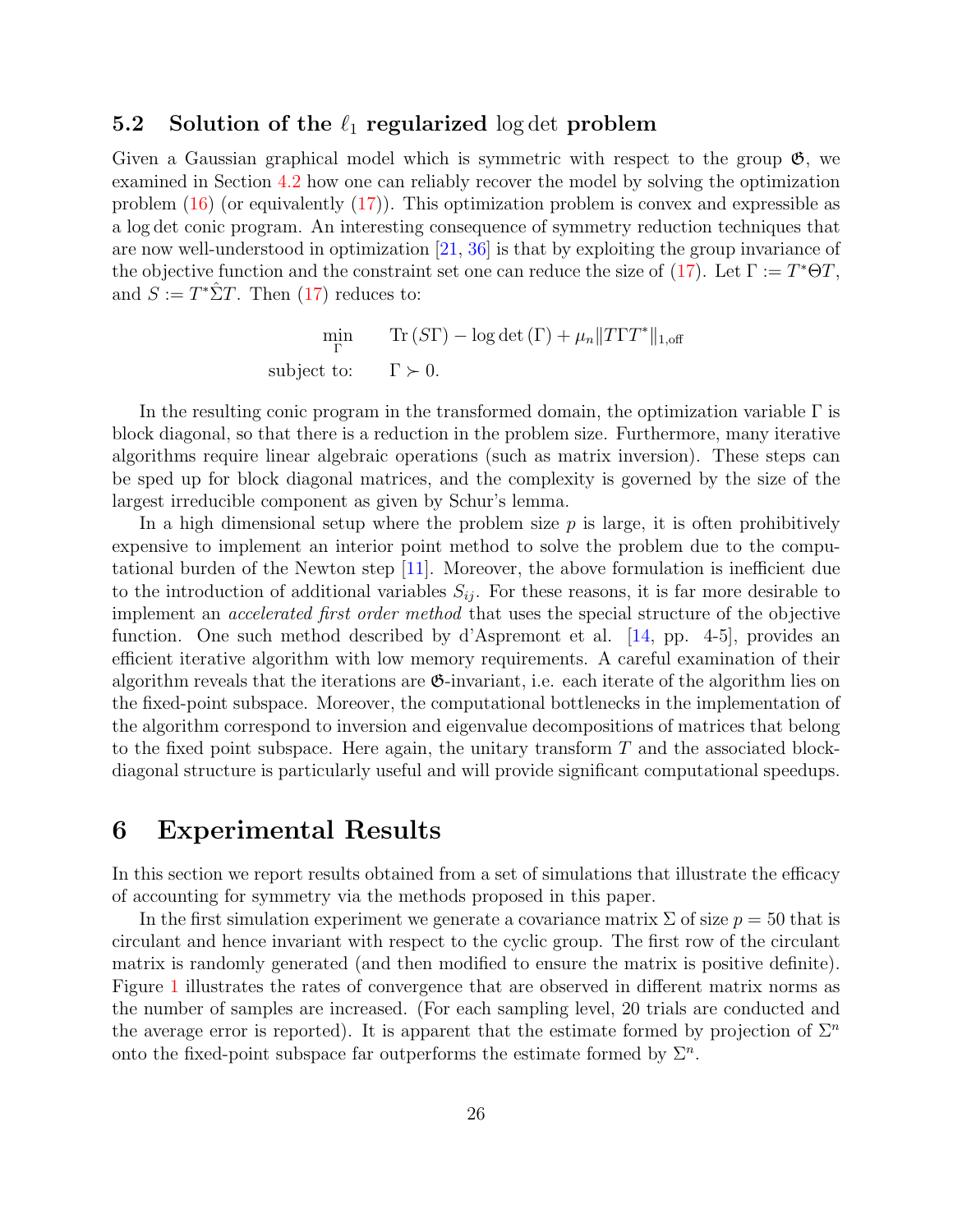

<span id="page-26-0"></span>Figure 1: A comparison of the rates of convergence for a covariance matrix that is invariant with respect to the cyclic group. The G-empirical covariance matrix is a better estimate as compared to the empirical covariance matrix.

In the next simulation, we generate a *sparse* circulant covariance matrix  $\Sigma$  of size  $p = 50$ (so that it is again invariant with respect to the cyclic group). The entries as well as the sparsity pattern of the first row of the circulant matrix are random. The sparsity pattern is such that twenty percent of the matrix has non-zero entries. Figure [2](#page-27-1) compares the performance obtained by different means of regularization. The first is symmetry-oblivious and uses the methodology proposed by Bickel and Levina [\[8\]](#page-29-1), that thresholds the matrix at an appropriate level (that is proportional to  $\sqrt{\frac{\log p}{n}}$ ). The second methodology is symmetry aware, and projects the empirical covariance matrix to the fixed-point subspace, followed by thresholding (proportional to  $\sqrt{\frac{\log p}{pn}}$  as proposed in Section [4.1\)](#page-17-2). We compare the empirically observed error in different norms.

In the last experiment, we consider the problem of recovering a sparse inverse covariance matrx (i.e. a graphical model) of size  $p = 50$ . The graph corresponding to the graphical model is a cycle. The entries  $\Theta_{ii}^* = 1$  for all i. The edge weights of the cycle are all set to  $\Theta_{ij}^* = -0.25$ , the remaining entries of  $\Theta^*$  are zero. We perform an experiment pertaining to model selection consistency, i.e. recovering the structure of the graph from a small number of measurements. We compare two methodologies. The first is symmetry-oblivious, and uses the  $\ell_1$  regularized log det formulation proposed in [\[31\]](#page-30-1) using only the empirical covariance matrix  $\Sigma^n$  in the objective function. The second uses the formulation [\(17\)](#page-20-2) proposed in Section [4.2,](#page-19-0) i.e. we first project  $\Sigma<sup>n</sup>$  onto the fixed-point subspace corresponding to the cyclic group, and then solve the  $\ell_1$  regularized log det problem. The empirically observed probabilities of correct model selection using these two methods are shown in Fig. [3.](#page-28-6) This plot is generated by varing the number of samples from  $n = 5$  to  $n = 1505$  at increments of 100 samples. For each sample level, we perfom 50 experiments and report the average probability of success. The regularization parameter for the symmetry oblivious method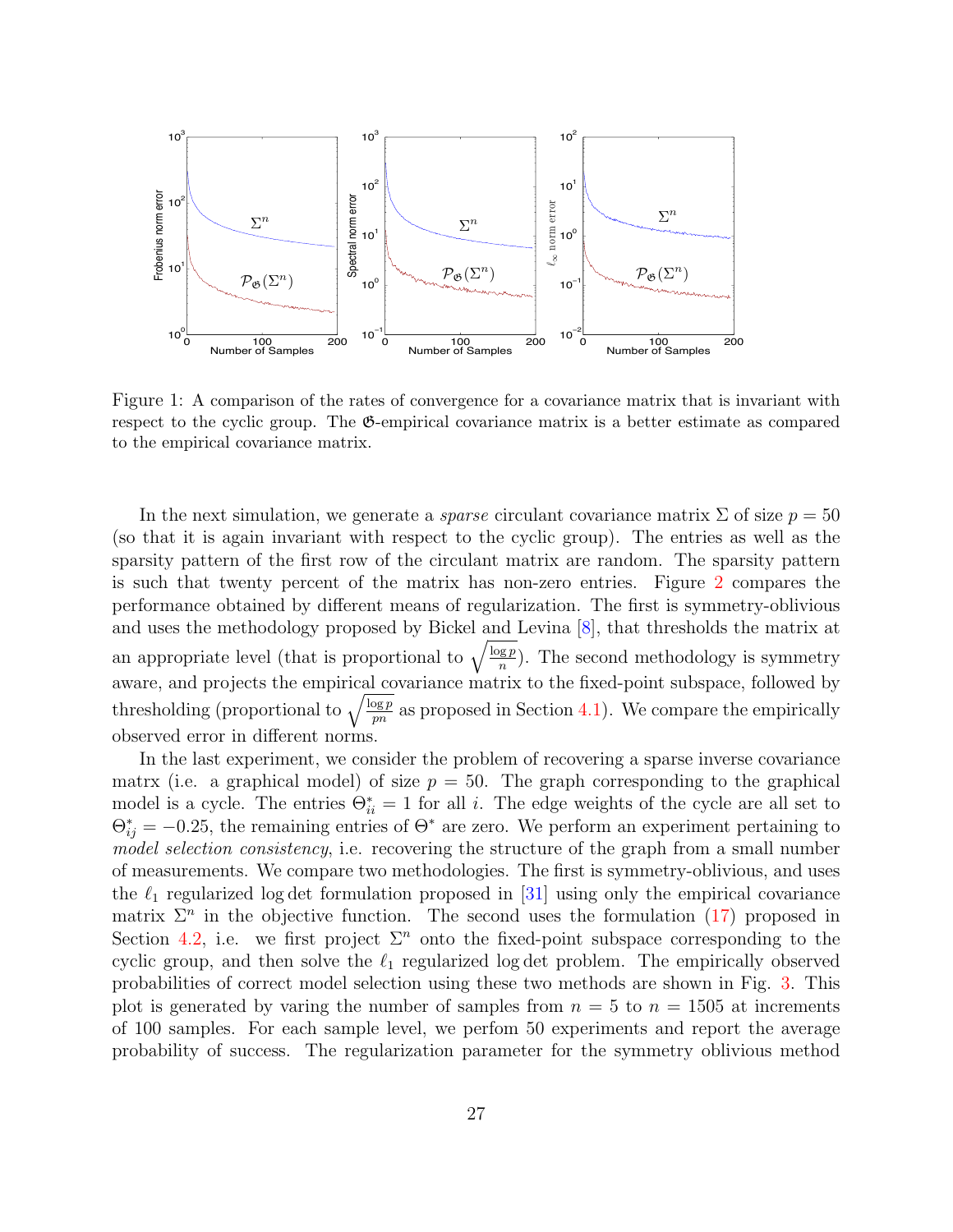

<span id="page-27-1"></span>Figure 2: A comparison of the rates of convergence for a sparse covariance matrix that is invariant with respect to the cyclic group. Projection followed by thesholding provides a better estimate.

is chosen proportional to  $\sqrt{\frac{\log p}{n}}$ , as proposed in [\[31\]](#page-30-1), and for the symmetry aware method it is chosen to be proportional to  $\sqrt{\frac{\log p}{np}}$ , as proposed in Section [4.2.](#page-19-0) Both the symmetry oblivious, as well as the symmetry aware formulations required the solution of  $\ell_1$  regularized log det problems. These were solved using the solver COVSEL [\[14\]](#page-29-13).

As seen in these experiments, for models containting symmetry the symmetry aware methodology proposed in this paper significantly outperforms symmetry oblivious methods.

## <span id="page-27-0"></span>7 Conclusion

In this paper we have examined Gaussian models with symmetries in the high-dimensional regime. We have suggested a natural means of estimating a G-invariant model from a small number of samples. The key idea is the formation of the projection of the empirical covariance matrix onto the fixed point subspace, which enjoys good statistical properties. As one of the main results of this paper, we have made precise the statistical gains enjoyed by this estimate by establishing explicit sample complexity bounds for the Frobenius, spectral, and  $\ell_{\infty}$  norms. These sample complexity bounds depend naturally on certain group theoretic parameters that characterize the extent to which the group theoretic structure allows sample reuse. We have further used our sample complexity bounds to analyze sparse covariance models, and sparse graphical models that enjoy symmetry. Finally we provide experimental evidence that verifies our results via computer simulations.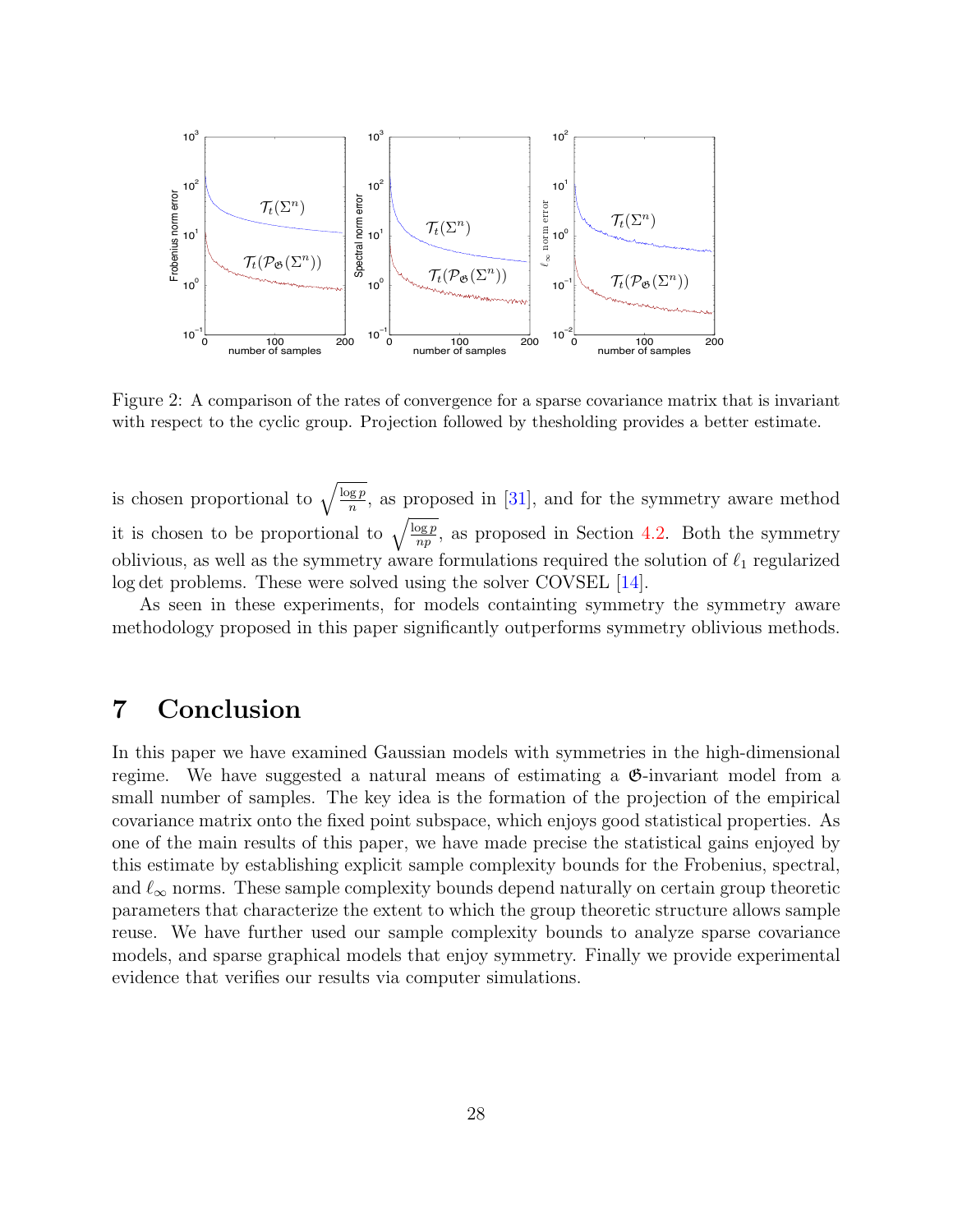

<span id="page-28-6"></span>Figure 3: A comparison of the model selection consistency obtained by  $\mathcal{P}_{\mathfrak{G}}(\Sigma^n)$  based log det formulation versus a  $\Sigma<sup>n</sup>$  based log det formulation.

## Acknowledgement

The authors would like to thank Pablo Parrilo, Benjamin Recht, Alan Willsky, and Stephen Wright for helpful discussions.

## References

- <span id="page-28-0"></span>[1] S. Andersson. Invariant normal models. The Annals of Statistics, 3(1):pp. 132–154, 1975.
- <span id="page-28-2"></span>[2] S. Andersson and J. Madsen. Symmetry and lattice conditional independence in a multivariate normal distribution. Annals of Statistics, 26, 1998.
- <span id="page-28-5"></span>[3] M. Artin. Algebra. Prentice Hall, 1991.
- <span id="page-28-3"></span>[4] C. Bachoc and F. Vallentin. New upper bounds for kissing numbers from semidefinite programming. Journal of the American Mathematical Society, 21:909–924, 2008.
- <span id="page-28-4"></span>[5] Y. Bai, E. de Klerk, D. V. Pasechnik, and R. Sotirov. Exploiting group symmetry in truss topology optimization. Optimization and Engineering, 10:331–349, 2009.
- <span id="page-28-1"></span>[6] J. Besag. Spatial interaction and the statistical analysis of lattice systems (with discussion). Journal of the Royal Statistical Society: Series B, 36:192–236, 1974.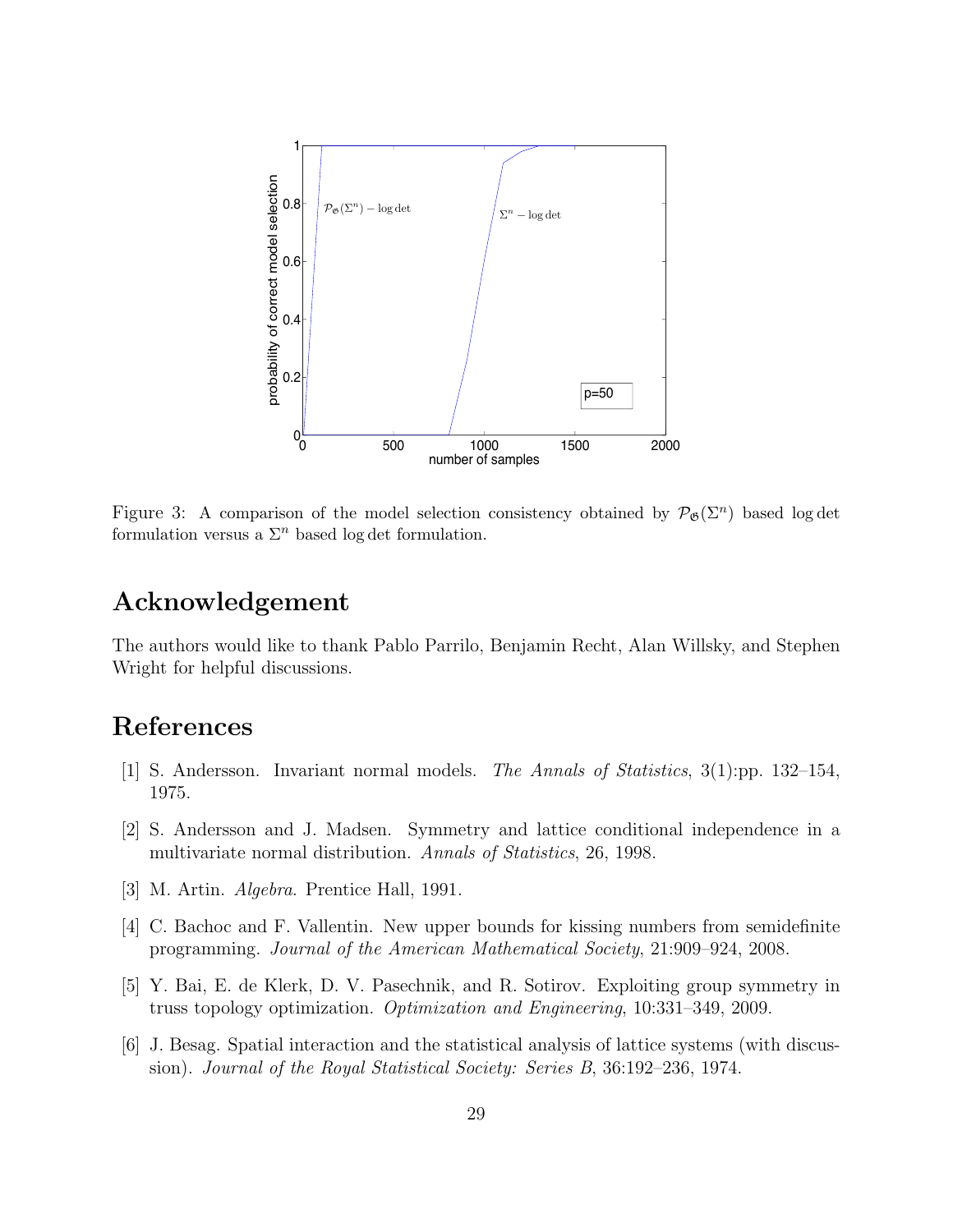- <span id="page-29-4"></span>[7] J. Besag and P. A. Moran. On the estimation and testing of spatial interaction in Gaussian lattice processes. *Biometrika*, 62:555–562, 1975.
- <span id="page-29-1"></span>[8] P. J. Bickel and E. Levina. Covariance regularization by thresholding. Annals of Statistics, 36(6):2577–2604, 2008.
- <span id="page-29-0"></span>[9] P. J. Bickel and E. Levina. Regularized estimation of large covariance matrices. Annals of Statistics, 36(1):199–227, 2008.
- <span id="page-29-7"></span>[10] S. Boyd, P. Diaconis, P. A. Parrilo, and L. Xiao. Fastest mixing markov chain on graphs with symmetries. *SIAM Journal on Optimization*, 20:792, 2009.
- <span id="page-29-12"></span>[11] S. Boyd and L. Vandenberghe. Convex optimization. Cambridge University Press, 2004.
- <span id="page-29-14"></span>[12] V. V. Buldygin and Y. V. Kozachenko. Metric Characterization of Random Variables and Random Processes. American Mathematical Society, 2000.
- <span id="page-29-11"></span>[13] V. Chandrasekaran, P. A. Parrilo, and A. S. Willsky. Latent variable graphical model selection via convex optimization. Preprint available on www.  $arxiv$ . org: arXiv:1008.1290v1, 2010.
- <span id="page-29-13"></span>[14] A. d'Aspremont, O. Banerjee, and L. El Ghaoui. First-order methods for sparse covariance selection. SIAM Journal on Matrix Analysis and its Applications, 30:56–66, 2007.
- <span id="page-29-10"></span>[15] K. R. Davidson and S.J. Szarek. Local operator theory, random matrices and Banach spaces. Handbook of the Geometry of Banach Spaces, I:317–366, 2001.
- <span id="page-29-6"></span>[16] E. de Klerk, D. V. Pasechnik, and A. Schrijver. Reduction of symmetric semidefinite programs using the regular ∗-representation. Mathematical Programming, 109:613–624, 2007.
- <span id="page-29-9"></span>[17] D. Dummit and R. Foote. Abstract Algebra. Wiley, 2004.
- <span id="page-29-2"></span>[18] J. Fan, Y. Fan, and J. Lv. High dimensional covariance matrix estimation using a factor model. Journal of Econometrics, 147(1):43, 2007.
- <span id="page-29-3"></span>[19] A. Fässler and E. Stiefel. *Group theoretical methods and their applications*. Birkhäuser, 1992.
- <span id="page-29-8"></span>[20] W. A. Gardner, A. Napolitano, and L. Paura. Cyclostationarity: Half a century of research. *Signal Processing*,  $86(4):639 - 697$ , 2006.
- <span id="page-29-5"></span>[21] K. Gatermann and P. A. Parrilo. Symmetry groups, semidefinite programs, and sums of squares. Journal of Pure and Applied Algebra, 192(1-3):95–128, 2004.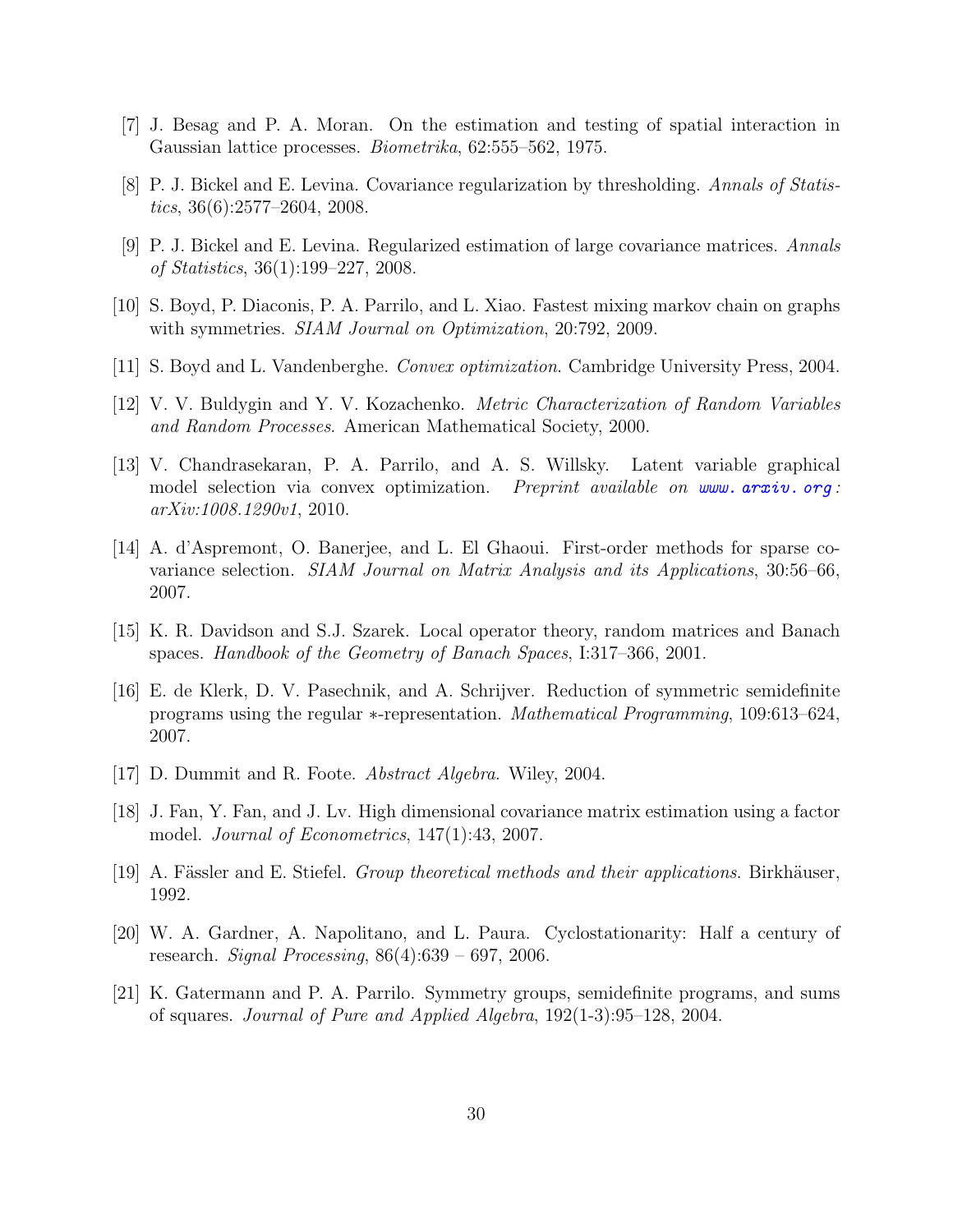- <span id="page-30-3"></span>[22] S. Højsgaard and S. Lauritzen. Graphical gaussian models with edge and vertex symmetries. Journal of the Royal Statistical Society - Series B: Statistical Methodology, 70(5):1005–1027, 2008.
- <span id="page-30-6"></span>[23] B. Hylleberg, B. Jensen, and E. Ørnbøl. Graphical symmetry models. Master's thesis, University of Aalborg, 1993.
- <span id="page-30-9"></span>[24] Y. Kanno, M. Ohsaki, K. Murota, and N. Katoh. Group symmetry in interior point methods for semidefinite programs. *Optimization and Engineering*, 2:293–320, 2001.
- <span id="page-30-0"></span>[25] S. Lauritzen. Graphical Models. Clarendon Press, Oxford, 1996.
- <span id="page-30-7"></span>[26] J. Madsen. Invariant normal models with recursive graphical Markov structure. Annals of Statistics, 28:1150–1178, 2000.
- <span id="page-30-2"></span>[27] N. Meinshausen and P. Bühlmann. High dimensional graphs and variable selection with the lasso. Annals of Statistics, 34:1436–1462, 2006.
- <span id="page-30-11"></span>[28] J.M.F. Moura and S. Goswami. Gauss-markov random fields (GMrf) with continuous indices. Information Theory, IEEE Transactions on, 43(5):1560 –1573, Sep 1997.
- <span id="page-30-13"></span>[29] H. Z. Munthe-Kaas. On group Fourier analysis and symmetry preserving discretizations of PDEs. Journal of Physics A: Mathematical and General, 39(19):5563–5584, 2006.
- <span id="page-30-4"></span>[30] I. Olkin and S. J. Press. Testing and estimation for a circular stationary model. Annals of Mathematical Statistics, 40:1358–1373, 1969.
- <span id="page-30-1"></span>[31] P. Ravikumar, M. J. Wainwright, G. Raskutti, and B. Yu. High-dimensional covariance estimation by minimizing  $\ell_1$ -penalized log-determinant divergence. Electronic Journal of Statistics, 5, 2011.
- <span id="page-30-12"></span>[32] H. Rue and L. Held. Gaussian Markov Random Fields: Theory and Applications, volume 104 of Monographs on Statistics and Applied Probability. Chapman & Hall, London, 2005.
- <span id="page-30-10"></span>[33] A. Schrijver. New code upper bounds from the Terwilliger algebra and semidefinite programming. IEEE Transactions on Information Theory, 51:2859–2866, 2005.
- <span id="page-30-15"></span>[34] J. P. Serre. Linear Representations of Finite Groups. Springer, 1977.
- <span id="page-30-14"></span>[35] T. Strohmer. Four short stories about toeplitz matrix calculations. Linear Algebra and its Applications, 343-344(0):321 – 344, 2002.
- <span id="page-30-8"></span>[36] F. Vallentin. Symmetry in semidefinite programs. *Preprint available on [www. arxiv.](www.arxiv.org)* [org](www.arxiv.org) : arXiv:0706.4233v3, 2008.
- <span id="page-30-5"></span>[37] D. F. Votaw. Testing compound symmetry in a normal multivariate distribution. Annals of Mathematical Statistics, 19:447–473, 1948.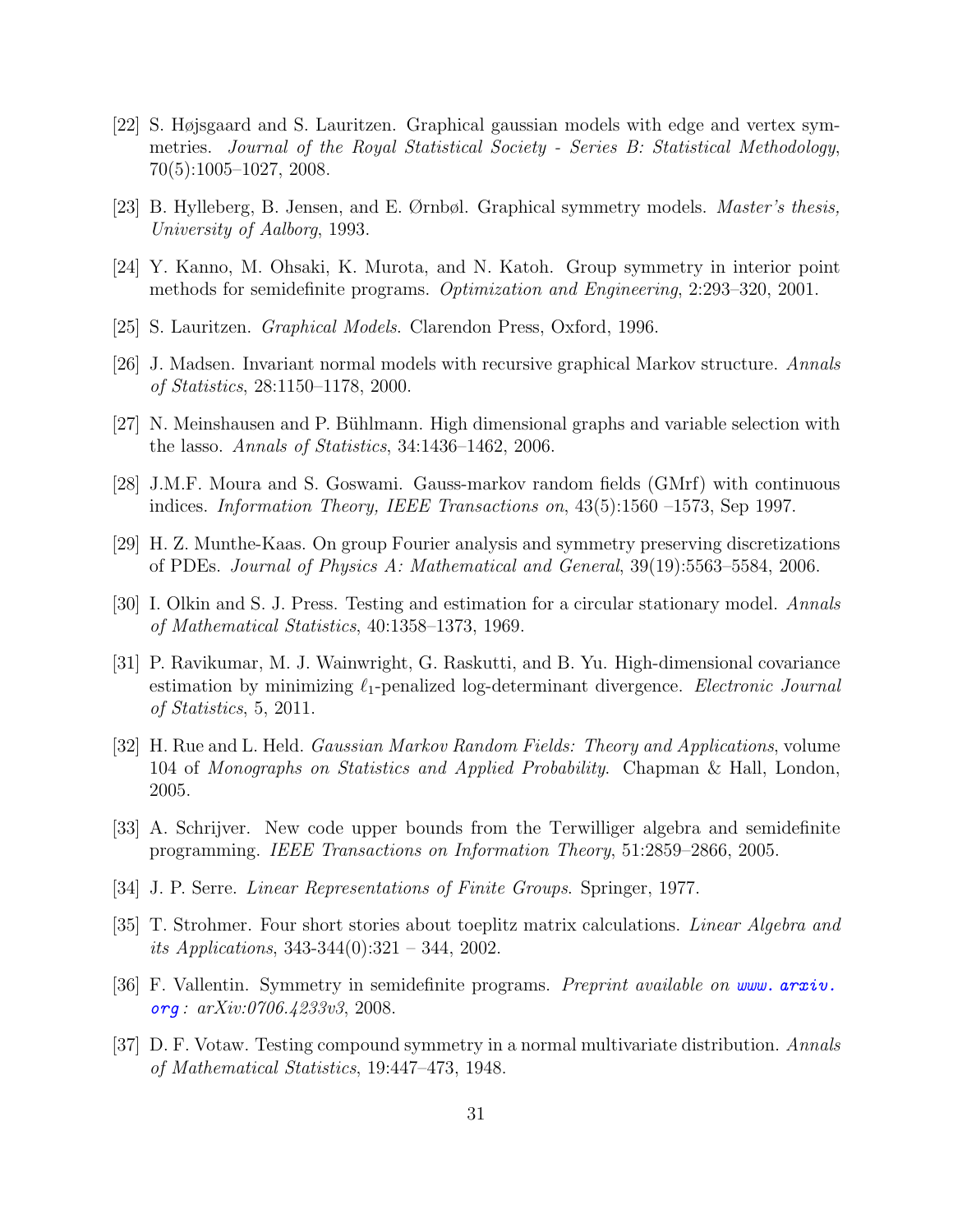- <span id="page-31-1"></span>[38] P. Whittle. On stationary processes in the plane. Biometrika, 41:439–449, 1954.
- <span id="page-31-0"></span>[39] S. S. Wilks. Sample criteria for testing equality of means, equality of variances, and equality of covariances in a normal multivariate distribution. Annals of Mathematical Statistics, 17:257–281, 1946.

## A  $\ell_{\infty}$  rates

Before we present the formal proof, we remind the reader of some basic machinery related to pre-Gaussian random variables.

**Definition A.1.** A random variable  $Y \in \mathbb{R}$  is called pre-Gaussian [\[12\]](#page-29-14) with parameters  $\tau, \Lambda$ if

$$
\mathbb{E}\exp(\lambda Y) \le \exp\left(\frac{1}{2}\tau^2\lambda^2\right),\,
$$

for all  $\lambda \in (-\Lambda, \Lambda)$ .

A useful fact about the pre-Gaussian variables (see [\[12,](#page-29-14) Chapter 1]) is that if Y is pre-Gaussian with parameters  $\tau, \Lambda$ , the random variable cY is pre-Gaussian with parameters  $|c|\tau, \frac{\Lambda}{|c|}$ . The following lemma characterizes the tail behavior of pre-Gaussian random variables.

<span id="page-31-4"></span>**Lemma A.1.** Suppose Y is a pre-Gaussian random variable with parameters  $\tau$ ,  $\Lambda$ . Then

$$
\mathbb{P}(|Y| > t) \le \begin{cases} 2\exp\left(-\frac{t^2}{2\tau^2}\right) & \text{if } 0 < t < \Lambda\tau^2 \\ 2\exp\left(-\frac{\Lambda t}{2}\right) & \text{if } \Lambda\tau^2 < t. \end{cases}
$$

Proof. See [\[12,](#page-29-14) Chapter 1].

The canonical examples of pre-Gaussian random variables are  $\chi^2$  distributed random variables. Indeed, let  $D \in \mathbb{R}^{p \times p}$  be a diagonal positive definite matrix and let  $X \sim \mathcal{N}(0, D)$ be a  $\mathbb{R}^p$ -valued Gaussian random variable. Then the random variable  $X^T X - \text{Tr}(D)$  is pre-Gaussian (see [\[12,](#page-29-14) Lemma 5.1, Example 3.1]) with parameters

<span id="page-31-2"></span>
$$
\tau^2 = \text{Tr}(D) \qquad \Lambda = \frac{1}{2 \max_i D_{ii}}.\tag{20}
$$

<span id="page-31-3"></span>**Lemma A.2.** Let  $Y \in \mathbb{R}^n \sim \mathcal{N}(0, \Sigma)$ . Let  $Q = Q^T \succ 0$  and let  $\lambda_{\max}(\cdot)$  denote the maximum eigenvalue. Then

$$
\mathbb{E} \exp \left( \lambda (Y^T Q Y - \text{Tr}(Q \Sigma)) \right) \le \exp \left( \frac{1}{2} \lambda^2 \text{Tr}(Q \Sigma) \right) \ \forall \lambda \in [-\Lambda, \Lambda],
$$
  
where 
$$
\Lambda = \frac{1}{2\lambda_{\max} \left( \left( \Sigma^{\frac{1}{2}} \right)^T Q \Sigma^{\frac{1}{2}} \right)}.
$$

 $\Box$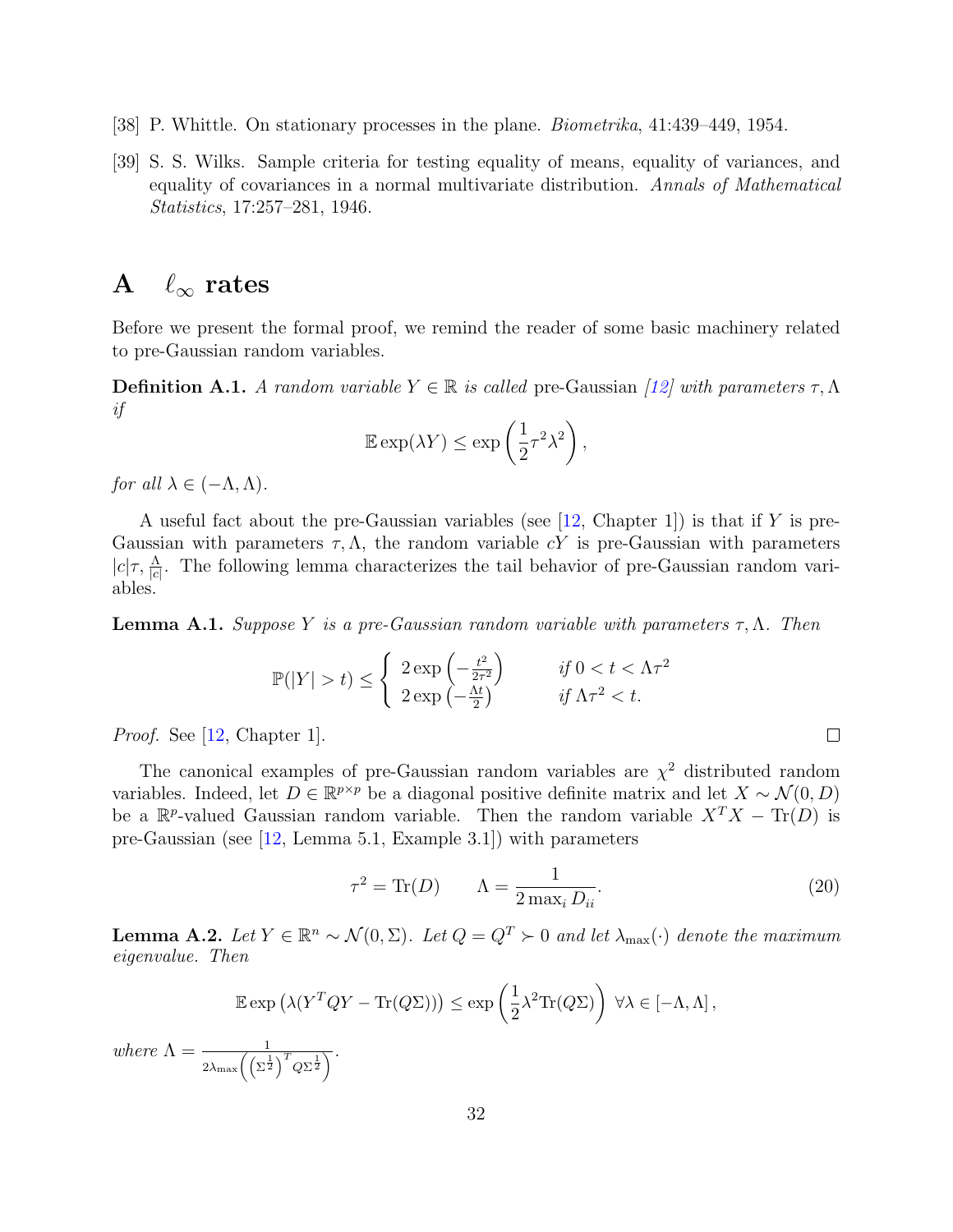*Proof.* For  $Y \sim \mathcal{N}(0, \Sigma)$  let us define  $X = Q^{\frac{1}{2}}Y$ . Then  $X \sim \mathcal{N}(0, Q^{\frac{1}{2}}\Sigma Q^{\frac{1}{2}})$  and  $Y^TQY Tr(Q\Sigma) = X^T X - Tr(Q\Sigma)$ . Consider  $R = U^T X$  where U is unitary and has the property that  $U^T Q^{\frac{1}{2}} \Sigma Q^{\frac{1}{2}} U = D$  and D is diagonal. Applying [\(20\)](#page-31-2) to  $R^T R - \text{Tr}(Q\Sigma) = Y^T Q Y - \text{Tr}(Q\Sigma)$ , and using the fact that  $\text{Tr}(Q^{\frac{1}{2}}\Sigma Q^{\frac{1}{2}}) = \text{Tr}(Q\Sigma)$ , and  $\lambda_{\max}(Q^{\frac{1}{2}}\Sigma Q^{\frac{1}{2}}) = \lambda_{\max}(\Sigma^{\frac{1}{2}}Q\Sigma^{\frac{1}{2}})$ , we have the desired result.

In the subsequent analysis, it will be more convenient to deal with normalized random variables, which we define as:  $\langle v \rangle$ 

$$
\bar{X}_{g(i)}^{(k)} := \frac{X_{g(i)}^{(k)}}{\sqrt{\Sigma_{ii}}}.
$$

Note that  $\mathbb{E}\left(\bar{X}_{a(i)}^{(k)}\right)$  $\binom{k}{g(i)}^2 = 1$ . We also define:

$$
\rho_{ij} := \frac{\Sigma_{ij}}{\sqrt{\Sigma_{ii}\Sigma_{jj}}},
$$

and note that by symmetry of the covariance matrix  $\Sigma_{ii} = \Sigma_{g(i),g(i)}$  and hence  $\rho_{ij} = \rho_{g(i),g(i)}$ . Define

$$
Y_{ij}^{(k)} = \sum_{(g(i),g(j)) \in \mathcal{O}(i,j)} \bar{X}_{g(i)}^{(k)} \bar{X}_{g(j)}^{(k)}.
$$
\n(21)

<span id="page-32-0"></span>We observe that

$$
Y_{ij}^{(k)} - |\mathcal{O}(i,j)|\rho_{ij} = \frac{1}{4} \left( U_{ij}^{(k)} - V_{ij}^{(k)} \right) \text{ where,}
$$
  
\n
$$
U_{ij}^{(k)} = \sum_{(g(i),g(j)) \in \mathcal{O}(i,j)} (\bar{X}_{g(i)}^{(k)} + \bar{X}_{g(j)}^{(k)})^2 - 2|\mathcal{O}(i,j)|(1 + \rho_{ij})
$$
  
\n
$$
V_{ij}^{(k)} = \sum_{(g(i),g(j)) \in \mathcal{O}(i,j)} (\bar{X}_{g(i)}^{(k)} - \bar{X}_{g(j)}^{(k)})^2 - 2|\mathcal{O}(i,j)|(1 - \rho_{ij}).
$$
\n(22)

For the covariance matrix of the normalized random variables occuring in the orbit of  $(i, j)$  define  $\sigma_{ij} = ||\Sigma_{\mathcal{V}(i,j)}||$ , the spectral norm restricted to the variables occuring in the orbit. Note that  $\sigma_{ij} \leq ||\Sigma||$  and is hence bounded by a constant. Also recall that  $d_{ij}$  is the degree of the orbit  $\mathcal{O}(i, j)$ .

<span id="page-32-1"></span>Lemma A.3. The following inequalities hold:

$$
\mathbb{E} \exp(\lambda U_{ij}^{(k)}) \le \exp\left(|\mathcal{O}(i,j)|\lambda^2(1+\rho_{ij})\right) \text{ for all } \lambda \in \left[-\frac{1}{4d_{ij}\sigma_{ij}}, \frac{1}{4d_{ij}\sigma_{ij}}\right] \\
\mathbb{E} \exp(\lambda V_{ij}^{(k)}) \le \exp\left(|\mathcal{O}(i,j)|\lambda^2(1-\rho_{ij})\right) \text{ for all } \lambda \in \left[-\frac{1}{4d_{ij}\sigma_{ij}}, \frac{1}{4d_{ij}\sigma_{ij}}\right].
$$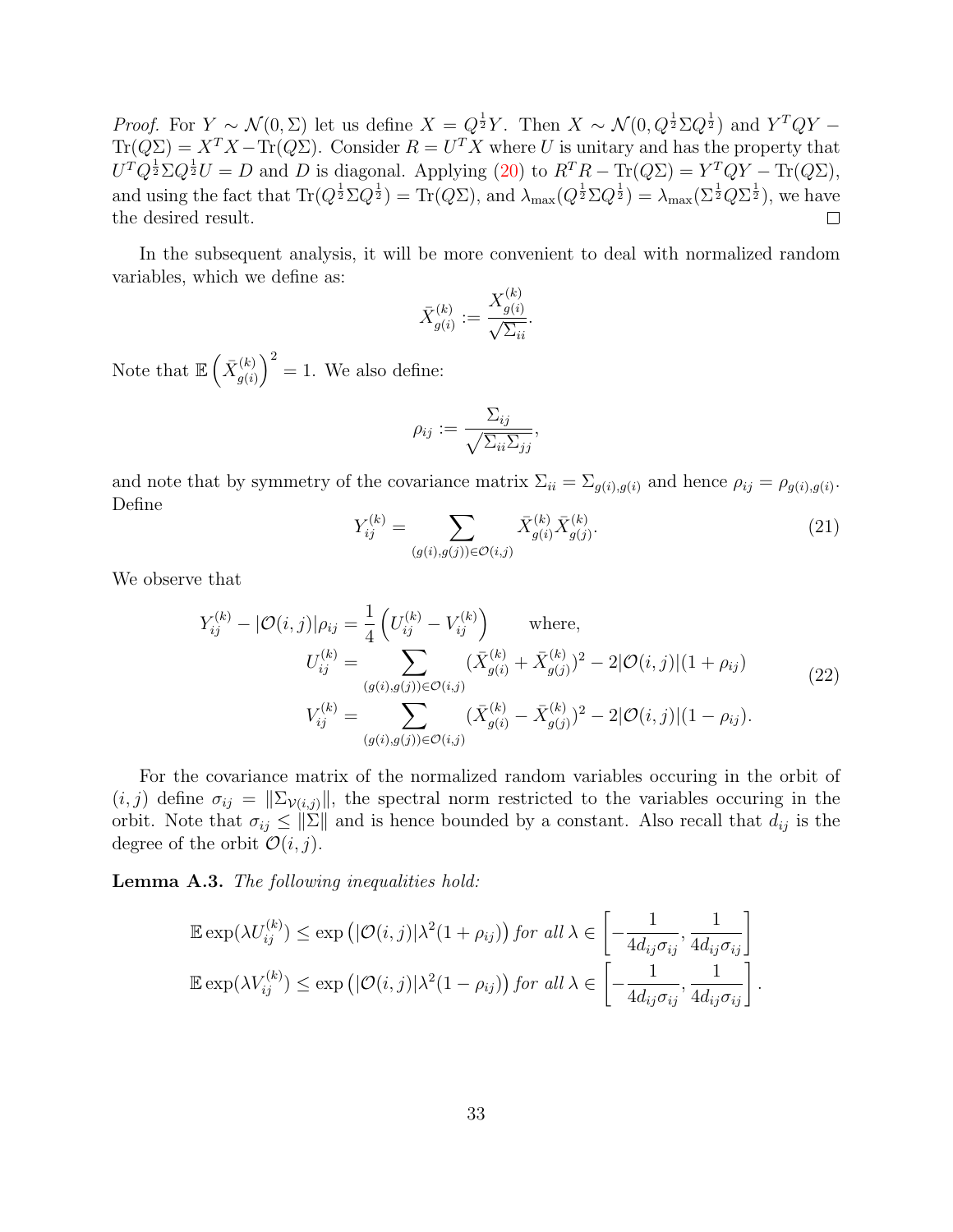*Proof.* Fix a particular sample k, a pair  $(i, j)$ , and consider the corresponding  $\mathcal{O}(i, j)$  and  $\mathcal{V}(i, j)$ . Let  $Z \in \mathbb{R}^{|\mathcal{V}(i,j)|}$  be the vector of all the distinct nodes that occur on the edge orbit  $\mathcal{O}(i, j)$ . Let  $W^+$  be the vector of all the terms  $X_{g(i)}^{(k)} + X_{g(j)}^{(k)}$  $g_{(j)}^{(k)}$ , and  $W^-$  be the vector of all the terms  $X_{g(i)}^{(k)} - X_{g(j)}^{(k)}$  $g^{(k)}_{g(j)}$ . Then there are matrices  $A^+$  and  $A^-$  (node-edge incidence matrices) such that

$$
W^+ = A^+ Z \qquad W^- = A^- Z.
$$

Note that  $U_{ij}^{(k)} = (W^+)^T W^+ - 2|\mathcal{O}(i,j)|(1+\rho_{ij})$  and  $V_{ij}^{(k)} = (W^-)^T W^- - 2|\mathcal{O}(i,j)|(1-\rho_{ij})$ . Let  $\Sigma_Z$  be the submatrix of the covariance matrix associated to Z. Then we note that we can write

$$
(W^+)^T W^+ = Z^T (A^+)^T A^+ Z
$$

where  $Z \in \mathbb{R}^{|\mathcal{V}(i,j)|} \sim \mathcal{N}(0,\Sigma_Z)$ . Note that by definition of  $A^+$  and  $Z$ ,  $\text{Tr}\left((A^+)^T A^+ \Sigma_Z\right) =$  $2\mathcal{O}(i, j)(1 + \rho_{ij})$  (similar equality holds for  $A^-$ ). To be able to invoke Lemma [A.2](#page-31-3) we need to bound two quantities:

$$
\lambda_{\max}\left( (\Sigma_Z^{\frac{1}{2}})^T (A^+)^T A^+ \Sigma_Z^{\frac{1}{2}} \right)
$$
 and  $\lambda_{\max}\left( (\Sigma_Z^{\frac{1}{2}})^T (A^-)^T A^- \Sigma_Z^{\frac{1}{2}} \right)$ .

Note that

$$
\lambda_{\max} \left( (\Sigma_Z^{\frac{1}{2}})^T (A^+)^T A^+ \Sigma_Z^{\frac{1}{2}} \right) \le || (A^+)^T A^+ || ||\Sigma_Z||
$$
  

$$
\le \sigma_{ij} || (A^+)^T A^+ ||.
$$

By the definition of  $A^+$ , we have

$$
\| (A^+)^T A^+ \| = \max_{x \neq 0} \frac{\sum_{(g(i), g(j)) \in \mathcal{O}(i,j)} (x(i) + x(j))^2}{\sum_{k \in \mathcal{V}(i,j)} x_k^2}
$$
  

$$
\leq \max_{x \neq 0} \frac{2 \sum_{(g(i), g(j)) \in \mathcal{O}(i,j)} (x(i)^2 + x(j)^2)}{\sum_{k \in \mathcal{V}(i,j)} x_k^2}
$$
  

$$
\leq \max_{x \neq 0} \frac{2d_{ij} \sum_{k \in \mathcal{V}(i,j)} x_k^2}{\sum_{k \in \mathcal{V}(i,j)} x_k^2}
$$
  

$$
\leq 2d_{ij}.
$$

Hence  $\lambda_{\max}\left( (\Sigma_Z^{\frac{1}{2}})^T (A^+)^T A^+ \Sigma_Z^{\frac{1}{2}} \right) \leq 2 d_{ij} \sigma_{ij}$ . (Similar inequalities hold for  $A^-$ ). Now using Lemma [A.2,](#page-31-3) the result follows.

 $\text{Lemma A.4.} \; \frac{\hat{\Sigma}_{\mathcal{R},ij}^{(k)}}{\sqrt{\Sigma_{ii}\Sigma_{jj}}} = \frac{1}{|\mathcal{O}(i)|}$  $\frac{1}{|\mathcal{O}(i,j)|} Y_{ij}^{(k)}$ . Proof.

$$
\hat{\Sigma}_{\mathcal{R},ij} = \frac{1}{|\mathfrak{G}|} \sum_{g \in \mathfrak{G}} X_{g(i)} X_{g(j)} \n= \frac{1}{|\mathfrak{G}|} \sum_{(g(i),g(j)) \in \mathcal{O}(i,j)} n_{ij} X_{g(i)} X_{g(j)},
$$

 $\Box$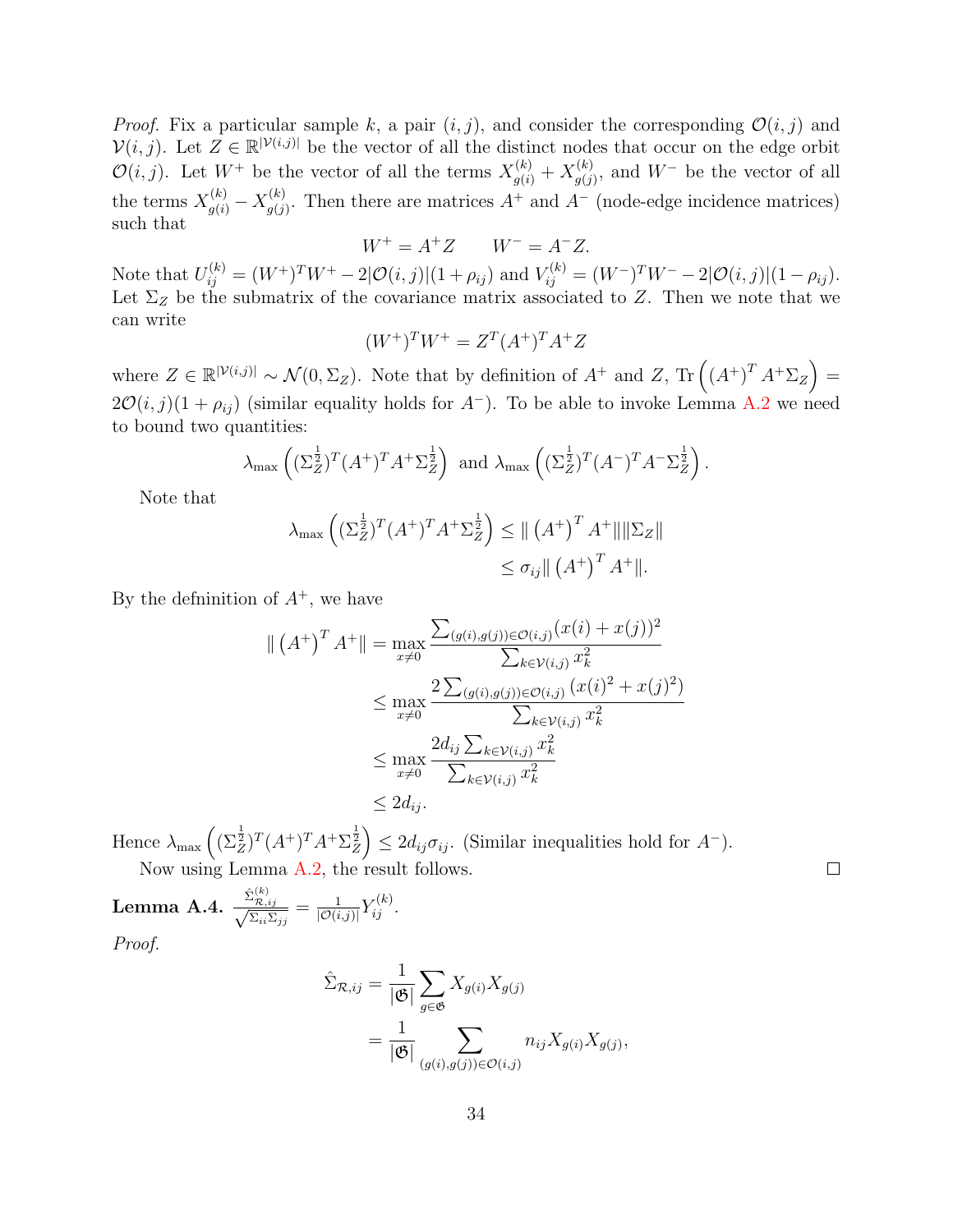where  $n_{ij}$  is the number of times edge  $(i, j)$  (and hence all other edges in the orbit) are repeated in the Reynolds average. Now note that the size of the orbit divides the size of the group, and in fact  $\frac{|\mathfrak{G}|}{|O(i,j)|} = n_{ij}$  (in fact both these are equal to the cardinality of the stabilizer of the edge  $(i, j)$ ). Dividing throughout by  $\sqrt{\sum_{ii}\sum_{jj}}$ , we get the desired result.

Let

$$
U_{ij} = \frac{1}{4n|\mathcal{O}(i,j)|} \sum_{k=1}^{n} U_{ij}^{(k)} \qquad V_{ij} = \frac{1}{4n|\mathcal{O}(i,j)|} \sum_{k=1}^{n} V_{ij}^{(k)} \qquad Y_{ij} = \frac{1}{4n|\mathcal{O}(i,j)|} \sum_{k=1}^{n} Y_{ij}^{(k)}.
$$
 (23)

<span id="page-34-1"></span>Lemma A.5.

$$
\mathbb{P}\left(|\hat{\Sigma}_{ij}-\Sigma_{ij}| > \sqrt{\Sigma_{ii}\Sigma_{jj}}t\right) \leq \mathbb{P}\left(|U_{ij}| > \frac{t}{2}\right) + \mathbb{P}\left(|V_{ij}| > \frac{t}{2}\right).
$$

Proof. We have

$$
\frac{\hat{\Sigma}_{ij} - \Sigma_{ij}}{\sqrt{\Sigma_{ii}\Sigma_{jj}}} = \frac{1}{n|\mathcal{O}(i,j)|} \sum_{k=1}^{n} Y_{ij}^{(k)} - \rho_{ij}
$$
\n
$$
= \frac{1}{n} \sum_{k=1}^{n} \frac{1}{|\mathcal{O}(i,j)|} \left( Y_{ij}^{(k)} - |\mathcal{O}(i,j)| \rho_{ij} \right)
$$
\n
$$
= \frac{1}{n} \sum_{k=1}^{n} \frac{1}{4|\mathcal{O}(i,j)|} \left( U_{ij}^{(k)} - V_{ij}^{(k)} \right) \qquad \text{(using (22))}
$$
\n
$$
= U_{ij} - V_{ij} \qquad \text{(by (23))}.
$$

Now

$$
\left\{ |\hat{\Sigma}_{ij} - \Sigma_{ij}| > \sqrt{\Sigma_{ii} \Sigma_{jj}} t \right\} = \left\{ |U_{ij} - V_{ij}| > t \right\} \subseteq \left\{ |U_{ij}| > \frac{t}{2} \right\} \cup \left\{ |V_{ij}| > \frac{t}{2} \right\},\
$$

from which the conclusion follows.

*Proof of Theorem [3.3.](#page-16-0)* Note that  $\mathbb{P}\left(|U_{ij}|>\frac{t}{2}\right)$  $\left(\frac{t}{2}\right) \leq 2 \mathbb{P}\left(U_{ij} > \frac{t}{2}\right)$  $(\frac{t}{2})$ . Now  $U_{ij} = \frac{1}{4n|\mathcal{O}(i)}$  $\frac{1}{4n|{\cal O}(i,j)|}\sum_{k=1}^n U_{ij}^{(k)},$ so that

<span id="page-34-0"></span> $\Box$ 

$$
\mathbb{E}\exp(\lambda U_{ij}) = \mathbb{E}\exp\left(\frac{1}{4n|\mathcal{O}(i,j)|}\sum_{k=1}^n U_{ij}^{(k)}\right).
$$

From Lemma [A.3,](#page-32-1)

$$
\mathbb{E} \exp(\lambda U_{ij}^{(k)}) \le \exp\left(|\mathcal{O}(i,j)|\lambda^2(1+\rho_{ij})\right) \text{ for all } \lambda \in \left[-\frac{1}{4d_{ij}\sigma_{ij}}, \frac{1}{4d_{ij}\sigma_{ij}}\right].
$$

By rescaling, we have

$$
\mathbb{E} \exp\left(\frac{1}{4n|\mathcal{O}(i,j)|}\lambda U_{ij}^{(k)}\right) \le \exp\left(\frac{(1+\rho_{ij})}{16|\mathcal{O}(i,j)|n^2}\lambda^2\right) \text{ for all } \lambda \in \left[-\frac{n|\mathcal{O}(i,j)|}{d_{ij}\sigma_{ij}}, \frac{n|\mathcal{O}(i,j)|}{d_{ij}\sigma_{ij}}\right].
$$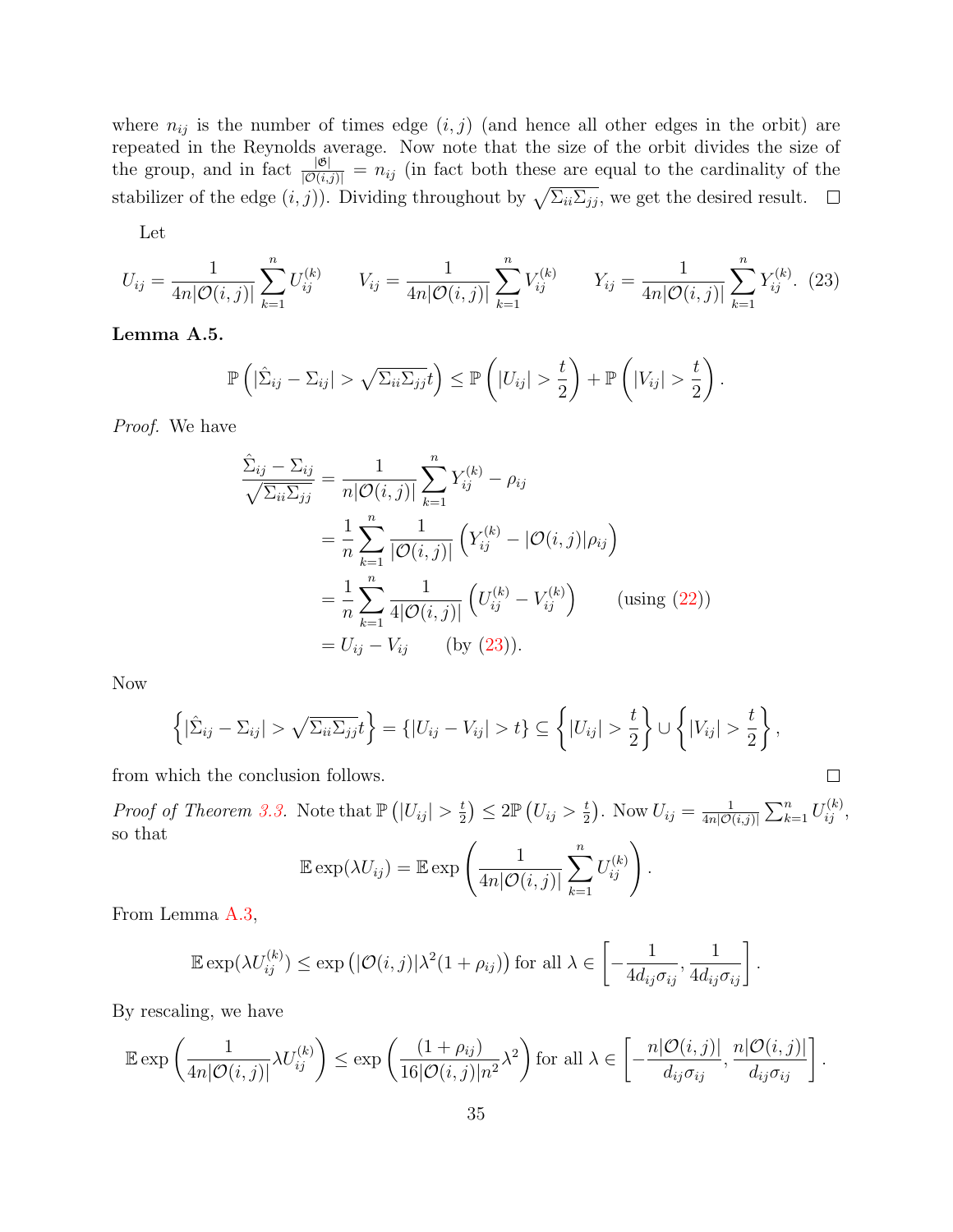Since the random variables  $U_{ij}^{(k)}$  are independent and identically distributed (they correspond to different samples) for  $k = 1, \ldots, n$ , we have that

$$
\mathbb{E}\exp\left(\lambda U_{ij}\right) \leq \exp\left(\frac{(1+\rho_{ij})}{16|\mathcal{O}(i,j)|n}\lambda^2\right) \text{ for all } \lambda \in \left[-\frac{n|\mathcal{O}(i,j)|}{d_{ij}\sigma_{ij}}, \frac{n|\mathcal{O}(i,j)|}{d_{ij}\sigma_{ij}}\right].
$$

Thus  $U_{ij}$  is pre-Gaussian with parameters  $\tau^2 = \frac{(1+\rho_{ij})}{16|\mathcal{O}(i,j)|}$  $\frac{(1+\rho_{ij})}{16|\mathcal{O}(i,j)|n}$  and  $\Lambda = \frac{n|\mathcal{O}(i,j)|}{d_{ij}\sigma_{ij}}$ . From Lemma [A.1](#page-31-4) we have

$$
\mathbb{P}\left(|U_{ij}| > \frac{t}{2}\right) \leq \left\{\begin{array}{l} 2\exp\left(-\frac{2t^2n|O(i,j)|}{1+\rho_{ij}}\right), \text{ for } 0 \leq t \leq \frac{1+\rho_{ij}}{16d_{ij}\sigma_{ij}}\\ 2\exp\left(-\frac{n|O(i,j)|t}{2d_{ij}\sigma_{ij}}\right), \text{ for } t > \frac{1+\rho_{ij}}{16d_{ij}\sigma_{ij}}.\end{array}\right.
$$

Another way of rewriting the above is:

$$
\mathbb{P}\left(|U_{ij}| > \frac{t}{2}\right) \le \max\left\{2\exp\left(-\frac{2t^2n|\mathcal{O}(i,j)|}{1+\rho_{ij}}\right), 2\exp\left(-\frac{n|\mathcal{O}(i,j)|t}{2d_{ij}\sigma_{ij}}\right)\right\}.
$$

By a similar argument,

$$
\mathbb{P}\left(|V_{ij}| > \frac{t}{2}\right) \leq \max\left\{2\exp\left(-\frac{2t^2n|\mathcal{O}(i,j)|}{1-\rho_{ij}}\right), 2\exp\left(-\frac{n|\mathcal{O}(i,j)|t}{2d_{ij}\sigma_{ij}}\right)\right\}.
$$

Let  $C_1 = \min_{i,j} \left\{ \frac{2}{1+i} \right\}$  $\frac{2}{1+\rho_{ij}}, \frac{2}{1-\rho_{ij}}\bigg\},$  and  $C_2 = \min_{i,j} \left\{\frac{2}{\sigma_i}\right\}$  $\left\{\frac{2}{\sigma_{ij}}, \frac{2}{\sigma_{ij}}\right\}$ . (Note that all these quantities are constants since the spectral norm  $\|\Sigma\|$  is bounded by a constant by assumption). Using Lemma [A.5,](#page-34-1) we get the following.

$$
\mathbb{P}\left(|\hat{\Sigma}_{ij}-\Sigma_{ij}| > \sqrt{\Sigma_{ii}\Sigma_{jj}}t\right) \leq \max\left\{\exp\left(-C_1n|\mathcal{O}(i,j)|t^2\right), \exp\left(-\frac{C_2n|\mathcal{O}(i,j)|t}{d_{ij}}\right)\right\}.
$$

Noting that  $\sqrt{\sum_{ii}\sum_{jj}}$  is bounded by a constant, we replace t by  $\frac{t}{\sqrt{\sum_{i}$  $rac{t}{\sum_{ii}\sum_{jj}}$ , and alter the constants in the exponent suitably to obtain the required result.  $\Box$ 

## B Proof of Theorem [4.1](#page-19-1)

We define the following function that captures the  $\ell_{\infty}$  norm sample complexity

$$
\delta(n, p) := \max \left\{ \sqrt{\frac{\log p}{n\mathcal{O}}}, \frac{\log p}{n\mathcal{O}_d} \right\}.
$$
 (24)

It will be convenient to work with the notation  $\hat{\Sigma} = \mathcal{P}_{\mathfrak{G}}(\Sigma^n)$ .

Proof. The proof is almost identical to the proof of [\[8,](#page-29-1) Theorem 1]. We present it below for the sake of completeness. Note that from Corollary [3.2,](#page-16-1)

$$
\max_{i,j} |\hat{\Sigma}_{ij} - \Sigma_{ij}| = O_P(\delta(n,p)).
$$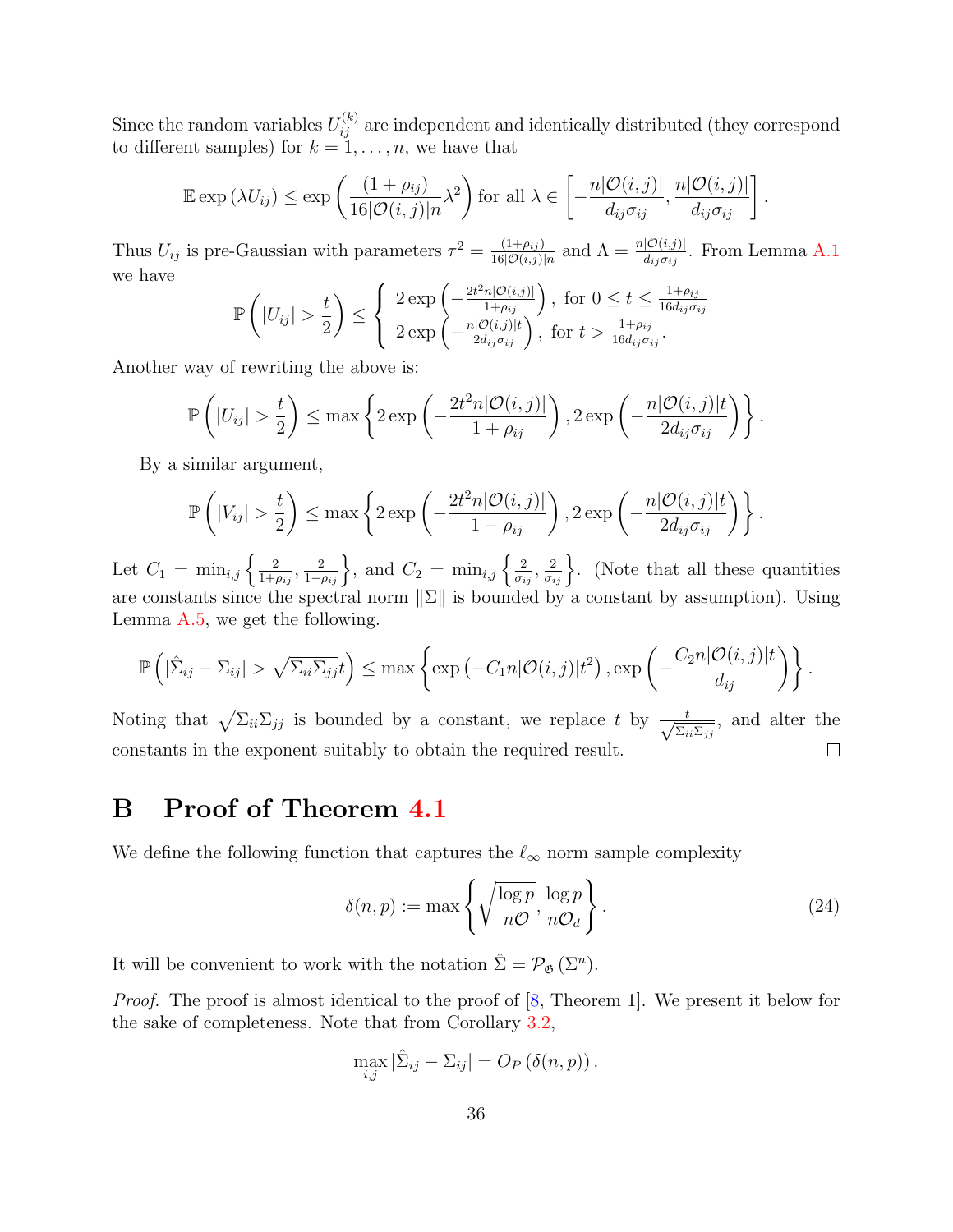Now we note that

$$
\|\mathcal{T}_t(\hat{\Sigma}) - \Sigma\| \le \|\mathcal{T}_t(\Sigma) - \Sigma\| + \|\mathcal{T}_t(\hat{\Sigma}) - \mathcal{T}_t(\Sigma)\|,
$$

and we will focus on bounding the different terms.

Recall that for a symmetric matrix  $M$ ,  $||M|| \leq \max_{j=1,\dots,p} \sum_{i=1}^p |M_{ij}|$ . (This is because  $||M|| \leq (||M||_{1,1}||M||_{\infty,\infty})^{\frac{1}{2}} = ||M||_{1,1}$ . As a consequence, the first term is bounded by

$$
\max_{i} \sum_{j=1}^{p} |\Sigma_{ij}| \mathbb{1}(|\Sigma_{ij}| \le t) \le t^{1-q} c_0(p).
$$

The second term can be bounded as

$$
\|\mathcal{T}_t(\hat{\Sigma}) - \mathcal{T}_t(\Sigma)\| \le \max_i \sum_{j=1}^p |\hat{\Sigma}_{ij}| \mathbb{1}(|\hat{\Sigma}_{ij}| \ge t, |\Sigma_{ij}| < t) + \max_i \sum_{j=1}^p |\Sigma_{ij}| \mathbb{1}(|\hat{\Sigma}_{ij}| < t, |\Sigma_{ij}| \ge t)
$$

$$
+ \max_i \sum_{j=1}^p |\hat{\Sigma}_{ij} - \Sigma_{ij}| \mathbb{1}(|\hat{\Sigma}_{ij}| \ge t, |\Sigma_{ij}| \ge t)
$$

$$
= \mathbf{I} + \mathbf{II} + \mathbf{III}.
$$

Now note that

III 
$$
\leq \max_{i,j} |\hat{\Sigma}_{ij} - \Sigma_{ij}| \max_{i} \sum_{j=1}^{p} |\hat{\Sigma}_{ij}|^{q} t^{-q} = O_P (c_0(p) t^{-q} \delta(n, p)).
$$

For term II we note that

$$
\begin{split} \text{II} &\leq \max_{i} \sum_{j=1}^{p} (|\hat{\Sigma}_{ij} - \Sigma_{ij}| + |\hat{\Sigma}_{ij}|) \mathbb{1}(|\hat{\Sigma}_{ij}| < t, |\Sigma_{ij}| \geq t) \\ &\leq \max_{i,j} |\hat{\Sigma}_{ij} - \Sigma_{ij}| \sum_{j=1}^{p} \mathbb{1}(|\Sigma_{ij}| \geq t) + t \max_{i} \sum_{j=1}^{p} \mathbb{1}(|\Sigma_{ij}| \geq t) \\ &= O_P\left(c_0(p)t^{-q}\delta(n, p) + c_0(p)t^{1-q}\right). \end{split}
$$

To bound I, we pick  $\gamma \in (0,1)$  and note that

$$
I \leq \max_{i} \sum_{j=1}^{p} |\hat{\Sigma}_{ij} - \Sigma_{ij}| \mathbb{1}(|\hat{\Sigma}_{ij}| \geq t, |\Sigma_{ij}| < t) + \max_{i} \sum_{j=1}^{p} |\Sigma_{ij}| \mathbb{1}(|\Sigma_{ij}| < t)
$$
  
\n
$$
\leq \max_{i} \sum_{j=1}^{p} |\hat{\Sigma}_{ij} - \Sigma_{ij}| \mathbb{1}(|\hat{\Sigma}_{ij}| \geq t, |\Sigma_{ij}| \leq \gamma t) + \max_{i} \sum_{j=1}^{p} |\hat{\Sigma}_{ij} - \Sigma_{ij}| \mathbb{1}(|\hat{\Sigma}_{ij}| \geq t, \gamma t | \Sigma_{ij}| \leq t)
$$
  
\n
$$
+ t^{1-q} c_0(p)
$$
  
\n
$$
\leq \max_{i,j} |\hat{\Sigma}_{ij} - \Sigma_{ij}| \left( \sum_{j=1}^{p} \mathbb{1}(|\hat{\Sigma}_{ij} - \Sigma_{ij}| > (1 - \gamma)t) + c_0(p)(\gamma t)^{-q} \right) + t^{1-q} c_0(p)
$$